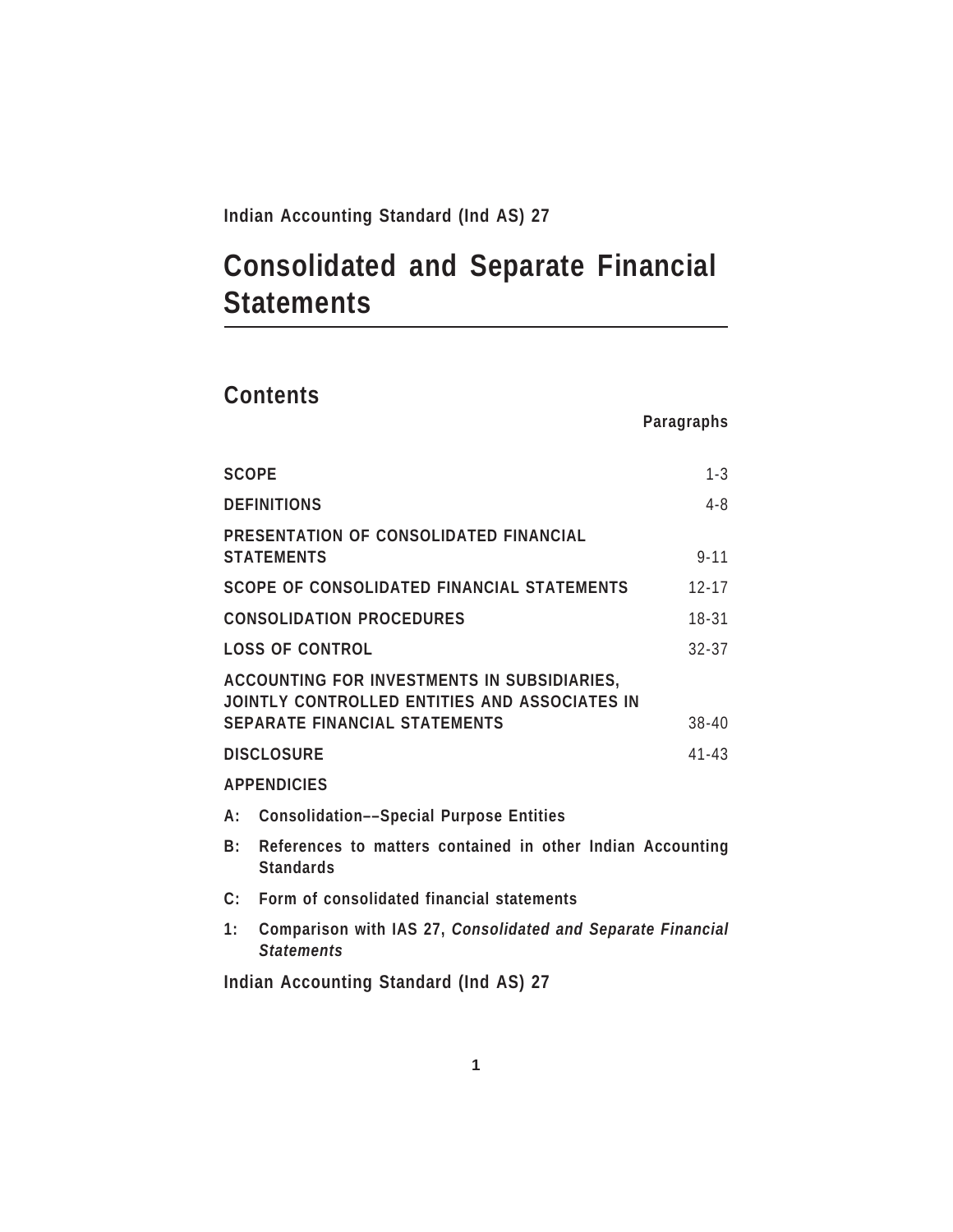*(This Indian Accounting Standard includes paragraphs set in bold type and plain type, which have equal authority. Paragraphs in bold type indicate the main principles).*

# **Scope**

**1 This Standard shall be applied in the preparation and presentation of consolidated financial statements for a group of entities under the control of a parent.**

2 This Standard does not deal with methods of accounting for business combinations and their effects on consolidation, including goodwill arising on a business combination (see Ind AS 103 *Business Combinations*).

**3 This Standard shall also be applied in accounting for investments in subsidiaries, jointly controlled entities and associates when an entity elects, or is required by law, to present separate financial statements.**

# **Definitions**

**4 The following terms are used in this Standard with the meanings specified:**

*Consolidated financial statements* **are the financial statements of a group presented as those of a single economic entity.**

*Control* **is the power to govern the financial and operating policies of an entity so as to obtain benefits from its activities.**

**A** *group* **is a parent and all its subsidiaries.**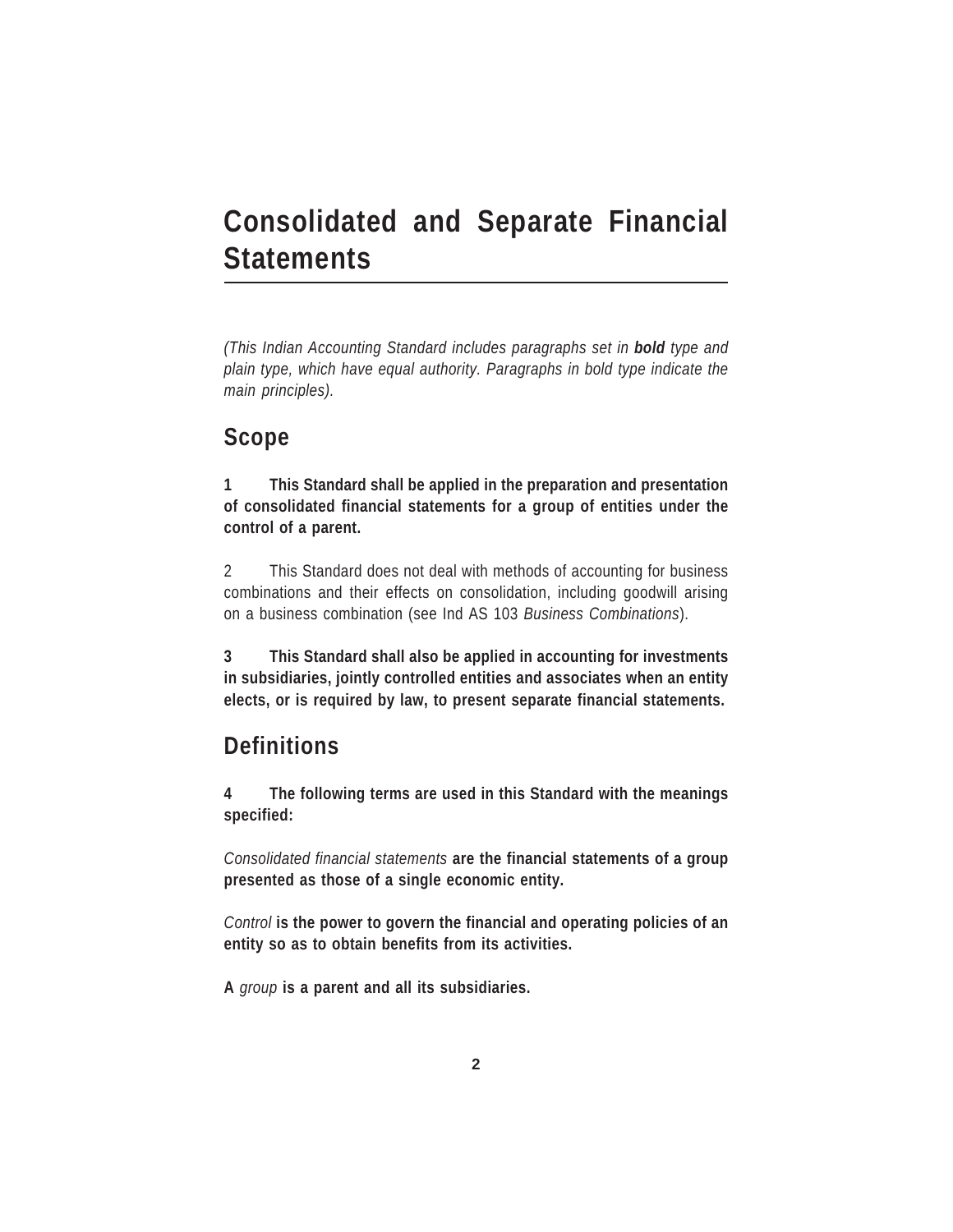*Non-controlling interest* **is the equity in a subsidiary not attributable, directly or indirectly, to a parent.**

**A** *parent* **is an entity that has one or more subsidiaries.**

*Separate financial statements* **are those presented by a parent, an investor in an associate or a venturer in a jointly controlled entity, in which the investments are accounted for on the basis of the direct equity interest rather than on the basis of the reported results and net assets of the investees.**

**A** *subsidiary* **is an entity, including an unincorporated entity such as a partnership, that is controlled by another entity (known as the parent).**

5 A parent or its subsidiary may be an investor in an associate or a venturer in a jointly controlled entity. In such cases, consolidated financial statements prepared and presented in accordance with this Standard are also prepared so as to comply with Ind AS 28 *Investments in Associates* and Ind AS 31 *Interests in Joint Ventures*.

6 For an entity described in paragraph 5, separate financial statements are those prepared and presented in addition to the financial statements referred to in paragraph 5. Separate financial statements need not be appended to, or accompany, those statements, unless required by law.

7 The financial statements of an entity that does not have a subsidiary, associate or venturer's interest in a jointly controlled entity are not separate financial statements.

8 [Refer to Appendix 1]

# **Presentation of Consolidated Financial**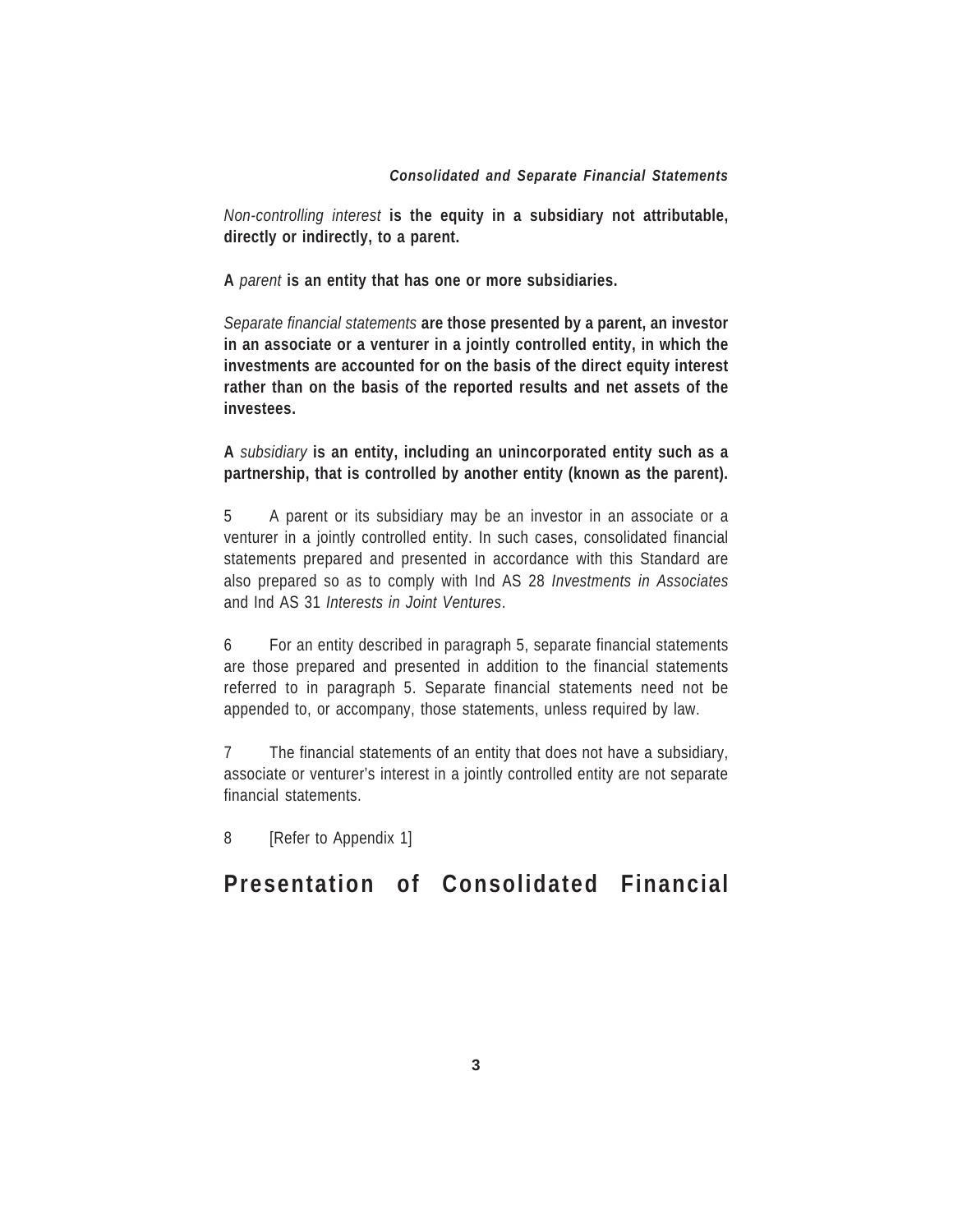# **Statements**

**9 A parent shall present consolidated financial statements in which it consolidates its investments in subsidiaries in accordance with this Standard. Where a parent is a company, the consolidated financial statements shall be in the form set out in Appendix C to this Standard or as near thereto as circumstances admit.**

### **10 (Refer to Appendix 1)**

11 A parent presents separate financial statements in compliance with paragraphs 38–43.

# **Scope of Consolidated Financial Statements**

### **12 Consolidated financial statements shall include all subsidiaries of the parent.1**

13 Control is presumed to exist when the parent owns, directly or indirectly through subsidiaries, more than half of the voting power of an entity unless, in exceptional circumstances, it can be clearly demonstrated that such ownership does not constitute control. Control also exists when the parent owns half or less of the voting power of an entity when there is: $2$ 

- (a) power over more than half of the voting rights by virtue of an agreement with other investors;
- (b) power to govern the financial and operating policies of the entity under a statute or an agreement;
- (c) power to appoint or remove the majority of the members of the board of directors or equivalent governing body and control of the entity is by that board or body; or
- (d) power to cast the majority of votes at meetings of the board of

<sup>1</sup> If on acquisition a subsidiary meets the criteria to be classified as held for sale in accordance with Ind AS 105 Non*-current Assets Held for Sale and Discontinued Operations,* it shall be accounted for in accordance with that Indian Accounting Standard.

See also Appendix A Consolidation—Special Purpose Entities.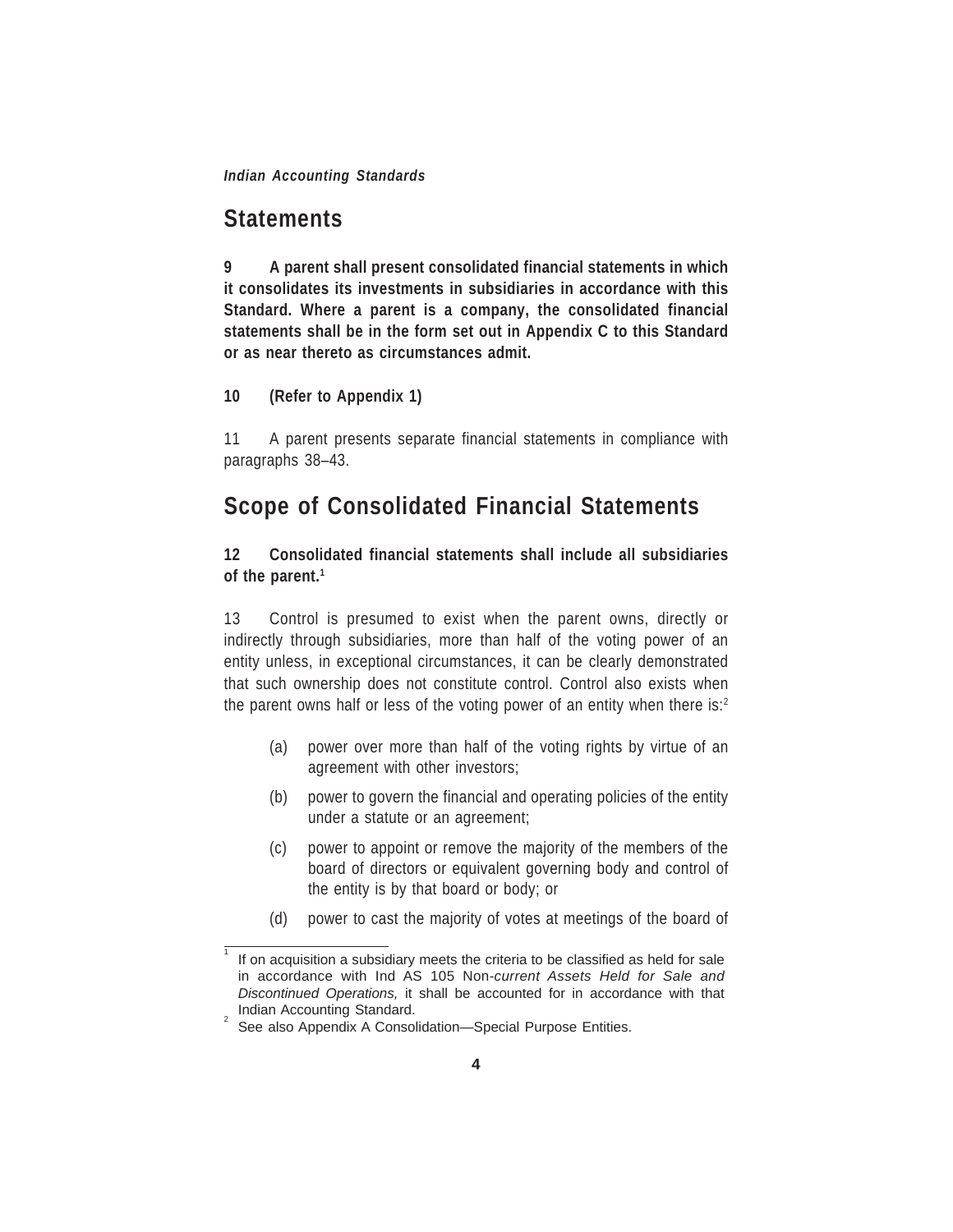directors or equivalent governing body and control of the entity is by that board or body.

14 An entity may own share warrants, share call options, debt or equity instruments that are convertible into ordinary shares<sup>3</sup>, or other similar instruments that have the potential, if exercised or converted, to give the entity voting power or reduce another party's voting power over the financial and operating policies of another entity (potential voting rights). The existence and effect of potential voting rights that are currently exercisable or convertible, including potential voting rights held by another entity, are considered when assessing whether an entity has the power to govern the financial and operating policies of another entity. Potential voting rights are not currently exercisable or convertible when, for example, they cannot be exercised or converted until a future date or until the occurrence of a future event.

15 In assessing whether potential voting rights contribute to control, the entity examines all facts and circumstances (including the terms of exercise of the potential voting rights and any other contractual arrangements whether considered individually or in combination) that affect potential voting rights, except the intention of management and the financial ability to exercise or convert such rights.

16 A subsidiary is not excluded from consolidation simply because the investor is a venture capital organisation, mutual fund, unit trust or similar entity.

17 A subsidiary is not excluded from consolidation because its business activities are dissimilar from those of the other entities within the group. Relevant information is provided by consolidating such subsidiaries and disclosing additional information in the consolidated financial statements about the different business activities of subsidiaries. For example, the disclosures required by Ind AS 108 *Operating Segments* help to explain the significance of different business activities within the group.

# **Consolidation Procedure**

<sup>3</sup> In Indian context, the term 'ordinary shares' is equivalent to 'equity shares'.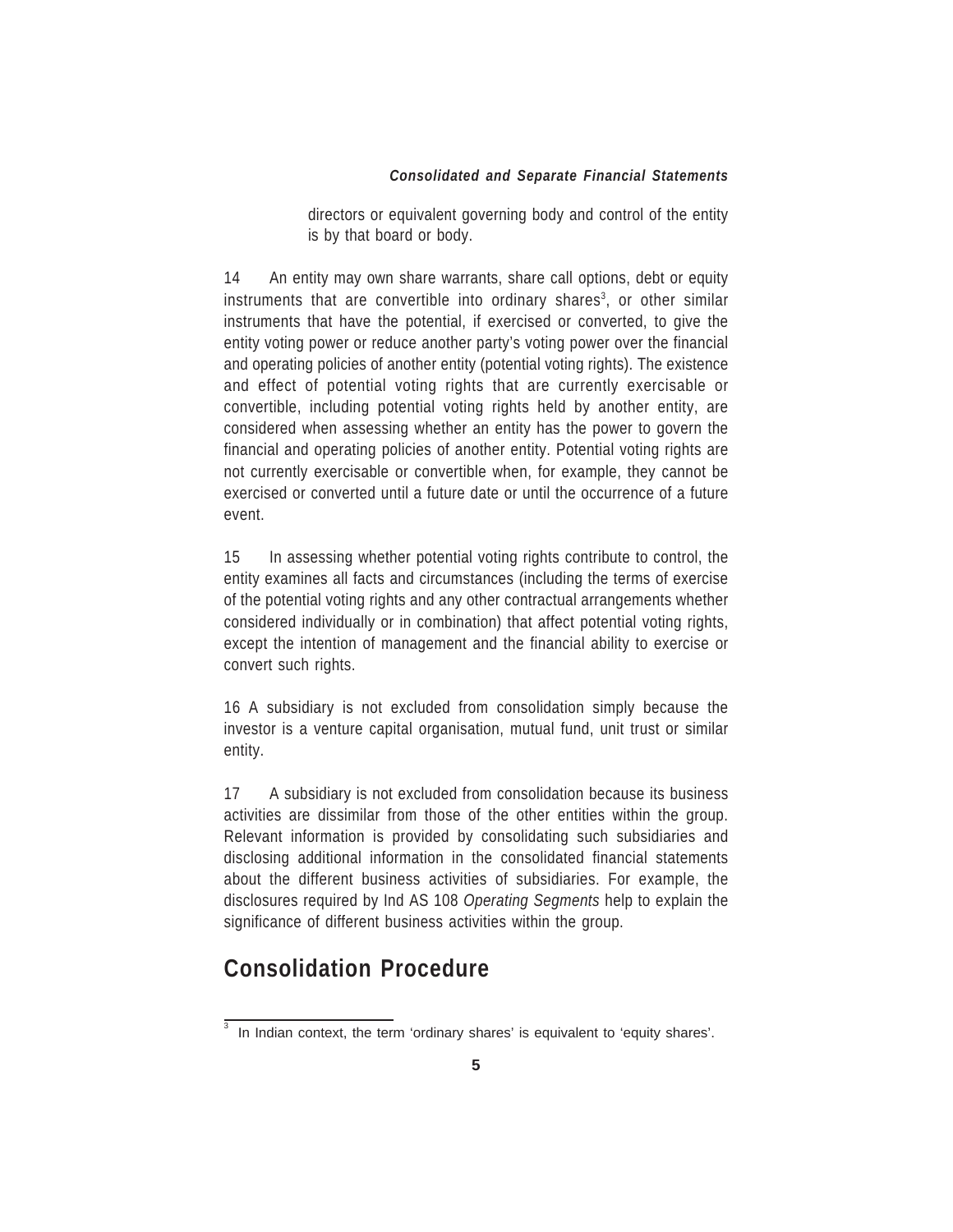18 In preparing consolidated financial statements, an entity combines the financial statements of the parent and its subsidiaries line by line by adding together like items of assets, liabilities, equity, income and expenses. In order that the consolidated financial statements present financial information about the group as that of a single economic entity, the following steps are then taken:

- (a) the carrying amount of the parent's investment in each subsidiary and the parent's portion of equity of each subsidiary are eliminated (see Ind AS 103 *Business Combinations*, which describes the treatment of any resultant goodwill);
- (b) non-controlling interests in the profit or loss of consolidated subsidiaries for the reporting period are identified; and
- (c) non-controlling interests in the net assets of consolidated subsidiaries are identified separately from the parent's ownership interests in them. Non-controlling interests in the net assets consist of:
	- (i) the amount of those non-controlling interests at the date of the original combination calculated in accordance with Ind AS 103 Business *Combinations* and
	- (ii) the non-controlling interests' share of changes in equity since the date of the combination.

19 When potential voting rights exist, the proportions of profit or loss and changes in equity allocated to the parent and non-controlling interests are determined on the basis of present ownership interests and do not reflect the possible exercise or conversion of potential voting rights.

### **20 Intragroup balances, transactions, income and expenses shall be eliminated in full.**

21 Intragroup balances and transactions, including income, expenses and dividends, are eliminated in full. Profits and losses resulting from intragroup transactions that are recognised in assets, such as inventory and fixed assets, are eliminated in full. Intragroup losses may indicate an impairment that requires recognition in the consolidated financial statements. Ind AS 12 *Income Taxes* applies to temporary differences that arise from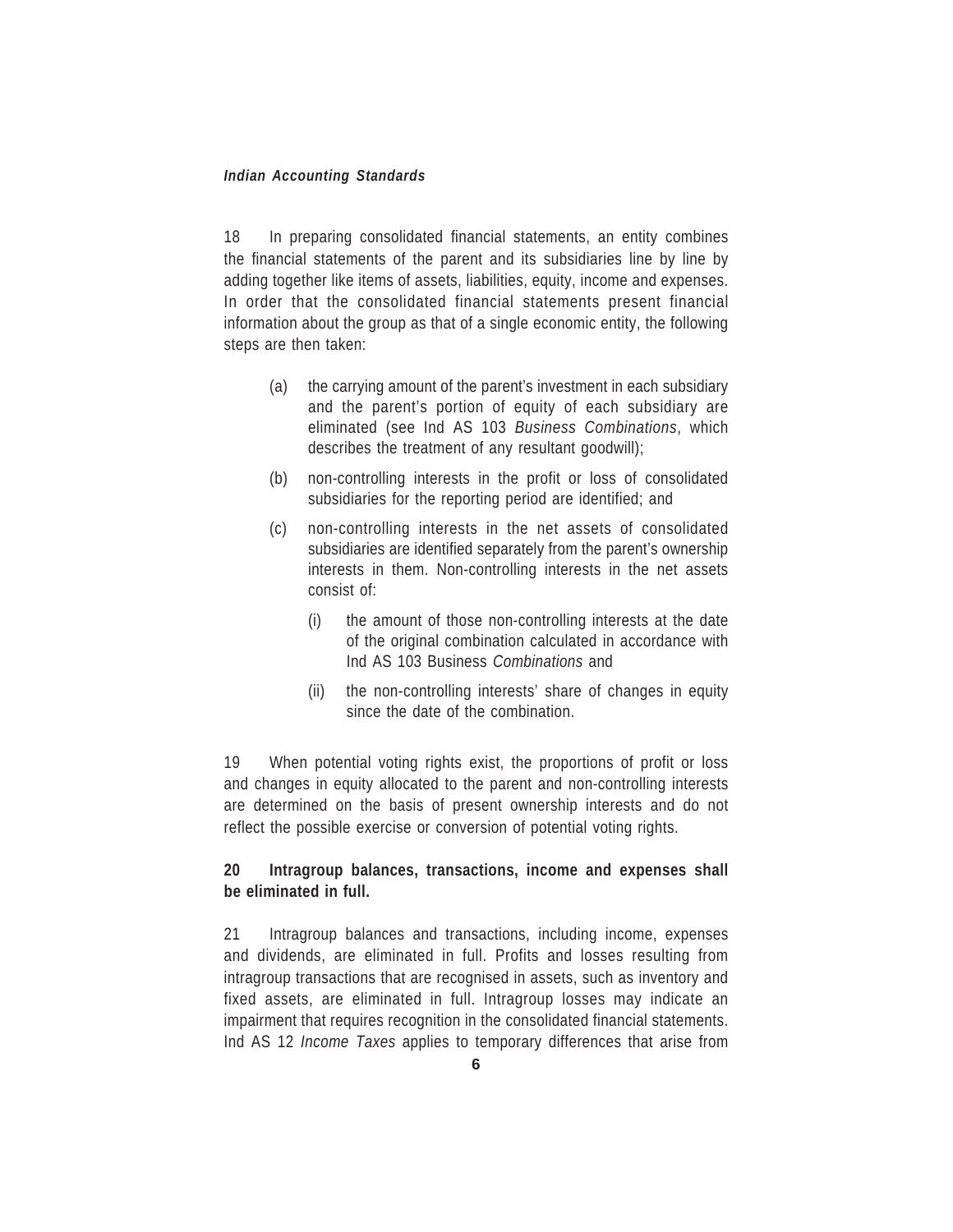the elimination of profits and losses resulting from intragroup transactions.

**22 The financial statements of the parent and its subsidiaries used in the preparation of the consolidated financial statements shall be prepared as of the same date. When the end of the reporting period of the parent is different from that of a subsidiary, the subsidiary prepares, for consolidation purposes, additional financial statements as of the same date as the financial statements of the parent unless it is impracticable to do so.**

**23 When, in accordance with paragraph 22, the financial statements of a subsidiary used in the preparation of consolidated financial statements are prepared as of a date different from that of the parent's financial statements, adjustments shall be made for the effects of significant transactions or events that occur between that date and the date of the parent's financial statements. In any case, the difference between the end of the reporting period of the subsidiary and that of the parent shall be no more than three months. The length of the reporting periods and any difference between the ends of the reporting periods shall be the same from period to period.**

**24 Consolidated financial statements shall be prepared using uniform accounting policies for like transactions and other events in similar circumstances.**

25 If a member of the group uses accounting policies other than those adopted in the consolidated financial statements for like transactions and events in similar circumstances, appropriate adjustments are made to its financial statements in preparing the consolidated financial statements.

26 The income and expenses of a subsidiary are included in the consolidated financial statements from the acquisition date as defined in Ind AS 103 *Business Combinations*. Income and expenses of the subsidiary shall be based on the values of the assets and liabilities recognised in the parent's consolidated financial statements at the acquisition date. For example, depreciation expense recognised in the consolidated statement of profit and loss after the acquisition date shall be based on the fair values of the related depreciable assets recognised in the consolidated financial statements at the acquisition date. The income and expenses of a subsidiary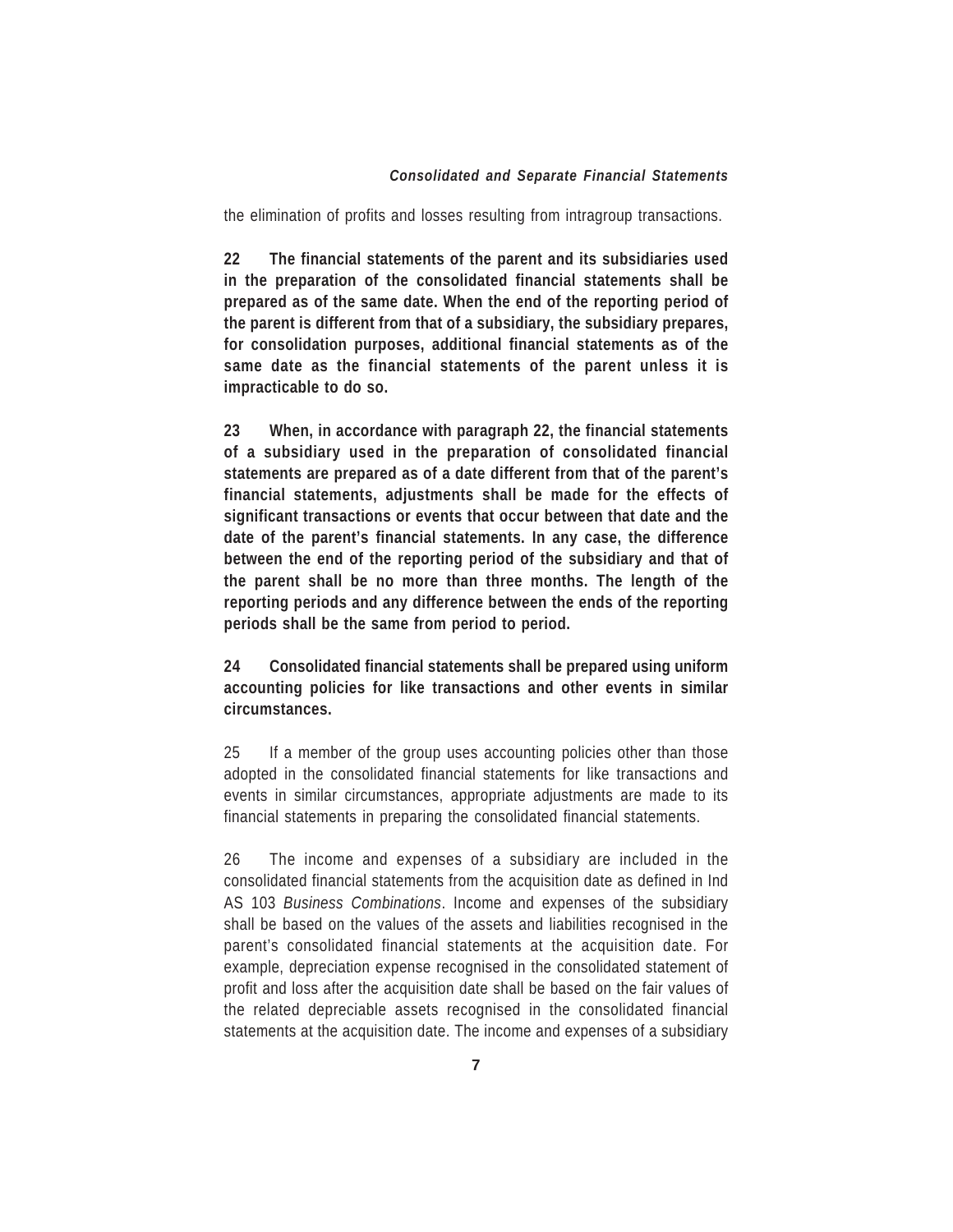are included in the consolidated financial statements until the date when the parent ceases to control the subsidiary.

## **27 Non-controlling interests shall be presented in the consolidated balance sheet within equity, separately from the equity of the owners of the parent.**

28 Profit or loss and each component of other comprehensive income are attributed to the owners of the parent and to the non-controlling interests. Total comprehensive income is attributed to the owners of the parent and to the non-controlling interests even if this results in the non-controlling interests having a deficit balance.

29 If a subsidiary has outstanding cumulative preference shares that are classified as equity and are held by non-controlling interests, the parent computes its share of profit or loss after adjusting for the dividends on such shares, whether or not dividends have been declared.

## **30 Changes in a parent's ownership interest in a subsidiary that do not result in a loss of control are accounted for as equity transactions (i.e. transactions with owners in their capacity as owners).**

31 In such circumstances the carrying amounts of the controlling and non-controlling interests shall be adjusted to reflect the changes in their relative interests in the subsidiary. Any difference between the amount by which the non-controlling interests are adjusted and the fair value of the consideration paid or received shall be recognised directly in equity and attributed to the owners of the parent.

# **Loss of Control**

32 A parent can lose control of a subsidiary with or without a change in absolute or relative ownership levels. This could occur, for example, when a subsidiary becomes subject to the control of a government, court, administrator or regulator. It also could occur as a result of a contractual agreement.

33 A parent might lose control of a subsidiary in two or more arrangements (transactions). However, sometimes circumstances indicate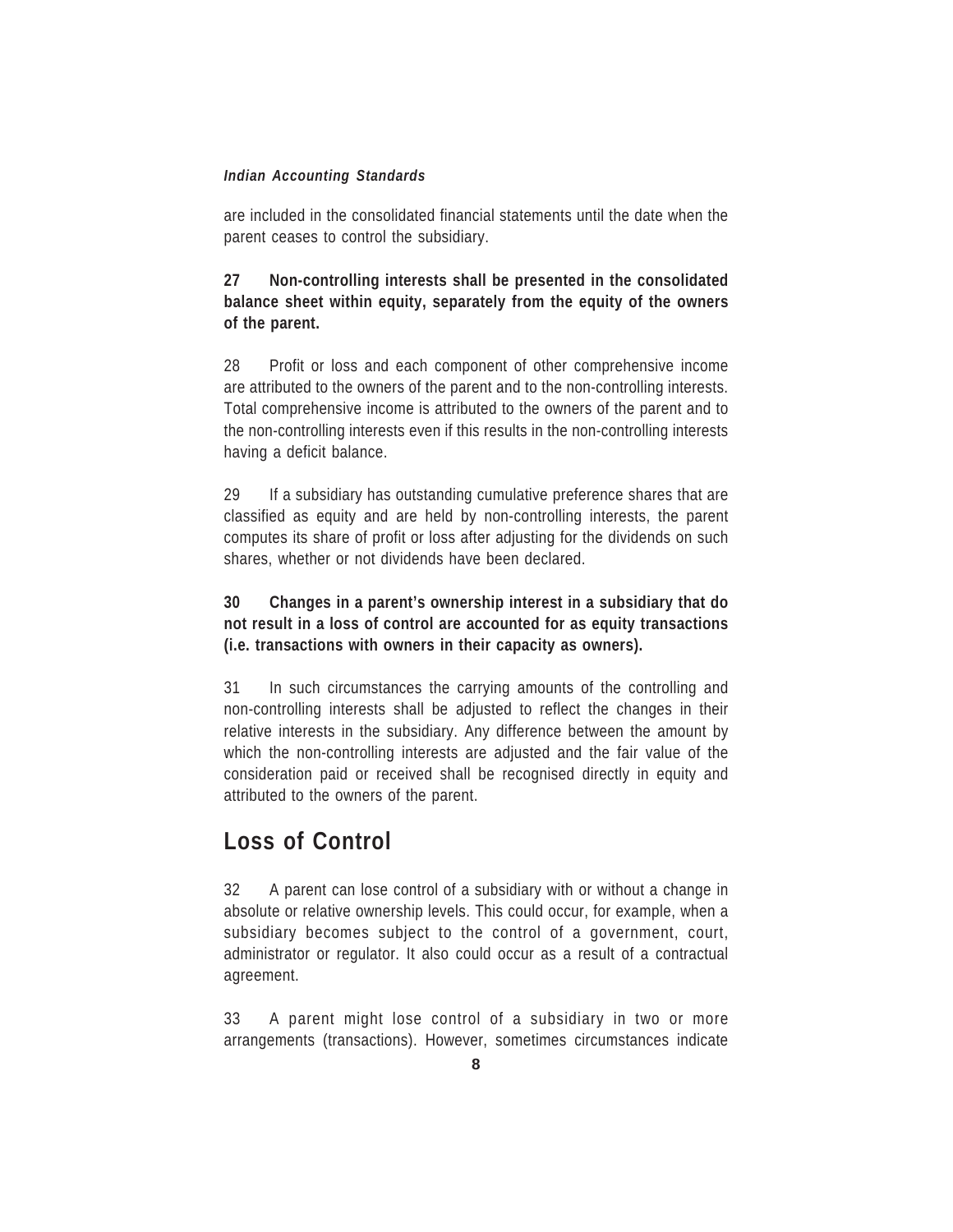that the multiple arrangements should be accounted for as a single transaction. In determining whether to account for the arrangements as a single transaction, a parent shall consider all of the terms and conditions of the arrangements and their economic effects. One or more of the following may indicate that the parent should account for the multiple arrangements as a single transaction:

- (a) They are entered into at the same time or in contemplation of each other.
- (b) They form a single transaction designed to achieve an overall commercial effect.
- (c) The occurrence of one arrangement is dependent on the occurrence of at least one other arrangement.
- (d) One arrangement considered on its own is not economically justified, but it is economically justified when considered together with other arrangements. An example is when one disposal of shares is priced below market and is compensated for by a subsequent disposal priced above market.
- **34 If a parent loses control of a subsidiary, it:**
- **(a) derecognises the assets (including any goodwill) and liabilities of the subsidiary at their carrying amounts at the date when control is lost;**
- **(b) derecognises the carrying amount of any non-controlling interests in the former subsidiary at the date when control is lost (including any components of other comprehensive income attributable to them);**
- **(c) recognises:**
	- **(i) the fair value of the consideration received, if any, from the transaction, event or circumstances that resulted in the loss of control; and**
	- **(ii) if the transaction that resulted in the loss of control involves a distribution of shares of the subsidiary to owners in their**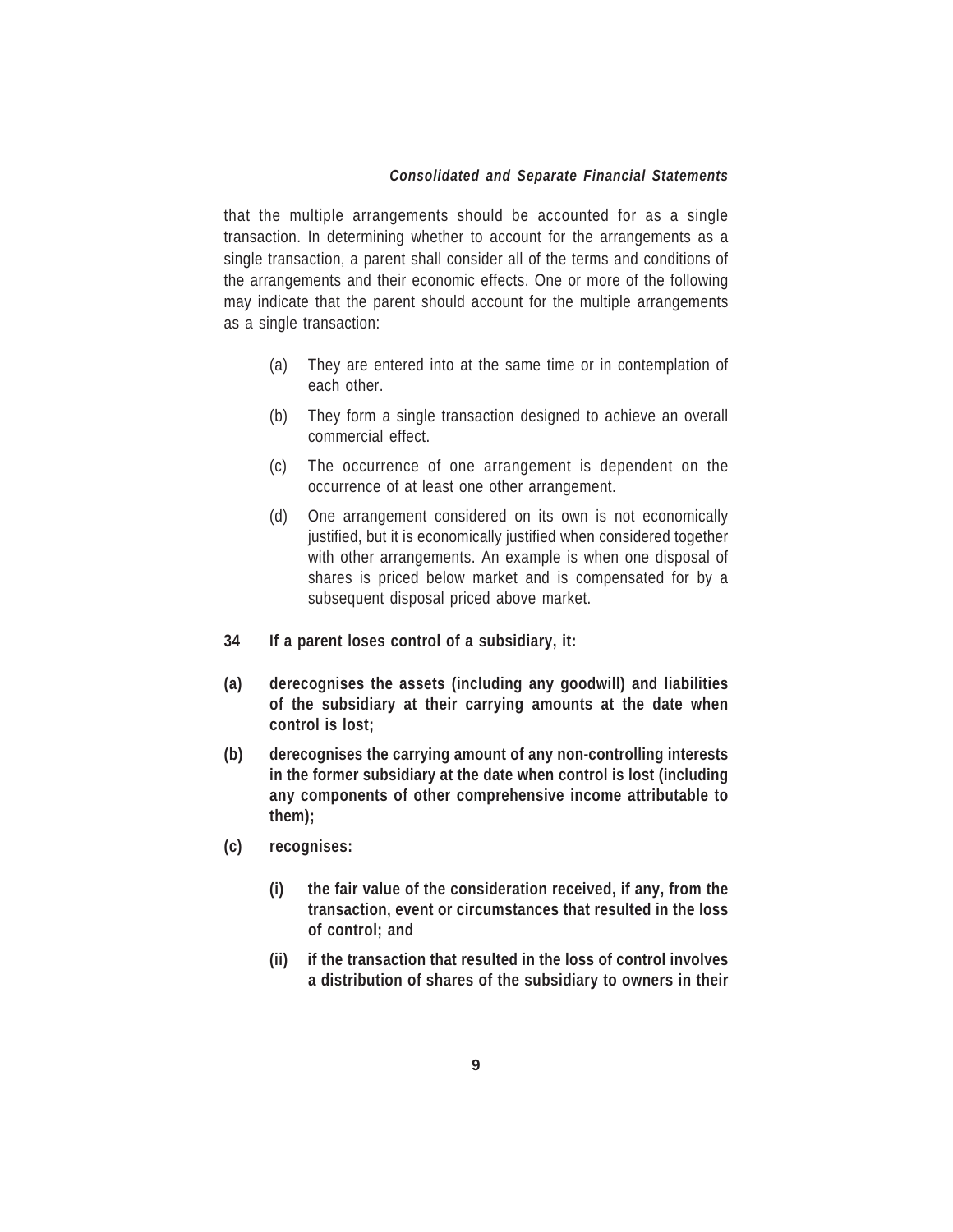**capacity as owners, that distribution;**

- **(d) recognises any investment retained in the former subsidiary at its fair value at the date when control is lost;**
- **(e) reclassifies to profit or loss, or transfers directly to retained earnings if required in accordance with other Indian Accounting Standards, the amounts identified in paragraph 35; and**
- **(f) recognises any resulting difference as a gain or loss in profit or loss attributable to the parent.**

35 If a parent loses control of a subsidiary, the parent shall account for all amounts recognised in other comprehensive income in relation to that subsidiary on the same basis as would be required if the parent had directly disposed of the related assets or liabilities. Therefore, if a gain or loss previously recognised in other comprehensive income would be reclassified to profit or loss on the disposal of the related assets or liabilities, the parent reclassifies the gain or loss from equity to profit or loss (as a reclassification adjustment) when it loses control of the subsidiary. For example, if a subsidiary has available-for-sale financial assets and the parent loses control of the subsidiary, the parent shall reclassify to profit or loss the gain or loss previously recognised in other comprehensive income in relation to those assets. Similarly, if a revaluation surplus previously recognised in other comprehensive income would be transferred directly to retained earnings on the disposal of the asset, the parent transfers the revaluation surplus directly to retained earnings when it loses control of the subsidiary.

## **36 On the loss of control of a subsidiary, any investment retained in the former subsidiary and any amounts owed by or to the former subsidiary shall be accounted for in accordance with other Indian Accounting Standards from the date when control is lost.**

37 The fair value of any investment retained in the former subsidiary at the date when control is lost shall be regarded as the fair value on initial recognition of a financial asset in accordance with Ind AS 39 *Financial Instruments: Recognition and Measurement* or, when appropriate, the cost on initial recognition of an investment in an associate or jointly controlled entity.

## **10 Accounting for Investments in Subsidiaries,**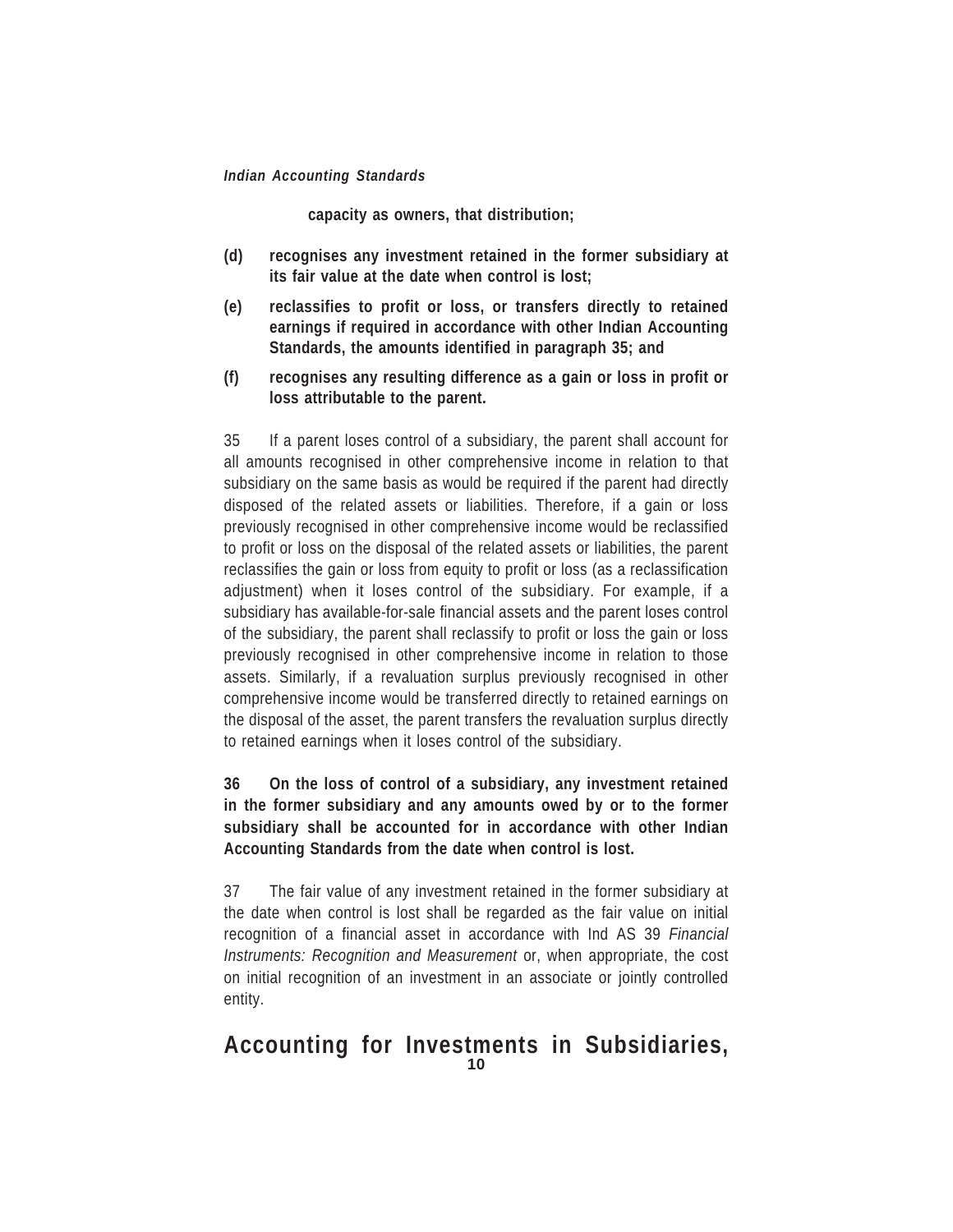# **Jointly Controlled Entities and Associates in Separate Financial Statements**

**38 For preparing separate financial statements the entity shall account for investments in subsidiaries, jointly controlled entities and associates either:**

- **(a) at cost, or**
- **(b) in accordance with Ind AS 39**

**The entity shall apply the same accounting for each category of investments. Investments accounted for at cost shall be accounted for in accordance with Ind AS 105** *Non-current Assets Held for Sale and Discontinued Operations* **when they are classified as held for sale (or included in a disposal group that is classified as held for sale) in accordance with Ind AS 105. The measurement of investments accounted for in accordance with Ind AS 39 is not changed in such circumstances.**

**38A An entity shall recognise a dividend from a subsidiary, jointly controlled entity or associate in profit or loss in its separate financial statements when its right to receive the dividend is established.**

38B When a parent reorganises the structure of its group by establishing a new entity as its parent in a manner that satisfies the following criteria:

- (a) the new parent obtains control of the original parent by issuing equity instruments in exchange for existing equity instruments of the original parent;
- (b) the assets and liabilities of the new group and the original group are the same immediately before and after the reorganisation; and
- (c) the owners of the original parent before the reorganisation have the same absolute and relative interests in the net assets of the original group and the new group immediately before and after the reorganisation

accordance with paragraph 38(a) in **1s** separate financial statements, the and the new parent accounts for its investment in the original parent in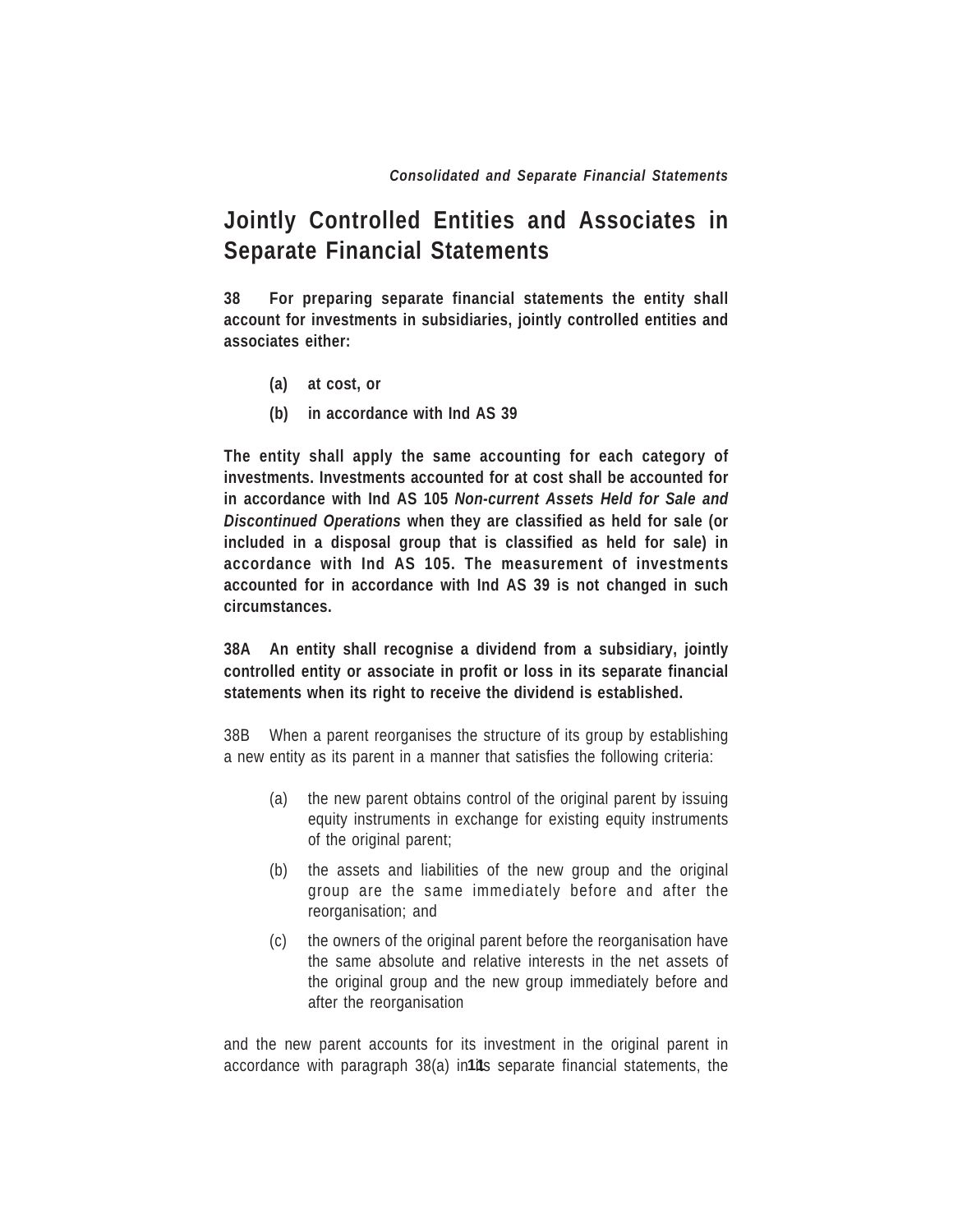new parent shall measure cost at the carrying amount of its share of the equity items shown in the separate financial statements of the original parent at the date of the reorganisation.

38C Similarly, an entity that is not a parent might establish a new entity as its parent in a manner that satisfies the criteria in paragraph 38B. The requirements in paragraph 38B apply equally to such reorganisations. In such cases, references to 'original parent' and 'original group' are to the 'original entity'.

39 This Standard does not mandate which entities produce separate financial statements available for public use. Paragraphs 38 and 40–43 are applied by an entity for preparing separate financial statements that comply with Indian Accounting Standards. The entity also produces consolidated financial statements available for public use as required by paragraph 9, unless exempted under law.

**40 Investments in jointly controlled entities and associates that are accounted for in accordance with Ind AS 39 in the consolidated financial statements shall be accounted for in the same way in the investor's separate financial statements.**

# **Disclosures**

**41 The following disclosures shall be made in consolidated financial statements:**

- **(a) the nature of the relationship between the parent and a subsidiary when the parent does not own, directly or indirectly through subsidiaries, more than half of the voting power;**
- **(b) the reasons why the ownership, directly or indirectly through subsidiaries, of more than half of the voting or potential voting power of an investee does not constitute control;**
- **(c) the end of the reporting period of the financial statements of a subsidiary when such financial statements are used to prepare consolidated financial statements and are as of a date or for a period that is different from that of the parent's**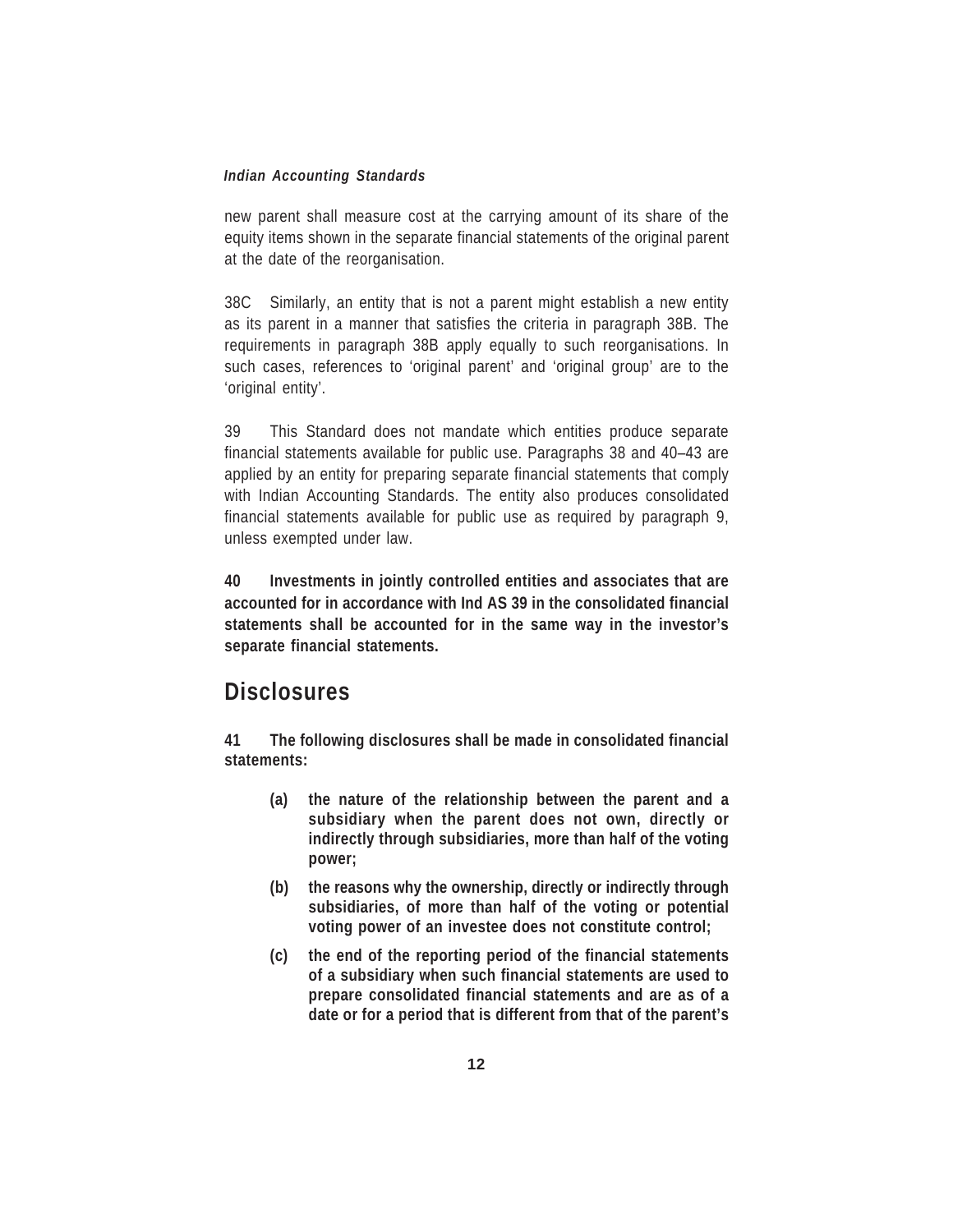**financial statements, and the reason for using a different date or period;**

- **(d) the nature and extent of any significant restrictions (e.g. resulting from borrowing arrangements or regulatory requirements) on the ability of subsidiaries to transfer funds to the parent in the form of cash dividends or to repay loans or advances;**
- **(e) a schedule that shows the effects of any changes in a parent's ownership interest in a subsidiary that do not result in a loss of control on the equity attributable to owners of the parent; and**
- **(f) if control of a subsidiary is lost, the parent shall disclose the gain or loss, if any, recognised in accordance with paragraph 34, and:**
	- **(i) the portion of that gain or loss attributable to recognising any investment retained in the former subsidiary at its fair value at the date when control is lost; and**
	- **(ii) the line item(s) in the statement of profit and loss in which the gain or loss is recognised (if not presented separately in the statement of profit and loss).**
- **42 [Refer to Appendix 1]**

**43 Separate financial statements of a parent, venturer with an interest in a jointly controlled entity or an investor in an associate shall disclose:**

- **(a) the fact that the statements are separate financial statements;**
- **(b) a list of significant investments in subsidiaries, jointly controlled entities and associates, including the name, country of incorporation or residence, proportion of ownership interest and, if different, proportion of voting power held; and**
- **(c) a description of the method used to account for the investments listed under (b);**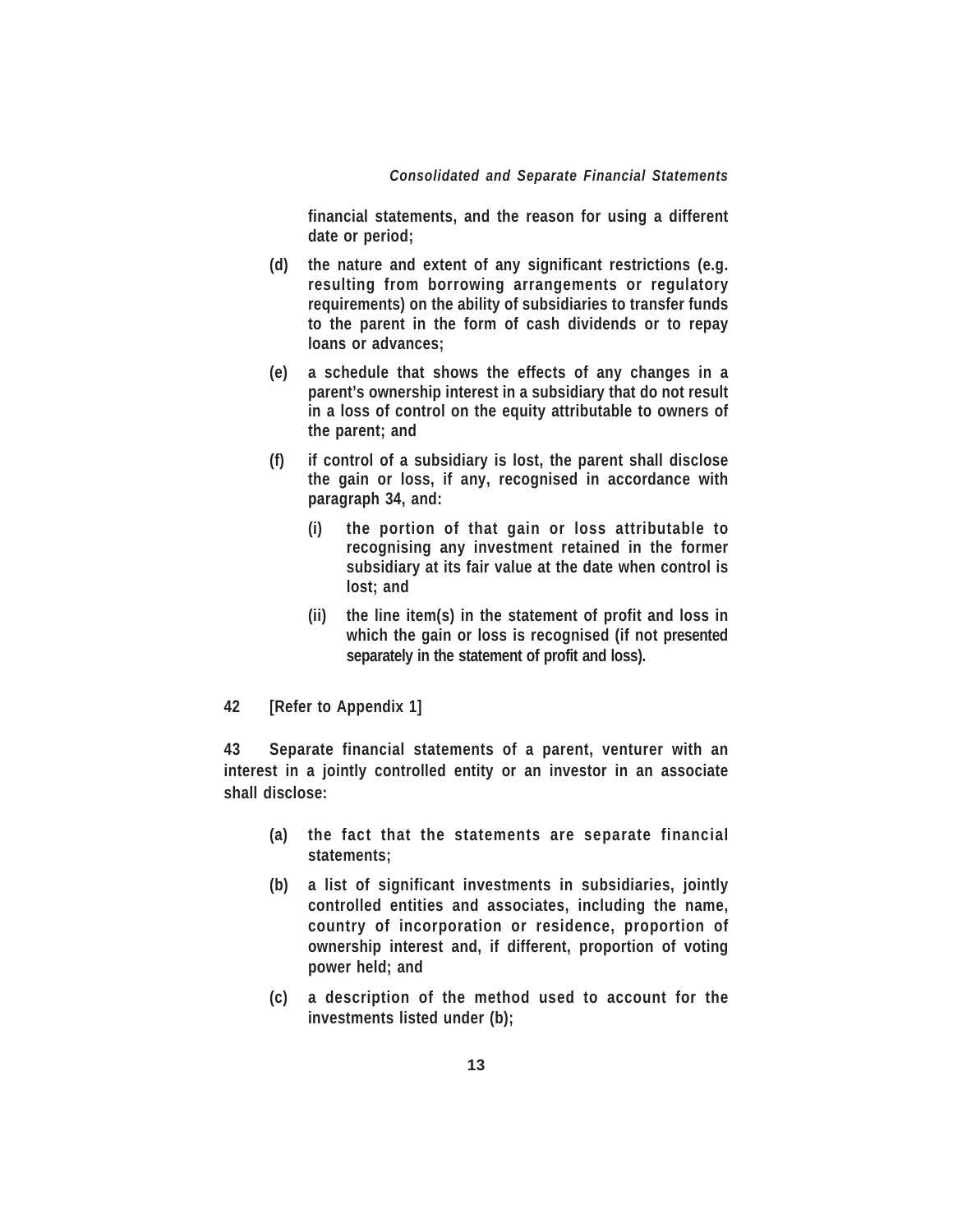**and shall identify the financial statements prepared in accordance with paragraph 9 of this Standard (unless preparation of consolidated financial statements is exempt under law) or Ind AS 28 and Ind AS 31 to which they relate.**

# **Appendix A**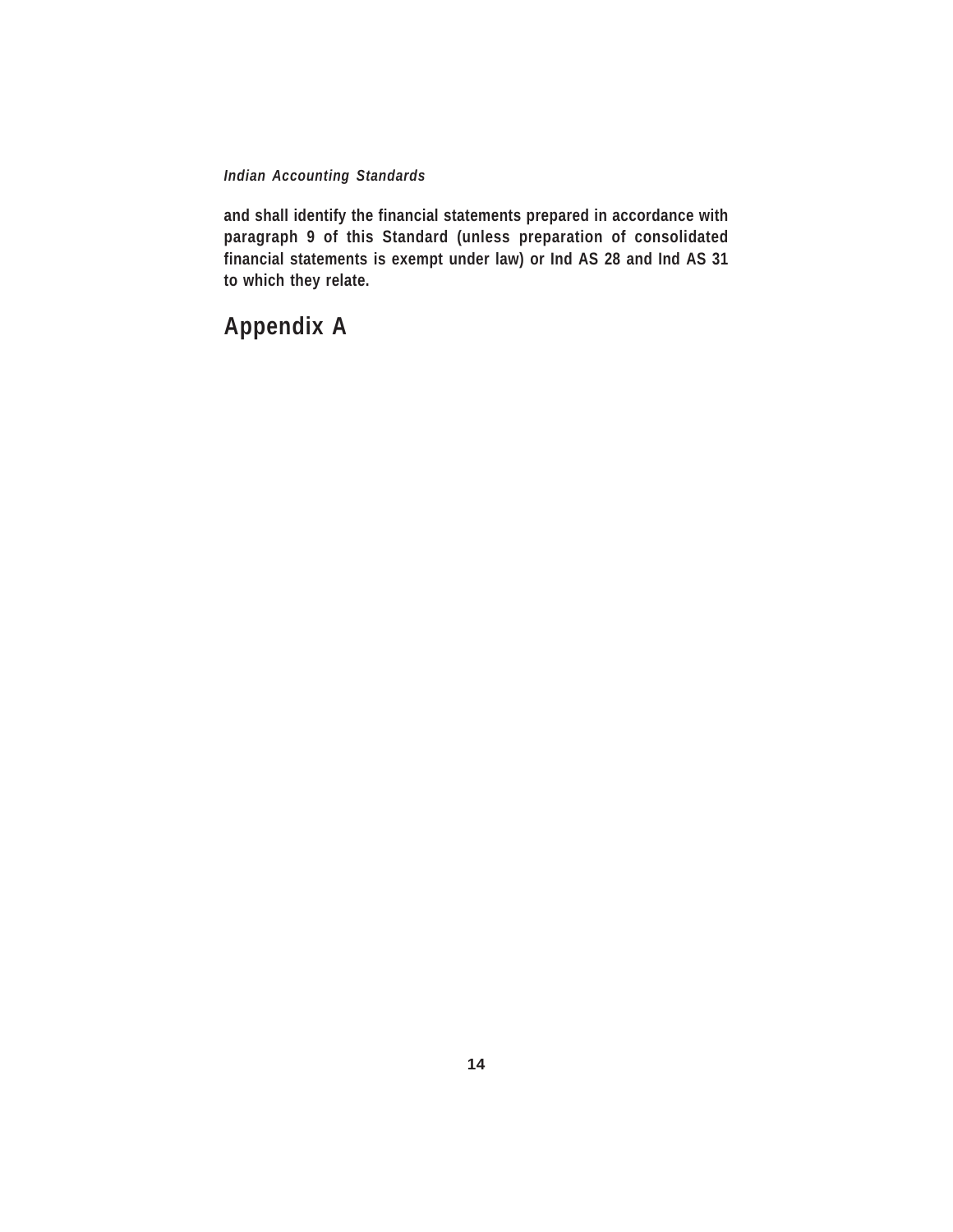*This Appendix is an integral part of Indian Accounting Standard* (Ind AS) 27.

# **Consolidation––Special Purpose Entities**

# **Issue**

1 An entity may be created to accomplish a narrow and well-defined objective (e.g., to effect a lease, research and development activities or a securitisation of financial assets). Such a special purpose entity ('SPE') may take the form of a corporation, trust, partnership or unincorporated entity. SPEs often are created with legal arrangements that impose strict and sometimes permanent limits on the decision-making powers of their governing board, trustee or management over the operations of the SPE. Frequently, these provisions specify that the policy guiding the ongoing activities of the SPE cannot be modified, other than perhaps by its creator or sponsor (i.e., they operate on so-called 'autopilot').

2 The sponsor (or entity on whose behalf the SPE was created) frequently transfers assets to the SPE, obtains the right to use assets held by the SPE or performs services for the SPE, while other parties ('capital providers') may provide the funding to the SPE. An entity that engages in transactions with an SPE (frequently the creator or sponsor) may in substance control the SPE.

3 A beneficial interest in an SPE may, for example, take the form of a debt instrument, an equity instrument, a participation right, a residual interest or a lease. Some beneficial interests may simply provide the holder with a fixed or stated rate of return, while others give the holder rights or access to other future economic benefits of the SPE's activities. In most cases, the creator or sponsor (or the entity on whose behalf the SPE was created) retains a significant beneficial interest in the SPE's activities, even though it may own little or none of the SPE's equity.

4 Ind AS 27 requires the consolidation of entities that are controlled by the reporting entity. While the standard does not provide explicit guidance on the consolidation of SPEs, this Appendix does so.

5 The issue is under what circumstances an entity should consolidate an SPE.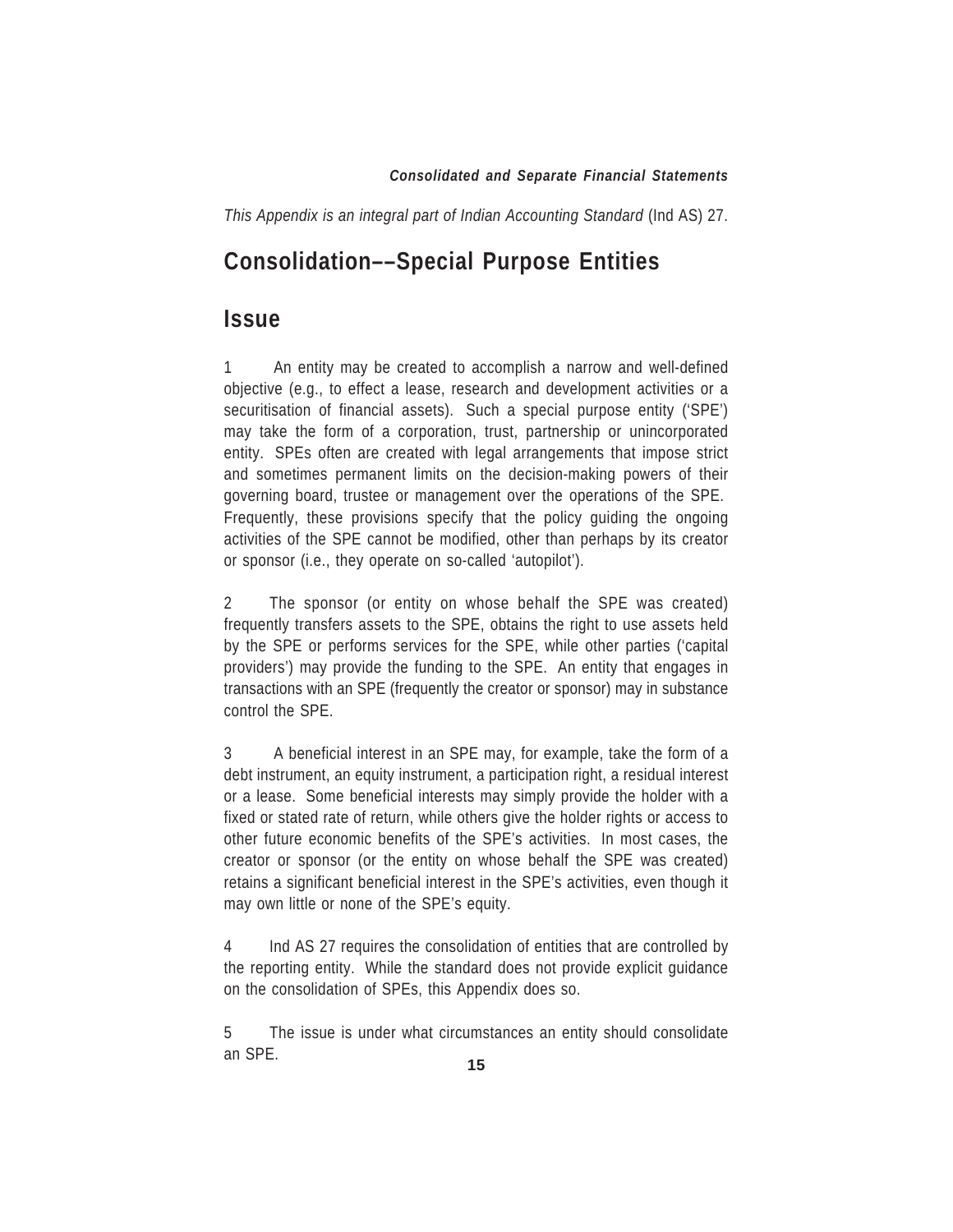6 This Appendix does not apply to post-employment benefit plans or other long-term employee benefit plans to which Ind AS 19 applies.

7 A transfer of assets from an entity to an SPE may qualify as a sale by that entity. Even if the transfer does qualify as a sale, the provisions of this Standard including this Appendix may mean that the entity should consolidate the SPE. This Appendix does not address the circumstances in which sale treatment should apply for the entity or the elimination of the consequences of such a sale upon consolidation.

# **Accounting Principles**

8 An SPE shall be consolidated when the substance of the relationship between an entity and the SPE indicates that the SPE is controlled by that entity.

9 In the context of an SPE, control may arise through the predetermination of the activities of the SPE (operating on 'autopilot') or otherwise. Paragraph 13 of this Standard indicates several circumstances which result in control even in cases where an entity owns one half or less of the voting power of another entity. Similarly, control may exist even in cases where an entity owns little or none of the SPE's equity. The application of the control concept requires, in each case, judgement in the context of all relevant factors.

10 In addition to the situations described in paragraph 13 of this Standard, the following circumstances, for example, may indicate a relationship in which an entity controls an SPE and consequently should consolidate the SPE (additional guidance is provided by way of indicators of control over an SPE given along with this Appendix):

- (a) in substance, the activities of the SPE are being conducted on behalf of the entity according to its specific business needs so that the entity obtains benefits from the SPE's operation;
- (b) in substance, the entity has the decision-making powers to obtain the majority of the benefits of the activities of the SPE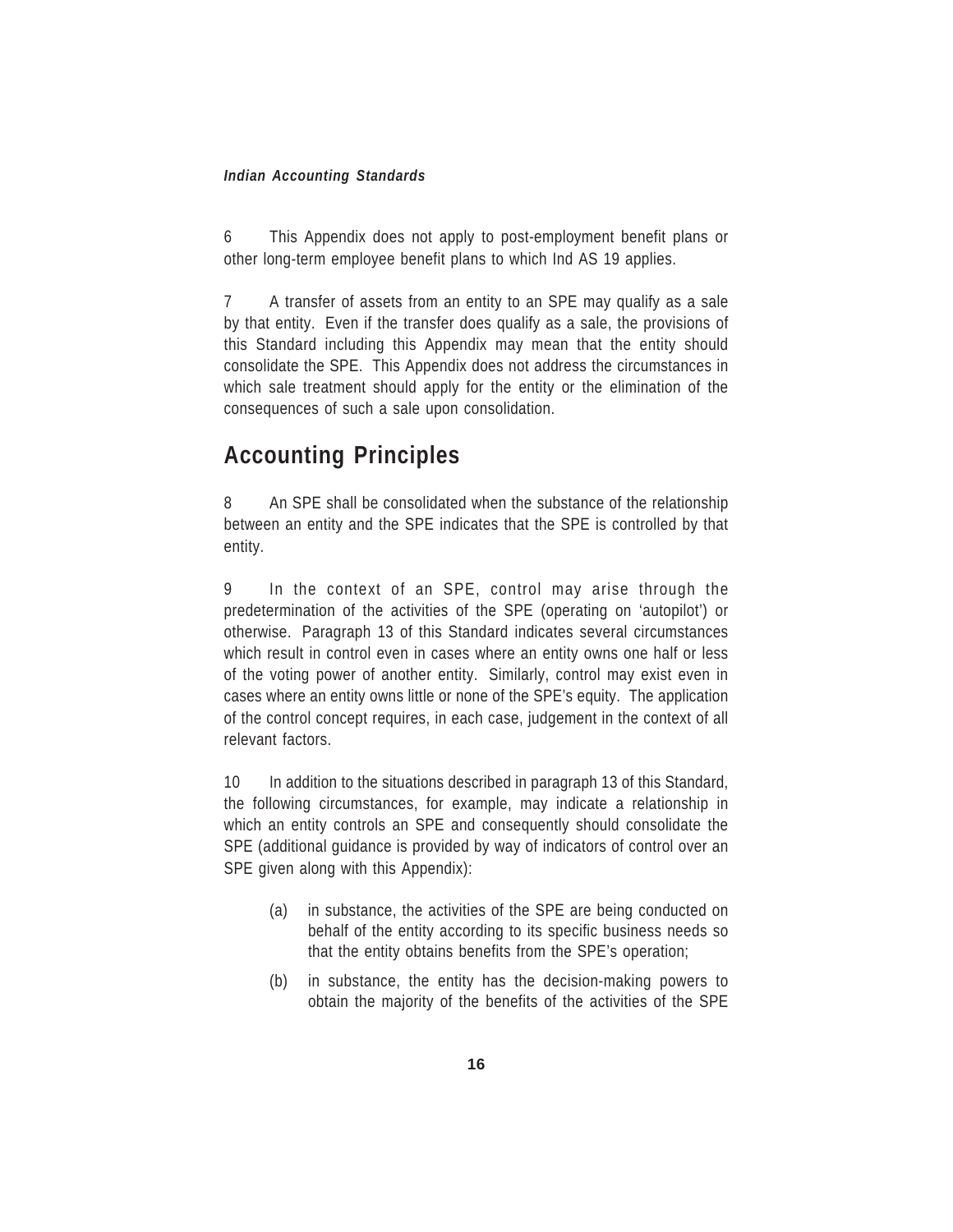or, by setting up an 'autopilot' mechanism, the entity has delegated these decision-making powers;

- (c) in substance, the entity has rights to obtain the majority of the benefits of the SPE and therefore may be exposed to risks incident to the activities of the SPE; or
- (d) in substance, the entity retains the majority of the residual or ownership risks related to the SPE or its assets in order to obtain benefits from its activities.

# **Indicators of control over an SPE**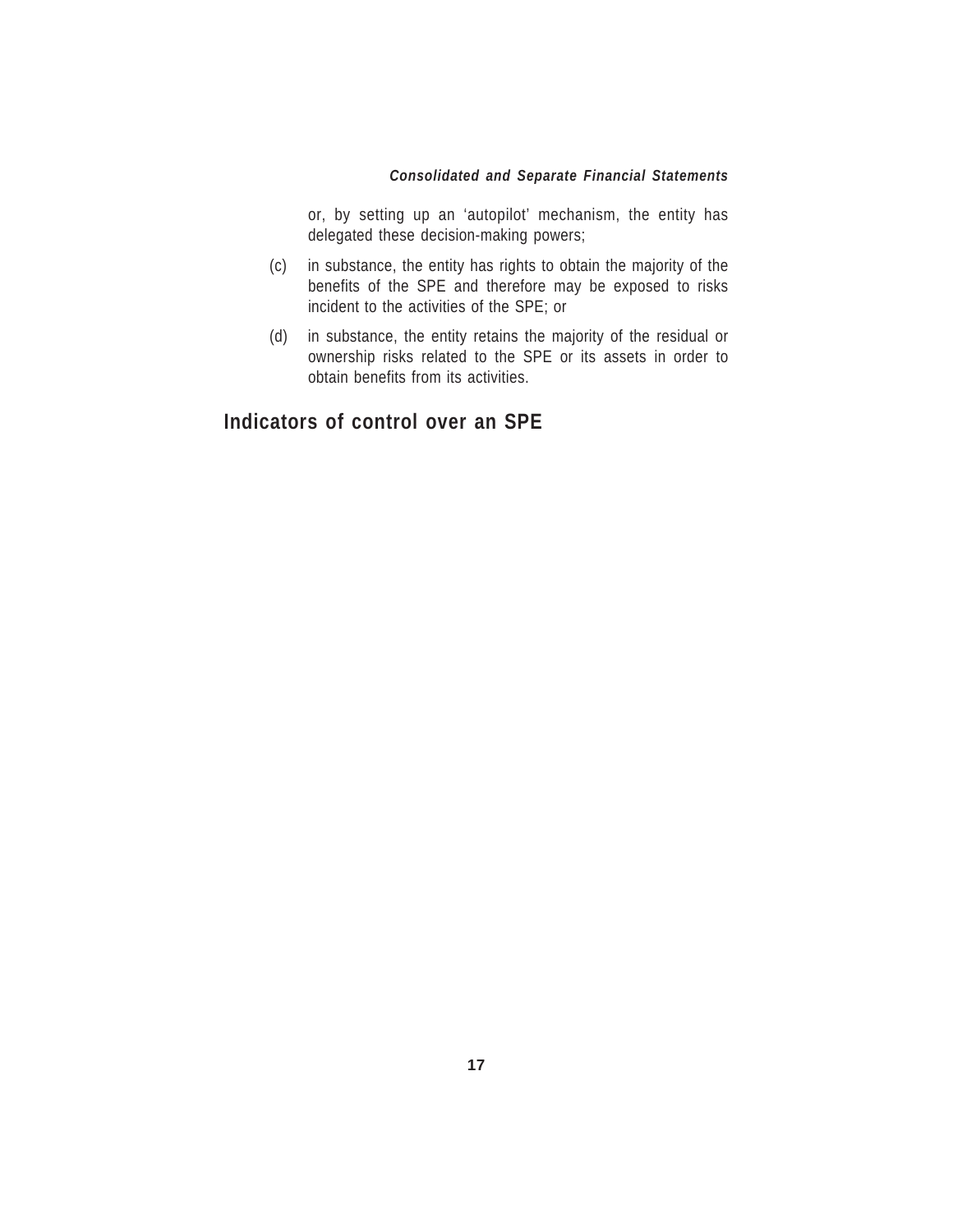### *These indicators accompany, but are not part of, Appendix A.*

The examples in paragraph 10 of Appendix A are intended to indicate types of circumstances that should be considered in evaluating a particular arrangement in light of the substance-over-form principle. The guidance provided in Appendix A and in these indicators of control over an SPE are not intended to be used as 'a comprehensive checklist' of conditions that must be met cumulatively in order to require consolidation of an SPE.

## *(a) Activities*

The activities of the SPE, in substance, are being conducted on behalf of the reporting entity, which directly or indirectly created the SPE according to its specific business needs.

Examples are:

- the SPE is principally engaged in providing a source of long-term capital to an entity or funding to support an entity's ongoing major or central operations; or
- the SPE provides a supply of goods or services that is consistent with an entity's ongoing major or central operations which, without the existence of the SPE, would have to be provided by the entity itself.

Economic dependence of an entity on the reporting entity (such as relations of suppliers to a significant customer) does not, by itself, lead to control.

### *(b) Decision-making*

The reporting entity, in substance, has the decision-making powers to control or to obtain control of the SPE or its assets, including certain decisionmaking powers coming into existence after the formation of the SPE. Such decision-making powers may have been delegated by establishing an 'autopilot' mechanism.

Examples are: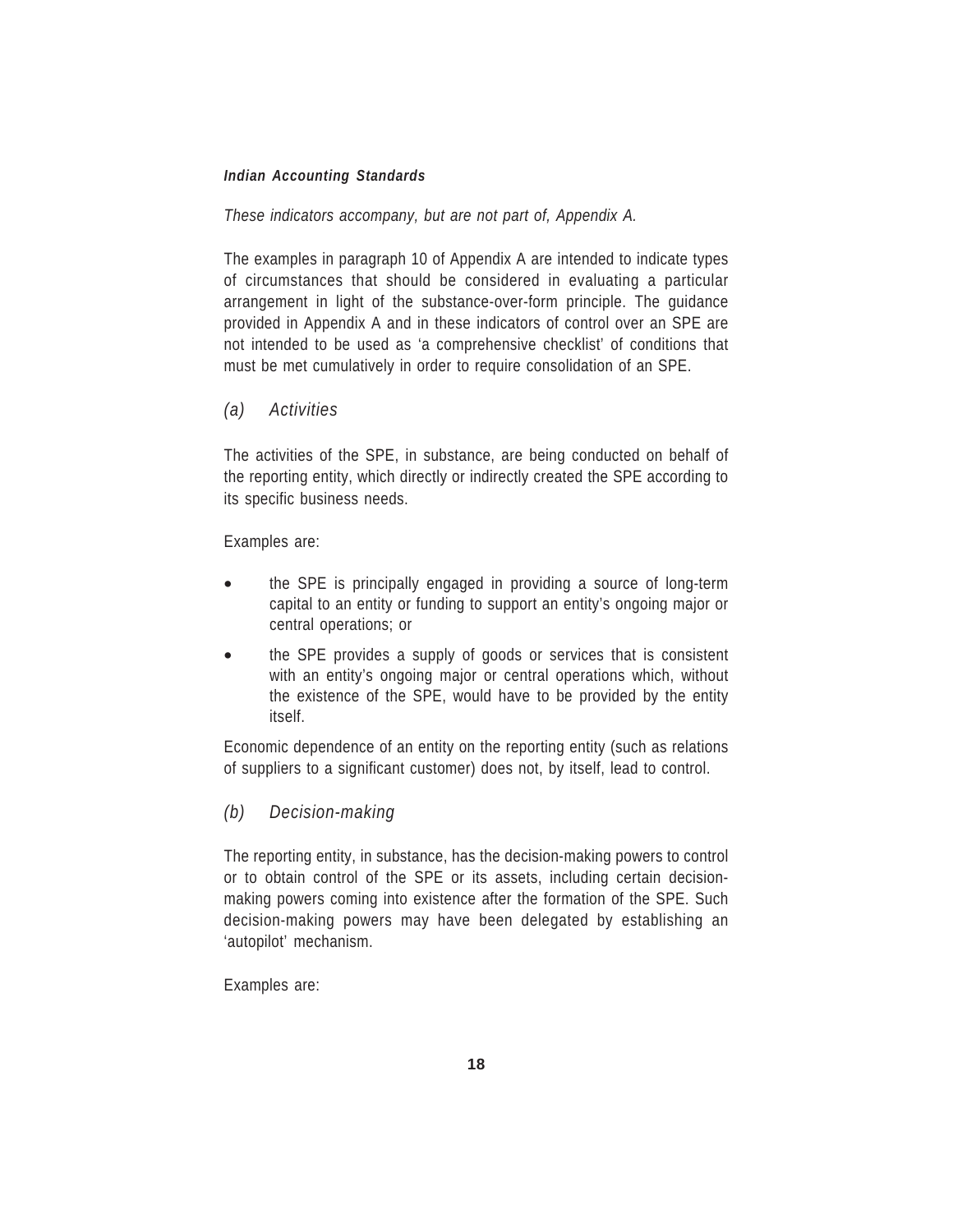- power to unilaterally dissolve an SPE;
- •· power to change the SPE's charter or bylaws; or
- power to veto proposed changes of the SPE's charter or bylaws.

## *(c) Benefits*

The reporting entity, in substance, has rights to obtain a majority of the benefits of the SPE's activities through a statute, contract, agreement, or trust deed, or any other scheme, arrangement or device. Such rights to benefits in the SPE may be indicators of control when they are specified in favour of an entity that is engaged in transactions with an SPE and that entity stands to gain those benefits from the financial performance of the SPE.

Examples are:

- rights to a majority of any economic benefits distributed by an entity in the form of future net cash flows, earnings, net assets, or other economic benefits; or
- rights to majority residual interests in scheduled residual distributions or in a liquidation of the SPE

# *(d) Risks*

An indication of control may be obtained by evaluating the risks of each party engaging in transactions with an SPE. Frequently, the reporting entity guarantees a return or credit protection directly or indirectly through the SPE to outside investors who provide substantially all of the capital to the SPE. As a result of the guarantee, the entity retains residual or ownership risks and the investors are, in substance, only lenders because their exposure to gains and losses is limited

Examples are:

- the capital providers do not have a significant interest in the underlying net assets of the SPE;
- the capital providers do not have rights to the future economic benefits of the SPE;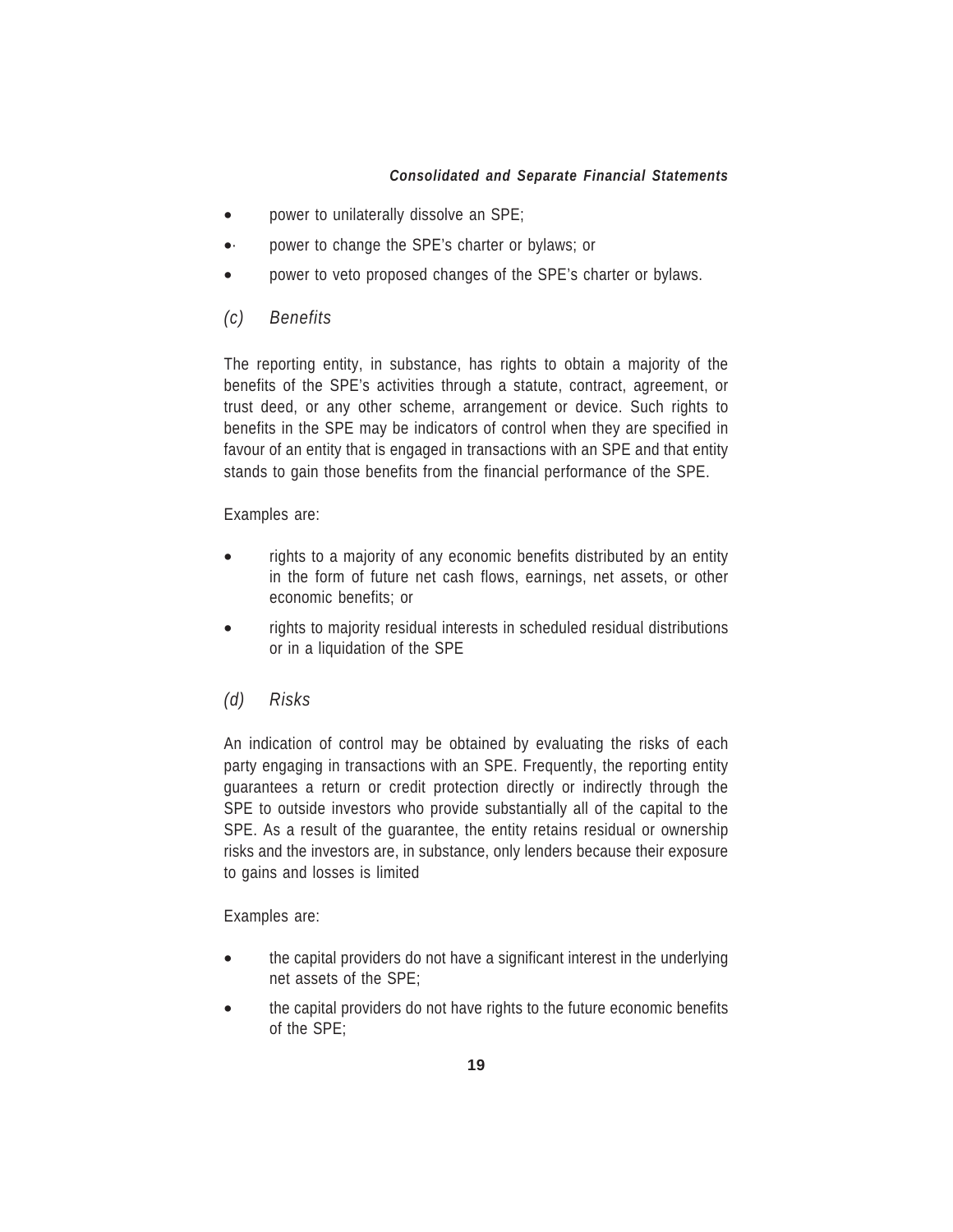- the capital providers are not substantively exposed to the inherent risks of the underlying net assets or operations of the SPE; or
- in substance, the capital providers receive mainly consideration equivalent to a lender's return through a debt or equity interest.

# **Appendix B**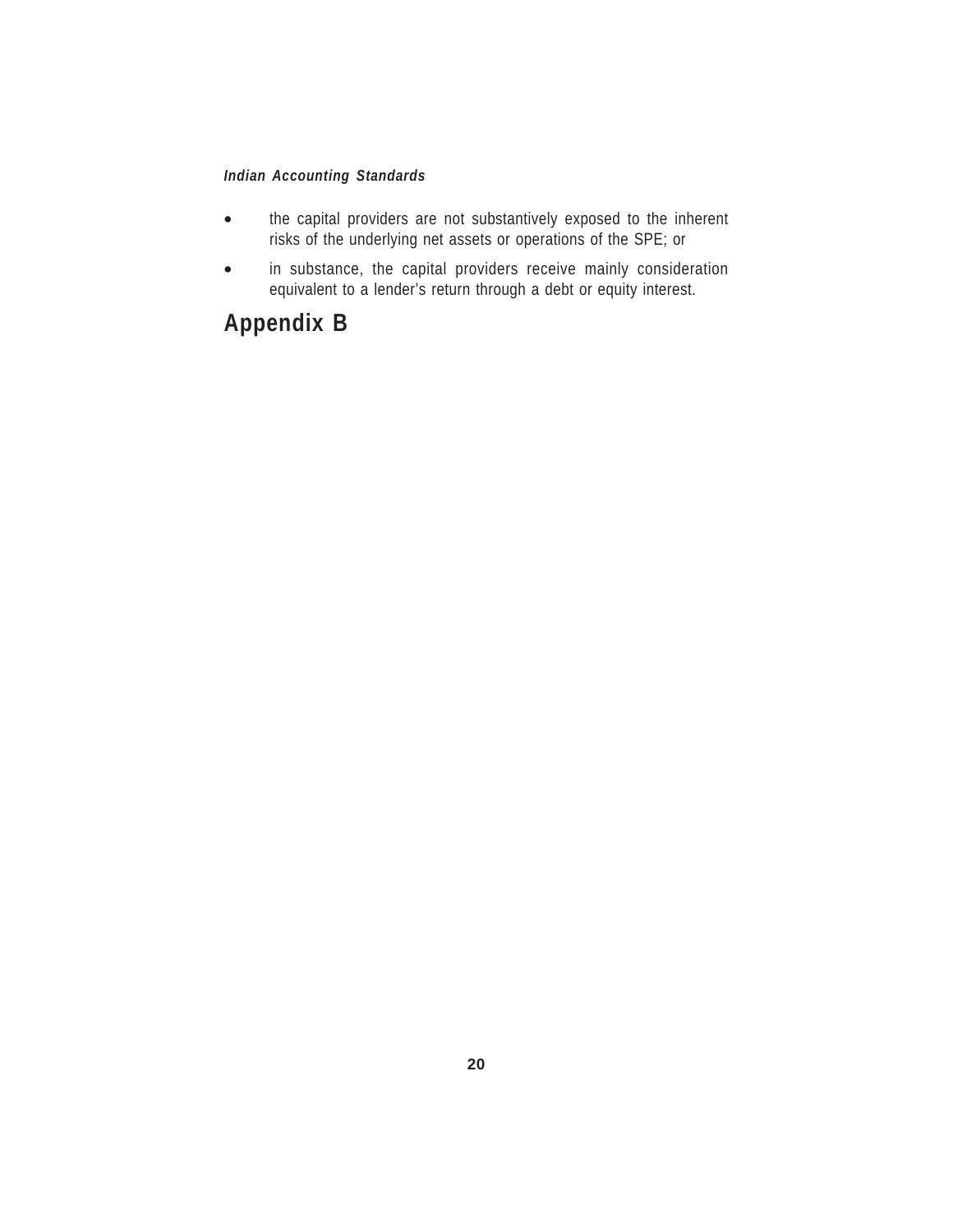# **References to matters contained in other Indian Accounting Standards**

*This Appendix is an integral part of Indian Accounting Standard (Ind AS) 27*.

1 Appendix A, *Distribution of Non-cash Assets to Owners* contained in Ind AS 10 *Events after the Reporting Period* makes reference to this Standard also.

2 Appendix A, *Rights to Interests arising from Decommissioning, Restoration and Environmental Rehabilitation Funds* contained in Ind AS 37 *Provisions, Contingent Liabilities and Contingent Assets* (makes reference to this Standard also.

# **Appendix C**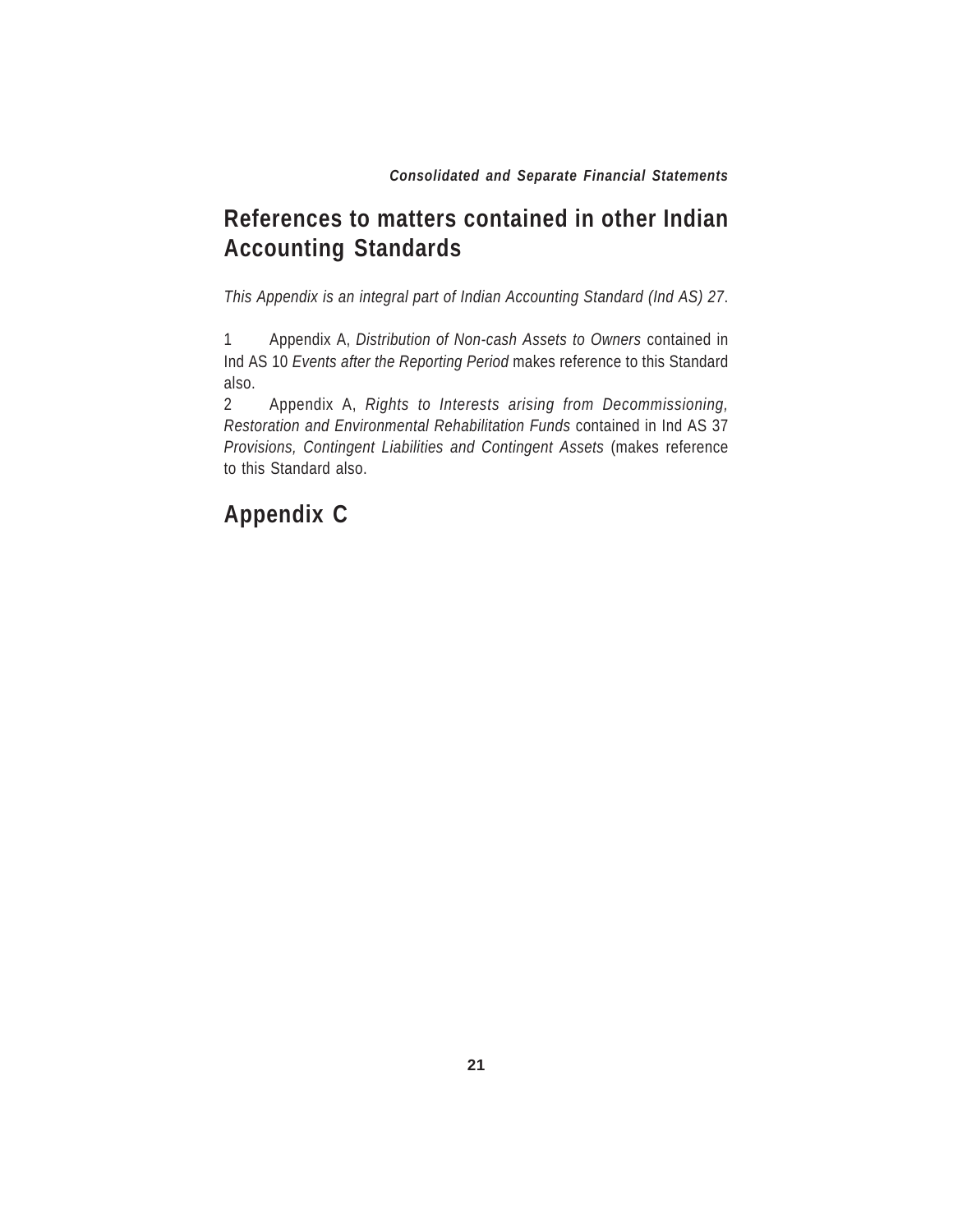# **Form of consolidated financial statements**

*(This Appendix is an integral part of Indian Accounting Standard 27)*

# **General insturctions for preparation of consolidated financial statements**

## **General instructions**

1 This Appendix shall apply to companies, for preparation of Consolidated Financial Statements.

2 This Appendix sets out the minimum requirements for disclosure on the face of

- (a) the Consolidated Balance Sheet at the end of the period and a Consolidated Statement of Changes in Equity for the period as a part of the Consolidated Balance Sheet,
- (b) the Consolidated Statement of Profit and Loss for the period. (The term Consolidated 'Statement of Profit and Loss' has the same meaning as 'Consolidated Profit and Loss Account').
- (c) Notes (hereinafter referred to as "Consolidated Financial Statements" for the purpose of this Appendix).

Line items, sub-line items and sub-totals shall be presented as an addition or substitution on the face of the Consolidated Financial Statements when such presentation is relevant to an understanding of the Group's (i.e. the parent and its subsidiaries) financial position or performance or to cater to industry/sector-specific disclosure requirements or when required for compliance with any law or under the Indian Accounting Standards.

3 Where compliance with the requirements of any law including Indian Accounting Standards as applicable to the companies require any change in treatment or disclosure including addition, amendment, substitution or deletion in the head/sub-head or any changes interse, in the consolidated financial statements or statements forming part thereof, the same shall be made and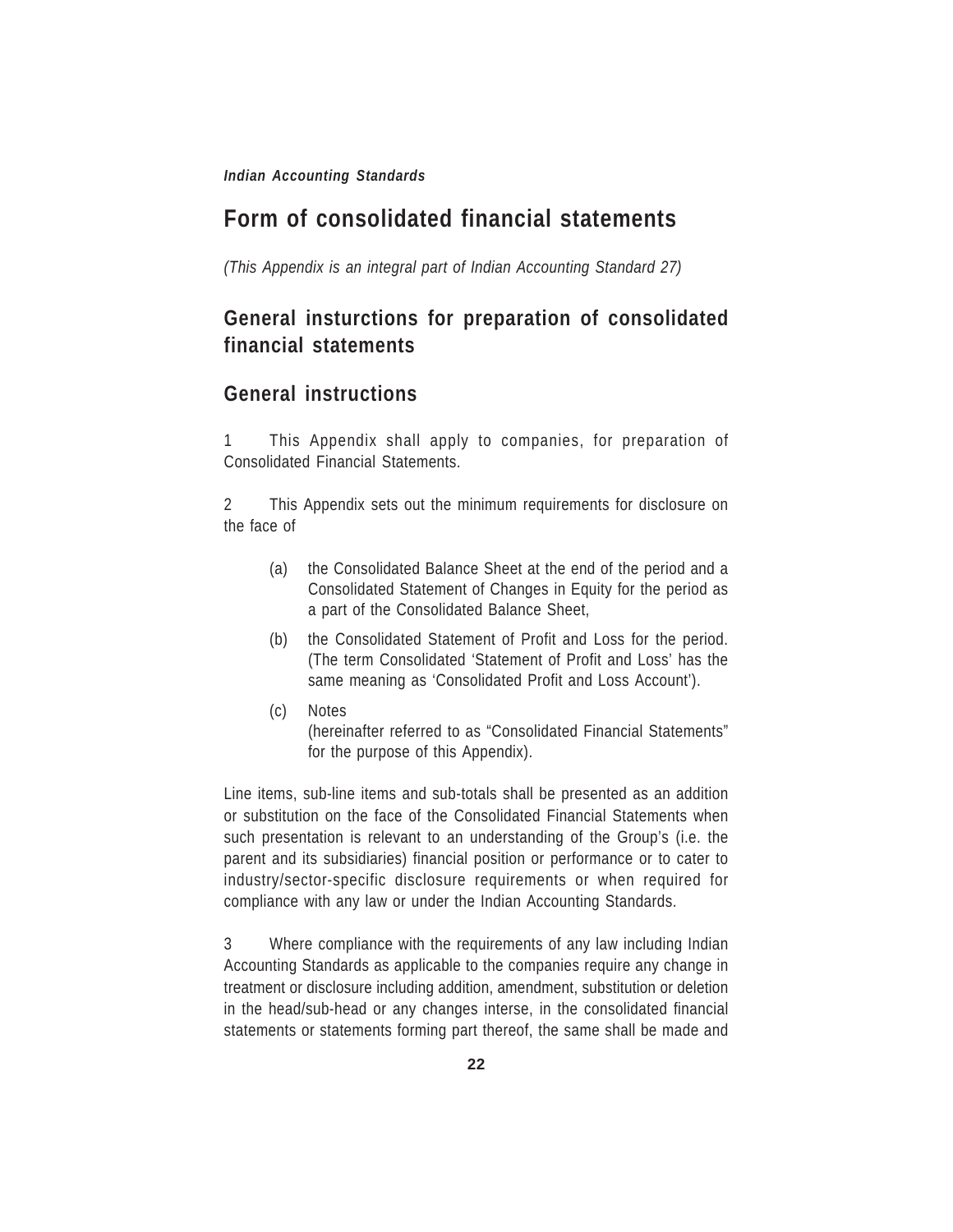the requirements of this Appendix shall stand modified accordingly.

The disclosure requirements specified in Part I and Part II of this Appendix are in addition to and not in substitution of the disclosure requirements specified in the Indian Accounting Standards. Additional disclosures specified in the Indian Accounting Standards shall be made in the notes to accounts or by way of additional statement unless required to be disclosed on the face of the Consolidated Financial Statements. Similarly, all other disclosures as required by any law shall be made in the notes to accounts in addition to the requirements set out in this Appendix.

5 Notes to accounts shall contain information in addition to that presented in the Consolidated Financial Statements and shall provide where required (a) narrative descriptions or disaggregations of items recognized in those statements and (b) information about items that do not qualify for recognition in those statements.

Each item on the face of the Consolidated Balance Sheet and Consolidated Statement of Profit and Loss shall be cross-referenced to any related information in the notes to accounts. In preparing the Consolidated Financial Statements including the notes to accounts, a balance shall be maintained between providing excessive detail that may not assist users of financial statements and not providing important information as a result of too much aggregation.

6 Depending upon the turnover of the Group, the figures appearing in the Consolidated Financial Statements may be rounded off as below:

|      | Turnover                                  | <b>Rounding off</b>                                                    |
|------|-------------------------------------------|------------------------------------------------------------------------|
| (i)  | less than one hundred                     | To the nearest hundreds,                                               |
|      | crore rupees                              | thousands, lakhs or millions, or<br>decimals thereof.                  |
| (ii) | one hundred crore rupees                  | To the nearest, lakhs, millions                                        |
|      | or more                                   | or crores, or decimals thereof.                                        |
|      |                                           | Once a unit of measurement is used, it should be used uniformly in the |
|      | <b>Consolidated Financial Statements.</b> |                                                                        |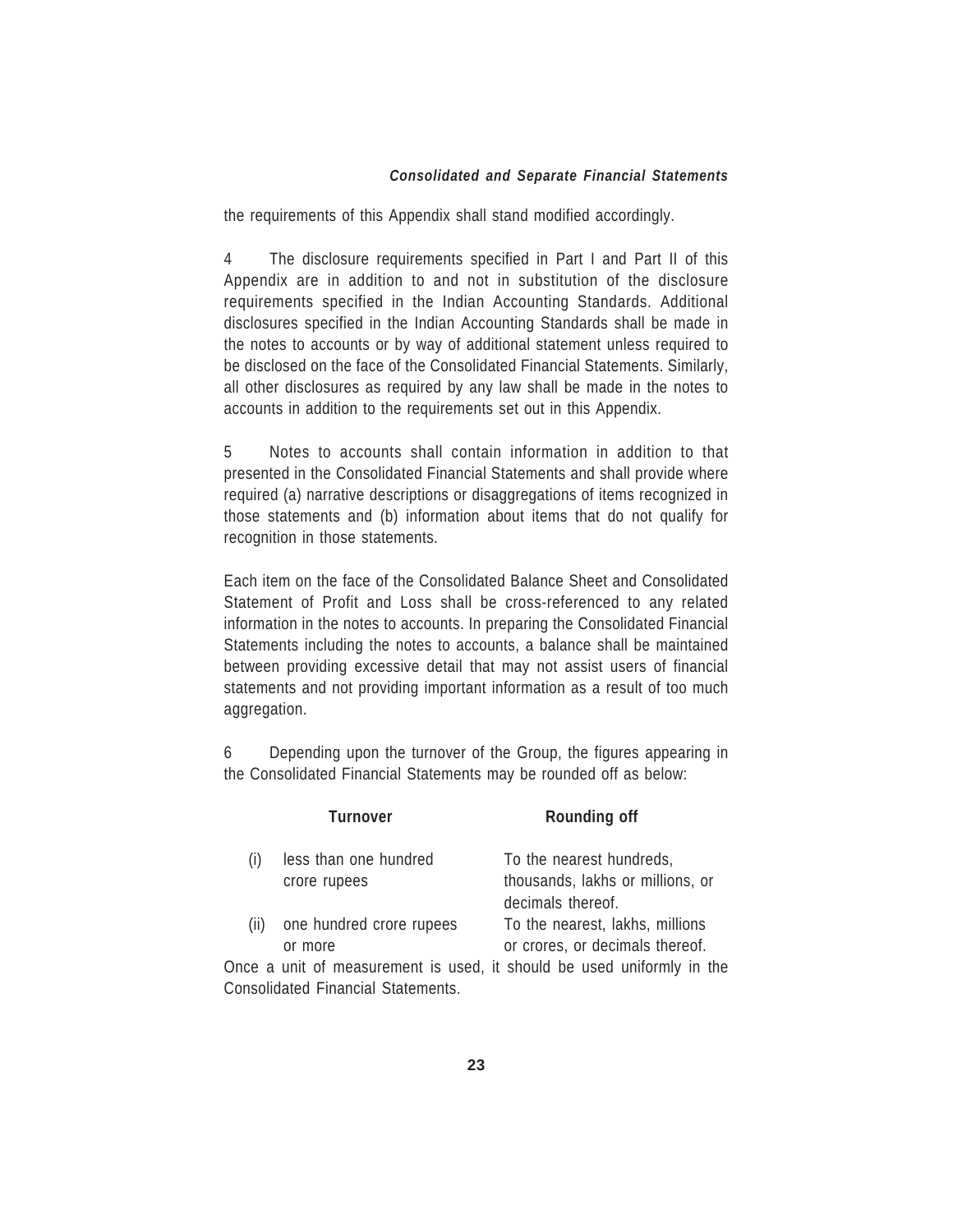7 Except in the case of the first Consolidated Financial Statements laid before the Company (after its incorporation) the corresponding amounts (comparatives) for the immediately preceding reporting period for all items shown in the Consolidated Financial Statements including notes shall also be given.

8 For the purpose of this Appendix, the terms used herein shall be as per the applicable Indian Accounting Standards.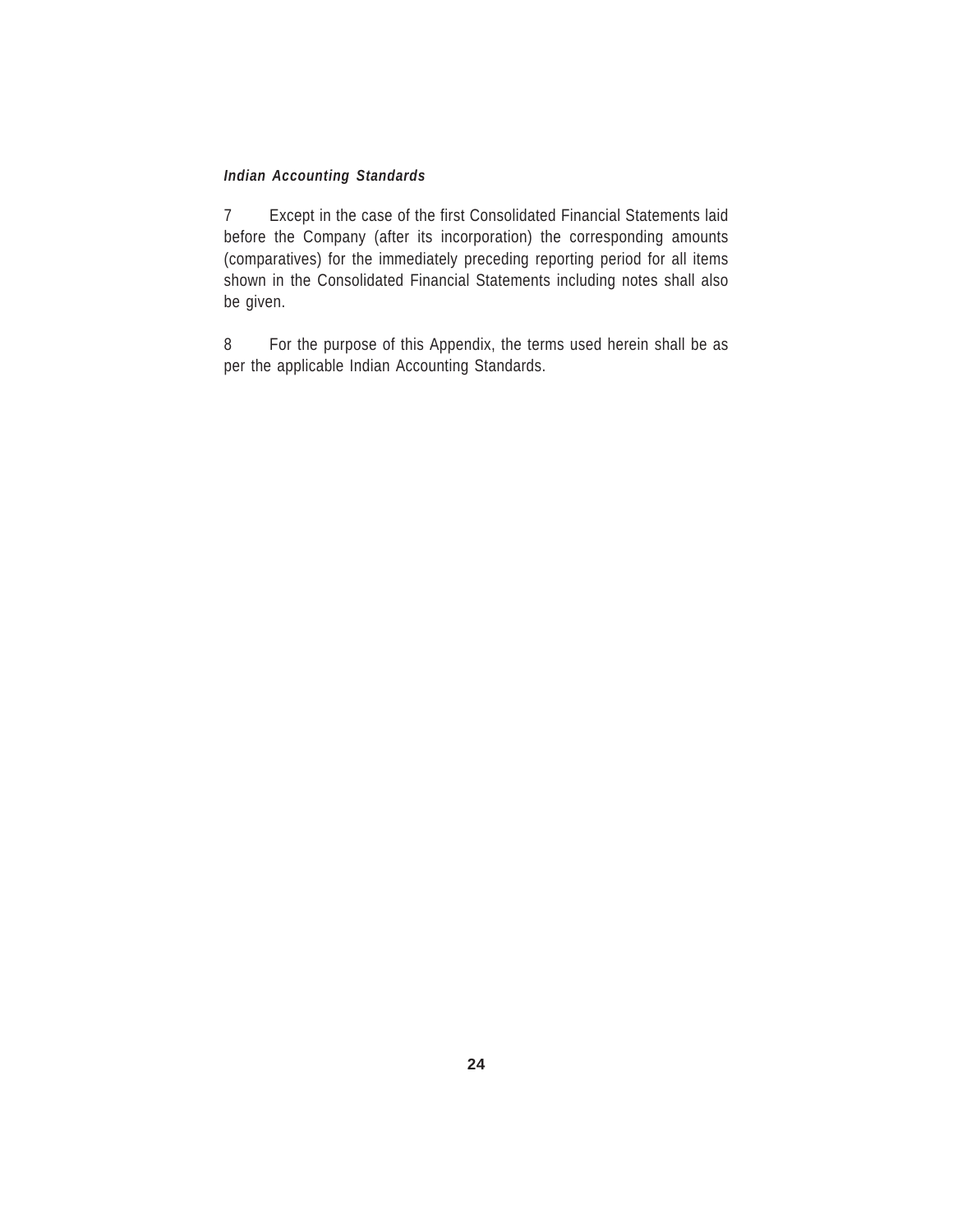# **Part I – Consolidated Balance Sheet**

*Name of the Group……………………. Consolidated Balance Sheet as at ………………………*

|                                | <b>Particulars</b>                                                                                                                                                                                                                                                                                                                                                                                                                                                                                                                                                           | Note<br>No. | Figures as at the<br>end of current<br>reporting period | Figures as<br>at the end<br>of the<br>previous<br>reporting<br>period |
|--------------------------------|------------------------------------------------------------------------------------------------------------------------------------------------------------------------------------------------------------------------------------------------------------------------------------------------------------------------------------------------------------------------------------------------------------------------------------------------------------------------------------------------------------------------------------------------------------------------------|-------------|---------------------------------------------------------|-----------------------------------------------------------------------|
|                                | 1                                                                                                                                                                                                                                                                                                                                                                                                                                                                                                                                                                            |             | 2                                                       | 3                                                                     |
| I.<br>(1) Equity<br>(a)<br>(b) | <b>EQUITY AND LIABILITIES</b><br>Equity attributable to owners<br>of the parent<br>Equity Share capital<br>Other Equity<br>Equity component of other<br>(i)<br>financial instruments<br>(ii) Retained Earnings<br>(iii) Reserves<br>1.1 Reserves representing<br>unrealised gains/ losses<br>1.2 Other Reserves<br>(iv)<br>Money received against<br>share warrants<br>(v) Others<br>Equity attributable to non-<br>controlling Interests<br>(a) Equity Share Capital<br>(b) Other equity<br>(2) Share application money<br>pending allotment<br>(3) Non-current liabilities |             |                                                         |                                                                       |
| (b)<br>(c)                     | (a) Financial Liabilities<br>Liability component of other<br>(i)<br>financial instruments<br>(ii)<br>Long-term borrowings<br>(iii)<br>Others<br>Liabilities associated with<br>group(s) of assets held for<br>disposal<br>Long-term provisions                                                                                                                                                                                                                                                                                                                               |             |                                                         |                                                                       |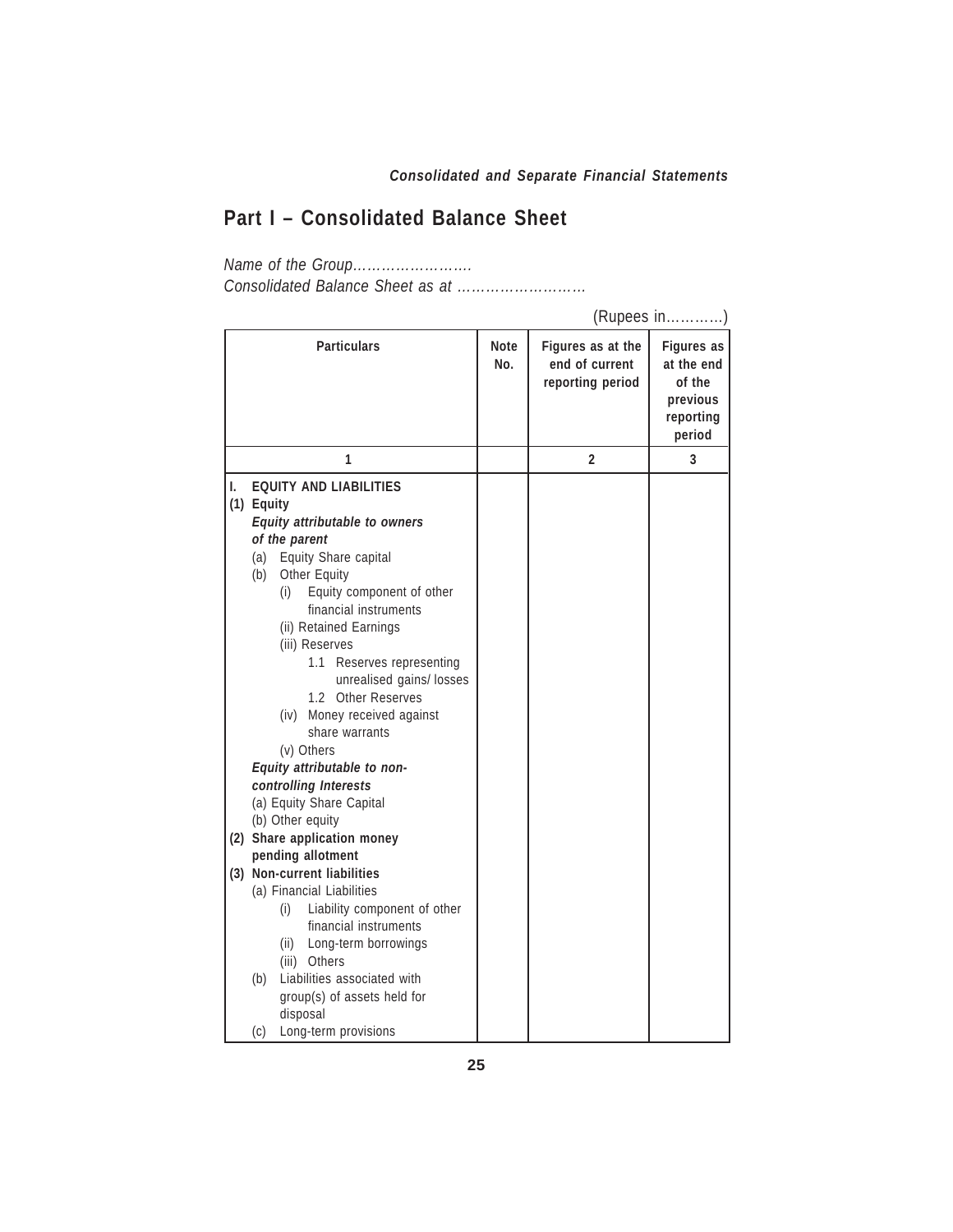| Figures as at the<br>Figures as |
|---------------------------------|
| end of current<br>at the end    |
| of the<br>reporting period      |
| previous                        |
| reporting                       |
| period                          |
| $\overline{2}$<br>3             |
|                                 |
|                                 |
|                                 |
|                                 |
|                                 |
|                                 |
|                                 |
|                                 |
|                                 |
|                                 |
|                                 |
|                                 |
|                                 |
|                                 |
|                                 |
|                                 |
|                                 |
|                                 |
|                                 |
|                                 |
|                                 |
|                                 |
|                                 |
|                                 |
|                                 |
|                                 |
|                                 |
|                                 |
|                                 |
|                                 |
|                                 |
|                                 |
|                                 |
|                                 |
|                                 |
|                                 |
|                                 |
|                                 |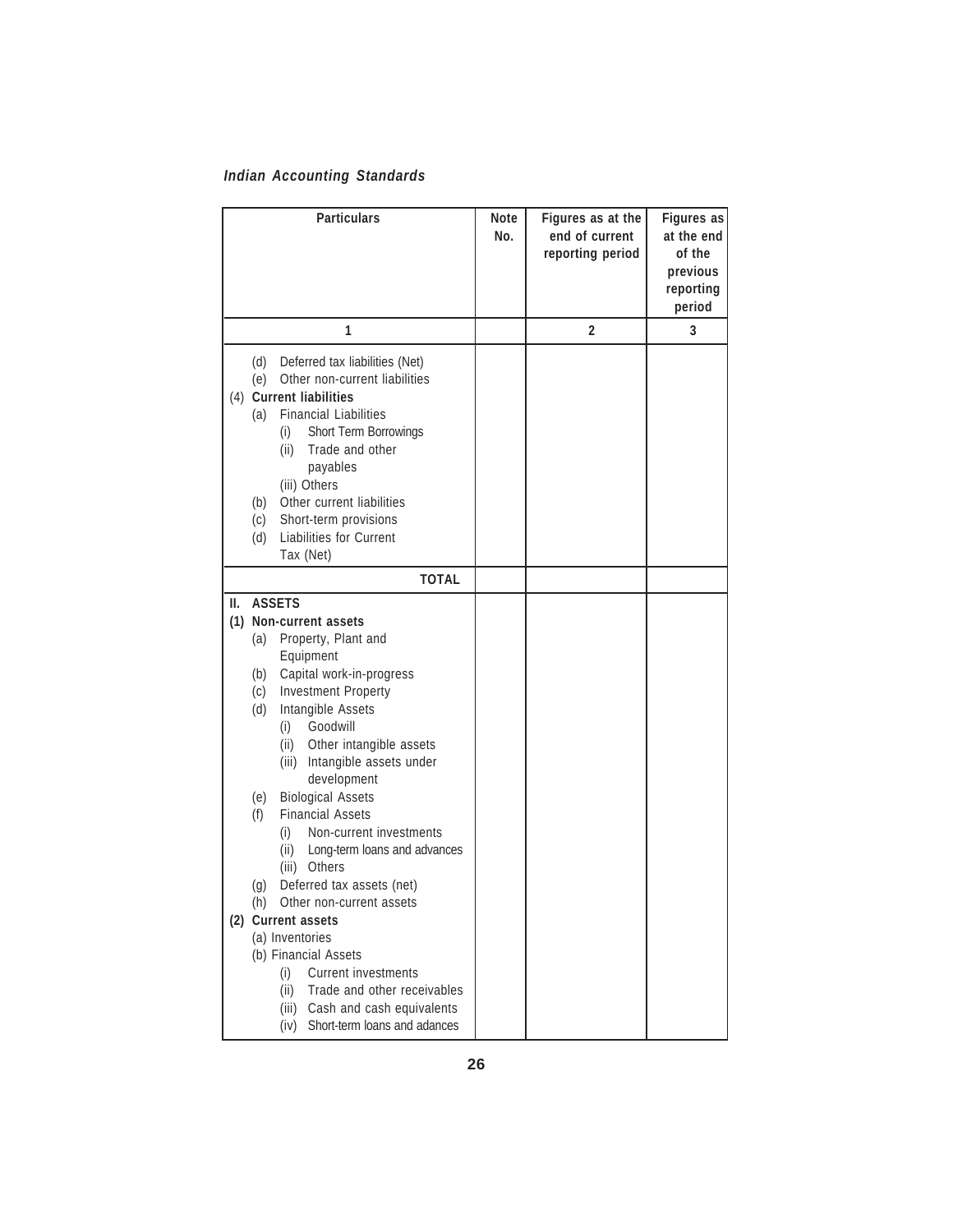*Consolidated and Separate Financial Statements*

| <b>Particulars</b>                                                                                                             | <b>Note</b><br>No. | Figures as at the<br>end of current<br>reporting period | Figures as<br>at the end<br>of the<br>previous<br>reporting<br>period |
|--------------------------------------------------------------------------------------------------------------------------------|--------------------|---------------------------------------------------------|-----------------------------------------------------------------------|
|                                                                                                                                |                    | $\mathfrak z$                                           | 3                                                                     |
| Non-current assets classified as<br>(c)<br>held for sale<br>Assets for Current Tax (Net)<br>(d)<br>Other current assets<br>(e) |                    |                                                         |                                                                       |
|                                                                                                                                | ΤΟΤΑL              |                                                         |                                                                       |

**See accompanying notes to the consolidated financial statements**

# **Consolidated statement of changes in equity (presented as a part of consolidated balance sheet)**

Name of the Group……………………. Consolidated Statement of Changes in Equity for the period ended ……………………

(Rupees in……………..)

## **a. Equity Share Capital**

|                                               | Balance at the<br>beginning of<br>the reporting<br>period Balance | Changes in<br>equity share<br>capital during<br>the year | Balance at the<br>end of the<br>reporting<br>period |
|-----------------------------------------------|-------------------------------------------------------------------|----------------------------------------------------------|-----------------------------------------------------|
| Attributable to owners of<br>the parent       | XXX                                                               | XXX                                                      | XXX                                                 |
| Attributable to non-<br>controlling interests | XXX                                                               | <b>XXX</b>                                               | XXX                                                 |
| Total                                         | <b>XXX</b>                                                        | <b>XXX</b>                                               | XXX                                                 |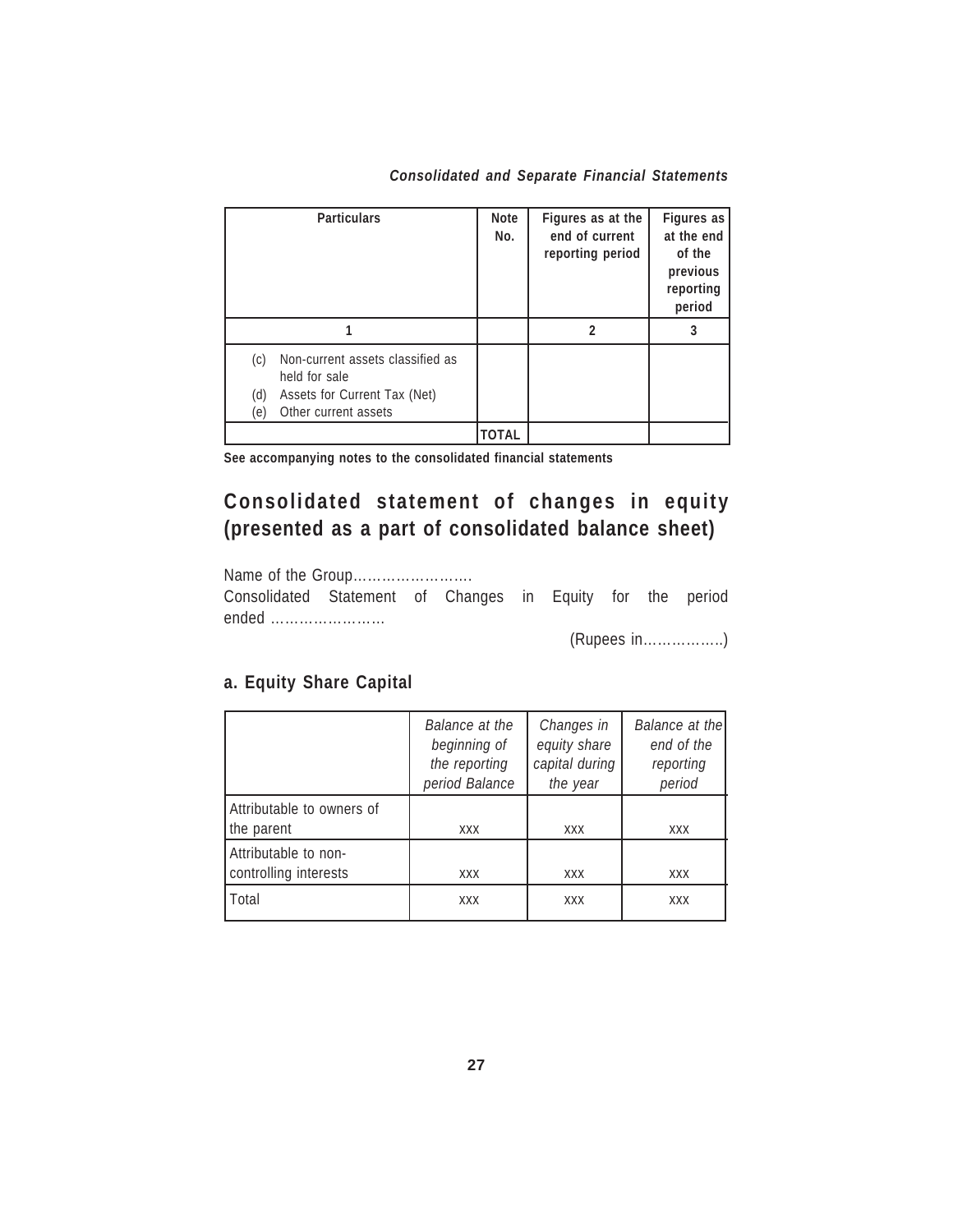# **b. Other Equity**

|                           |                          | <b>Balance</b> | Changes   | Restated   | Divid- | <b>Total</b> | Tran-      | Any        | Bala-      |
|---------------------------|--------------------------|----------------|-----------|------------|--------|--------------|------------|------------|------------|
|                           |                          | at the         | in accou- | balance    | ends   | Com-         | sfer to    | other      | nce        |
|                           |                          | beg-           | uting     | at the     |        | preh-        | reta-      | cha-       | at the     |
|                           |                          | inning         | policy/   | beginning  |        | ensive       | ined       | nge        | end of     |
|                           |                          | of the         | prior     | of the     |        | ln-          | ear-       | (to be     | the        |
|                           |                          | reporting      | period    | reporting  |        | come         | nings      | spe-       | repor-     |
|                           |                          | period         | errors    | period     |        | for the      |            | cified)    | ting       |
|                           |                          |                |           |            |        | year         |            |            | period     |
| $\overline{(\mathsf{i})}$ | <b>Equity component</b>  |                |           |            |        |              |            |            |            |
|                           | of other financial       |                |           |            |        |              |            |            |            |
|                           | <b>instruments</b>       | <b>XXX</b>     |           | <b>XXX</b> |        |              |            | <b>XXX</b> | <b>XXX</b> |
| (i)                       | <b>Retained Earnings</b> | XXX            | XXX       | XXX        | (ххх)  | XXX          | XXX        | XXX        | XXX        |
| (iii)                     | <b>Reserves</b>          |                |           |            |        |              |            |            |            |
|                           | 1.1 Reserves             |                |           |            |        |              |            |            |            |
|                           | representing             |                |           |            |        |              |            |            |            |
|                           | unrealised               |                |           |            |        |              |            |            |            |
|                           | gains/losses             |                |           |            |        |              |            |            |            |
|                           | Available for sale       |                |           |            |        |              |            |            |            |
|                           | financial assets         | XXX            |           | XXX        |        | XXX          |            | XXX        | XXX        |
|                           | Effective portion of     |                |           |            |        |              |            |            |            |
|                           | Cash Flow Hedges         | XXX            |           | <b>XXX</b> |        | <b>XXX</b>   |            | <b>XXX</b> | XXX        |
|                           | Re-valuation Surplus     | XXX            |           | XXX        |        | XXX          |            | XXX        | XXX        |
|                           |                          |                |           |            |        |              | (xxx)      |            |            |
|                           | Actuarial gains and      |                |           |            |        |              |            |            |            |
|                           | losses in defined        |                |           |            |        |              |            |            |            |
|                           | benefit plans            | XXX            |           | XXX        |        | XXX          |            | XXX        | XXX        |
|                           | Exchange differences     |                |           |            |        |              |            |            |            |
|                           | on translating the       |                |           |            |        |              |            |            |            |
|                           | financial statements     |                |           |            |        |              |            |            |            |
|                           | of a foreign operation   | XXX            |           | XXX        |        | XXX          |            | XXX        | XXX        |
|                           | Others                   | XXX            |           | XXX        |        | XXX          | XXX        | XXX        | XXX        |
|                           | 1.2 Other Reserves       |                |           |            |        |              |            |            |            |
| (iii)                     | <b>Total Reserves</b>    | XXX            |           | XXX        |        | XXX          | XXX        |            |            |
| (iv)                      | Money received           |                |           |            |        |              |            |            |            |
|                           | against share            |                |           |            |        |              |            |            |            |
|                           | warrants                 | XXX            |           | XXX        |        |              |            | XXX        | XXX        |
| (v)                       | <b>Others</b>            | XXX            | XXX       | XXX        | (xxx)  | <b>XXX</b>   | <b>XXX</b> | XXX        | XXX        |
|                           | Other equity             |                |           |            |        |              |            |            |            |
|                           | attributable to          |                |           |            |        |              |            |            |            |
|                           | parent                   | XXX            | XXX       | XXX        | (xxx)  | XXX          | XXX        | XXX        | XXX        |
|                           | Other equity             |                |           |            |        |              |            |            |            |
|                           | attributable to          |                |           |            |        |              |            |            |            |
|                           | non-controlling          |                |           |            |        |              |            |            |            |
|                           | <b>interests</b>         | XXX            | XXX       | XXX        | (xxx)  | XXX          | XXX        | XXX        | XXX        |
|                           | Total other equity       | XXX            | XXX       | XXX        | (xxx)  | XXX          | XXX        | XXX        | XXX        |
|                           |                          |                |           |            |        |              |            |            |            |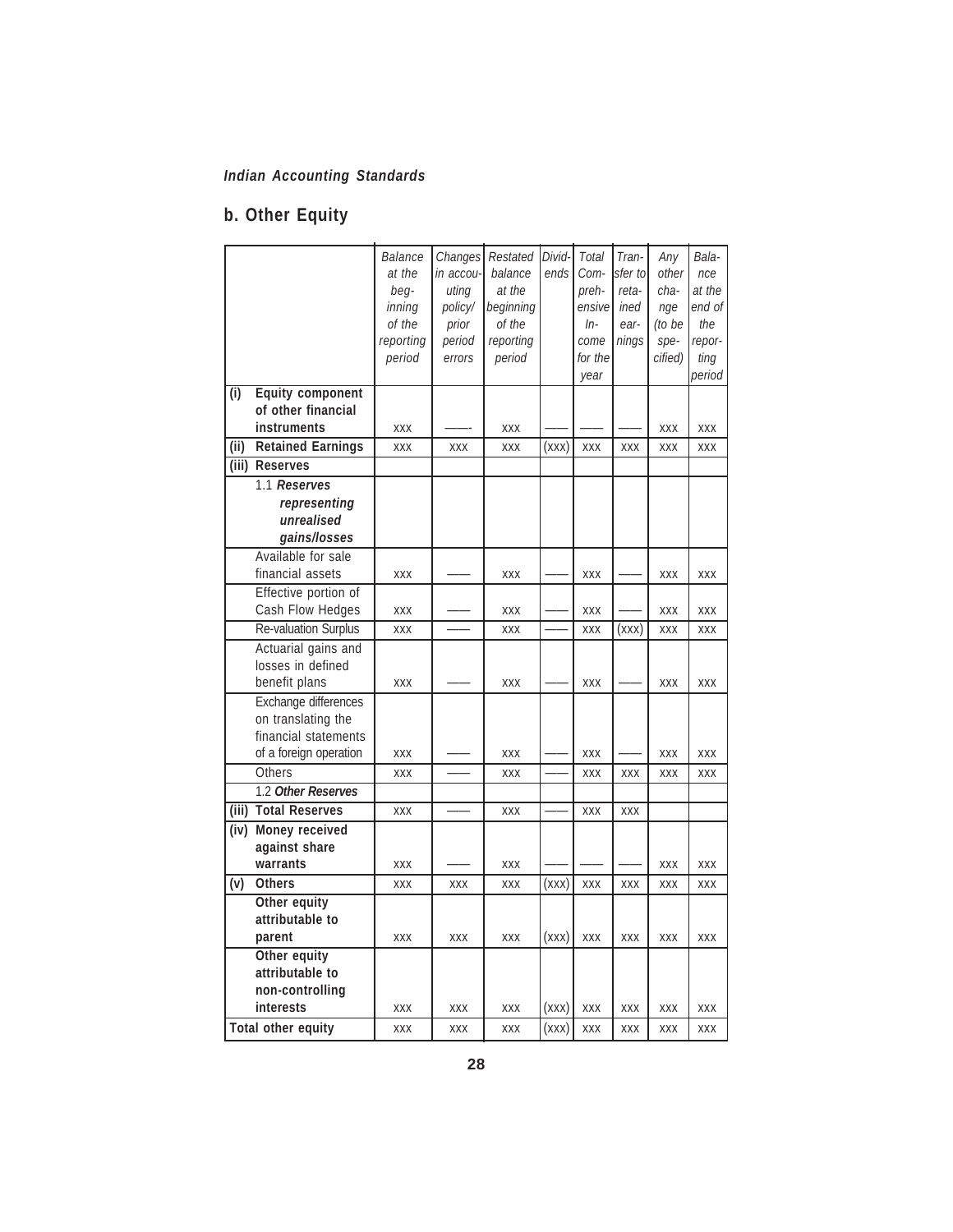**Notes**

# **General Instructions For Preparation of Consolidated Balance Sheet**

1 An asset shall be classified as current when it satisfies any of the following criteria:

- (a) it is expected to be realized in, or is intended for sale or consumption in, the entity's normal operating cycle;
- (b) it is held primarily for the purpose of being traded;
- (c) it is expected to be realized within twelve months after the reporting date; or
- (d) it is cash or cash equivalent unless it is restricted from being exchanged or used to settle a liability for at least twelve months after the reporting date.

All other assets shall be classified as non-current.

2 An operating cycle is the time between the acquisition of assets for processing and their realization in cash or cash equivalents. Where the normal operating cycle cannot be identified, it is assumed to have a duration of 12 months.

3 A liability shall be classified as current when it satisfies any of the following criteria:

- (a) it is expected to be settled in the entity's normal operating cycle;
- (b) it is held primarily for the purpose of being traded;
- (c) it is due to be settled within twelve months after the reporting date; or
- (d) the entity does not have an unconditional right to defer settlement of the liability for at least twelve months after the reporting date. Terms of a liability that could, at the option of the counterparty, result in its settlement by the issue of equity instruments do not affect its classification.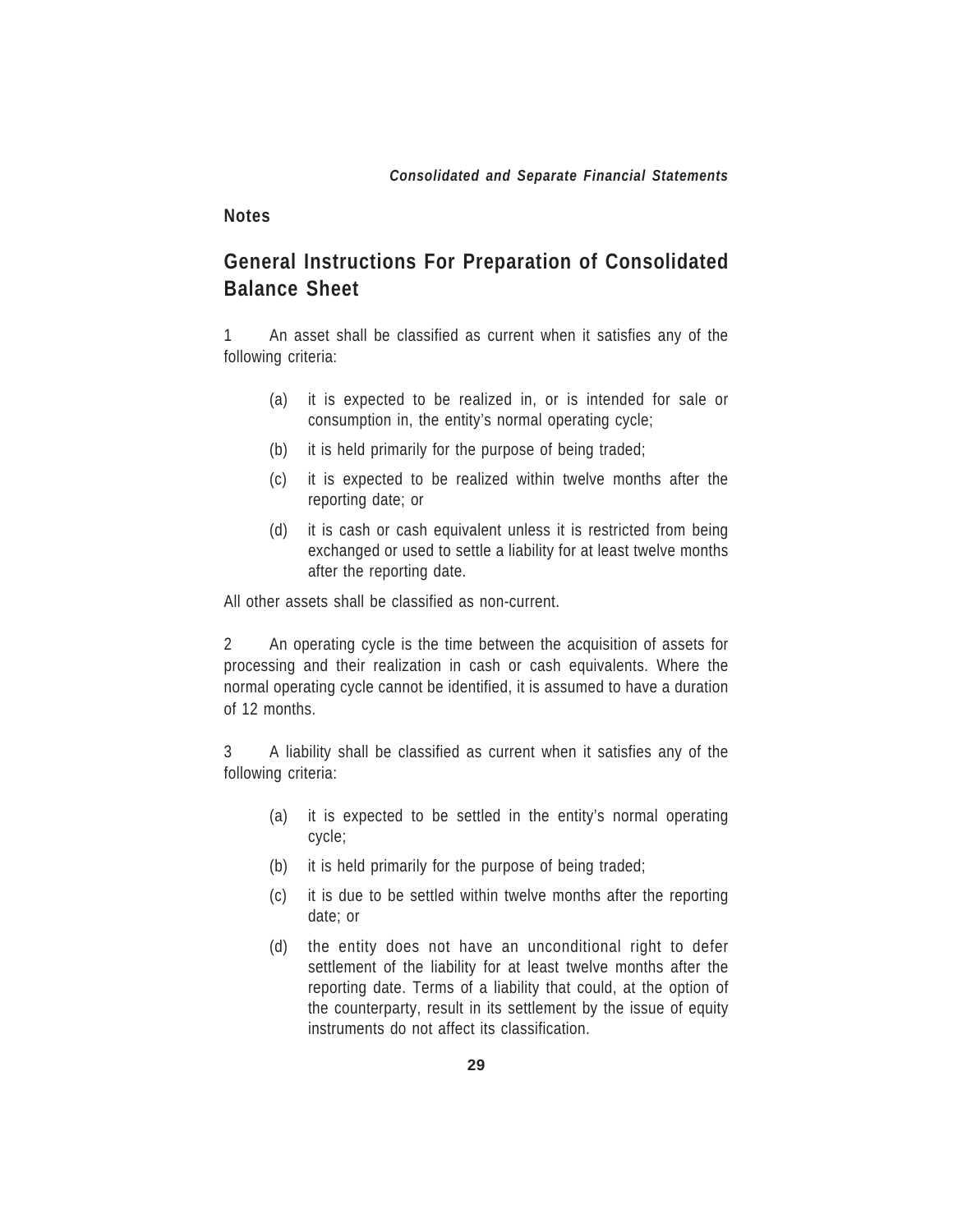All other liabilities shall be classified as non-current.

4 A receivable shall be classified as a 'trade receivable' if it is in respect of the amount due on account of goods sold or services rendered in the normal course of business.

5 A payable shall be classified as a 'trade payable' if it is in respect of the amount due on account of goods purchased or services received in the normal course of business.

- 6 The following shall be disclosed in the notes to accounts:
- A. Equity Share Capital

for each class of equity share capital pertaining to the owners of the parent and the non-controlling interests, wherever applicable:

- (a) the number and amount of shares authorised;
- (b) the number of shares issued, subscribed and fully paid, and subscribed but not fully paid;
- (c) par value per share;
- (d) a reconciliation of the number of shares outstanding at the beginning and at the end of the period;
- (e) the rights, preferences and restrictions attaching to each class of shares including restrictions on the distribution of dividends and the repayment of capital;
- (f) shares held by each shareholder holding more than 5 percent shares specifying the number of shares held;
- (g) shares reserved for issue under options and contracts/ commitments for the sale of shares/disinvestment, including the terms and amounts;
- (h) For the period of five years immediately preceding the date as at which the Consolidated Balance Sheet is prepared:
	- Aggregate number and class of shares allotted as fully paid up pursuant to contract(s) without payment being received in cash.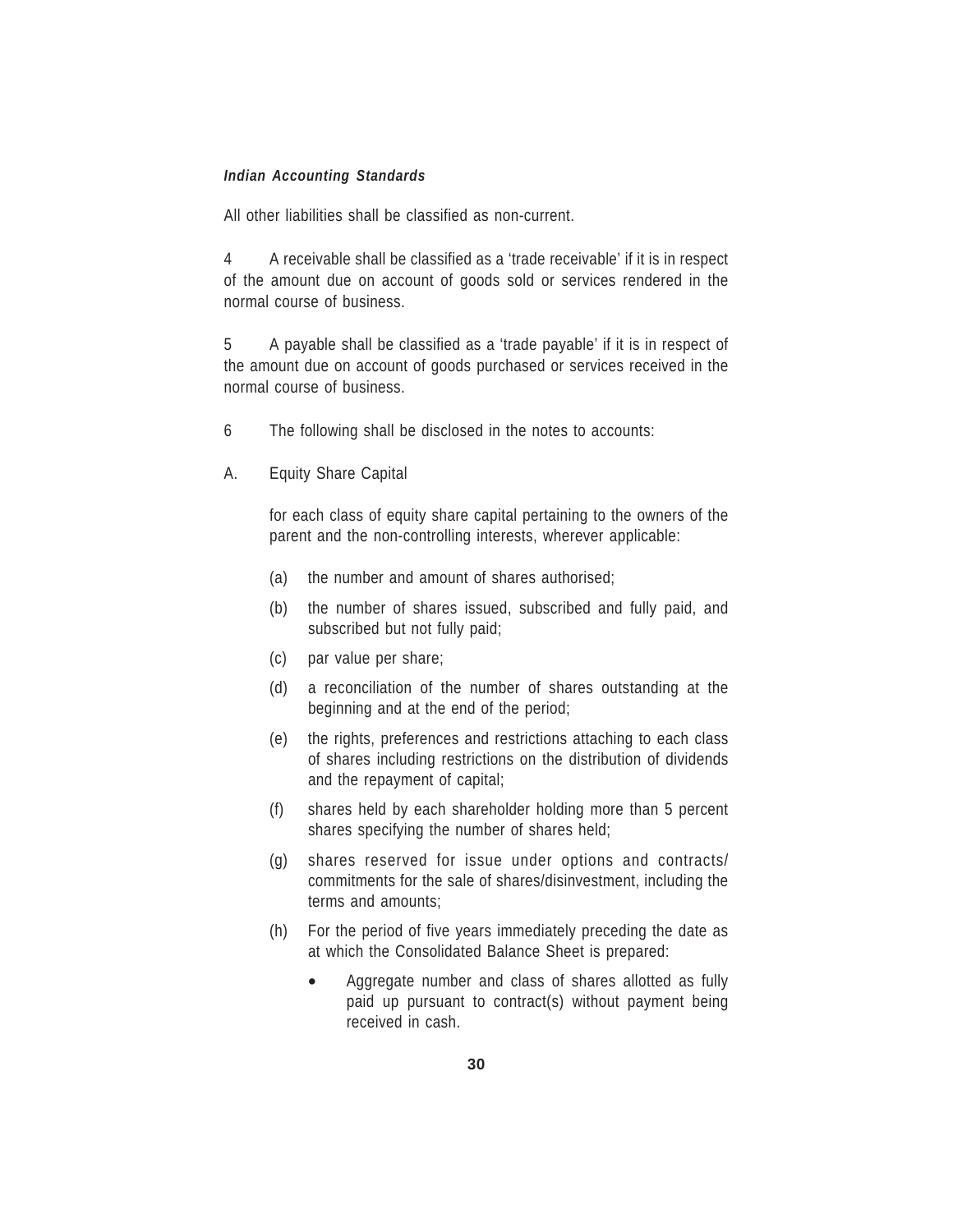- Aggregate number and class of shares allotted as fully paid up by way of bonus shares.
- Aggregate number and class of shares bought back.
- (i) Terms of any securities convertible into equity shares issued along with the earliest date of conversion in descending order starting from the farthest such date.
- (j) Calls unpaid (showing aggregate value of calls unpaid by directors and officers)
- (k) Forfeited shares (amount originally paid up)
- B. Other Equity
	- (i) Reserves under Óther Equity' shall be sub-classified as-
		- 1.1 Reserves representing unrealised gains/losses (Details to be given in the Consolidated Statement of Changes in Equity)
		- 1.2 Other Reserves
	- (ii) 'Other Reserves' shall be classified in the notes as:
		- (a) Capital Reserves;
		- (b) Capital Redemption Reserve;
		- (c) Securities Premium Reserve;
		- (d) Debenture Redemption Reserve;
		- (e) Share Options Outstanding Account
		- (f) Others (specify the nature and purpose of each reserve and the amount in respect thereof);

(Additions and deductions since last consolidated balance sheet to be shown under each of the specified heads)

- (iii) Retained Earnings represents surplus i.e. balance of the relevant column in the Consolidated Statement of Changes in Equity.
- (iv) A reserve specifically represented by earmarked investments shall be termed as a 'fund'.
- (v) Debit balance of the Consolidated Statement of Profit and Loss shall be shown as a negative figure under the head 'retained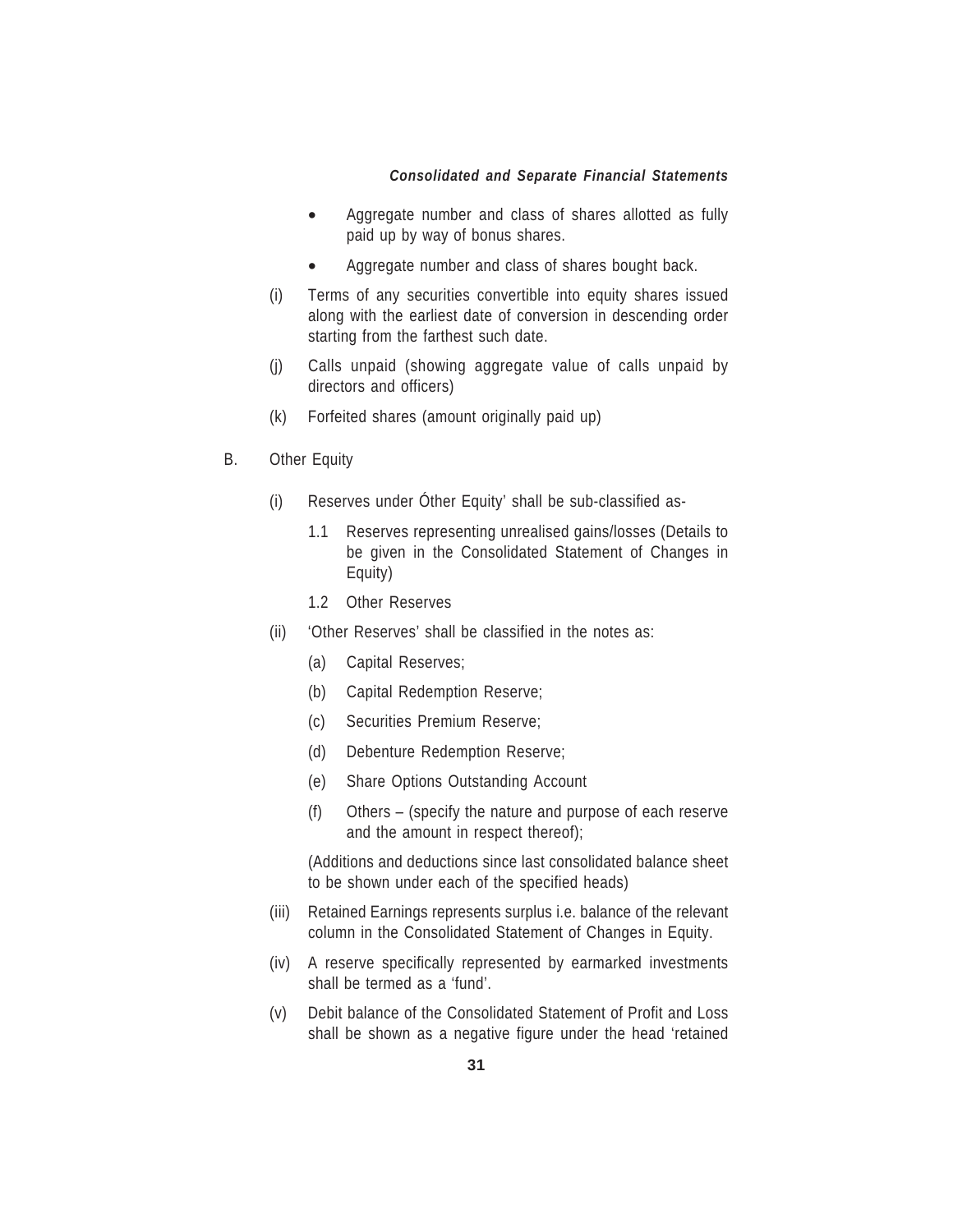earnings'. Similarly, the balance of 'Other Equity', after adjusting negative balance of retained earnings, if any, shall be shown under the head 'Other Equity' even if the resulting figure is in the negative.

- (vi) Under the sub-head 'Other Equity', disclosure shall be made for the nature and amount of each item.
- C. Long-Term Borrowings
	- (i) Long-term borrowings shall be classified as:
		- (a) Bonds/debentures
		- (b) Term loans
			- from banks.
			- from other parties.
		- (c) Deferred payment liabilities.
		- (d) Deposits.
		- (e) Loans and advances from related parties.
		- (f) Long term maturities of finance lease obligations
		- (g) Other loans and advances (specify nature).
	- (ii) Borrowings shall further be sub-classified as secured and unsecured. Nature of security shall be specified separately in each case.
	- (iii) Where loans have been guaranteed by directors or others, the aggregate amount of such loans under each head shall be disclosed.
	- (iv) Bonds/debentures (along with the rate of interest, and particulars of redemption or conversion, as the case may be) shall be stated in descending order of maturity or conversion, starting from farthest redemption or conversion date, as the case may be. Where bonds/debentures are redeemable by installments, the date of maturity for this purpose must be reckoned as the date on which the first installment becomes due.
	- (v) Particulars of any redeemed bonds/ debentures which the entity has power to reissue shall be disclosed.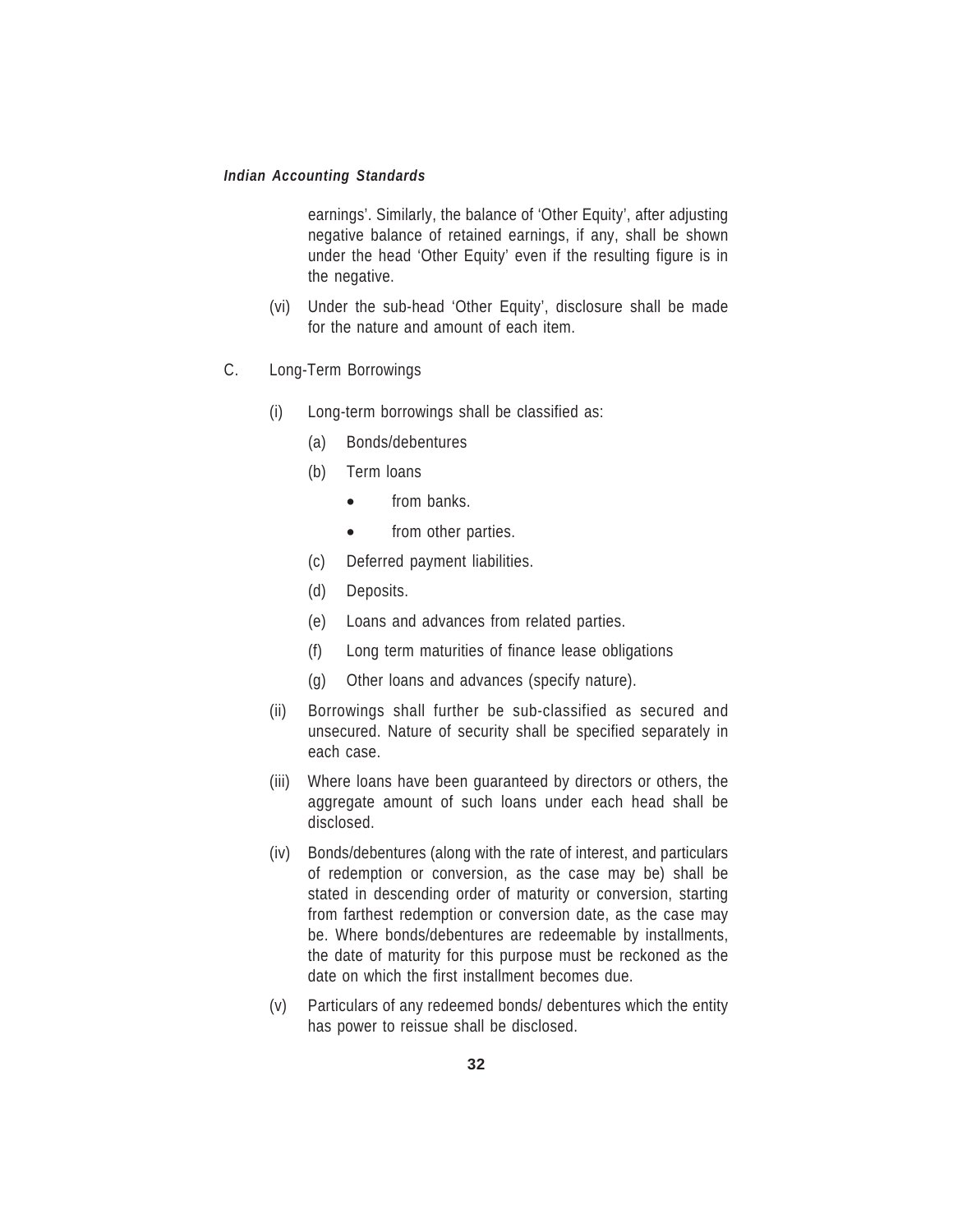- (vi) Terms of repayment of term loans and other loans shall be stated.
- (vii) Period and amount of continuing default as on the consolidated balance sheet date in repayment of loans/bonds/debentures and interest shall be specified separately in each case.
- D. Other Long Term Liabilities:

Other long term liabilities shall be classified as:

- (a) Trade payables
- (b) Others
- E. Long-term provisions

The amounts shall be classified as:

- (a) Provision for employee benefits.
- (b) Others (specify nature).
- F. Short-term borrowings
	- (i) Short-term borrowings shall be classified as:
		- (a) Loans repayable on demand
			- from banks.
			- from other parties.
		- (b) Loans and advances from related parties.
		- (c) Deposits.
		- (d) Other loans and advances (specify nature).
	- (ii) Borrowings shall further be sub-classified as secured and unsecured. Nature of security shall be specified separately in each case.
	- (iii) Where loans have been guaranteed by directors or others, the aggregate amount of such loans under each head shall be disclosed.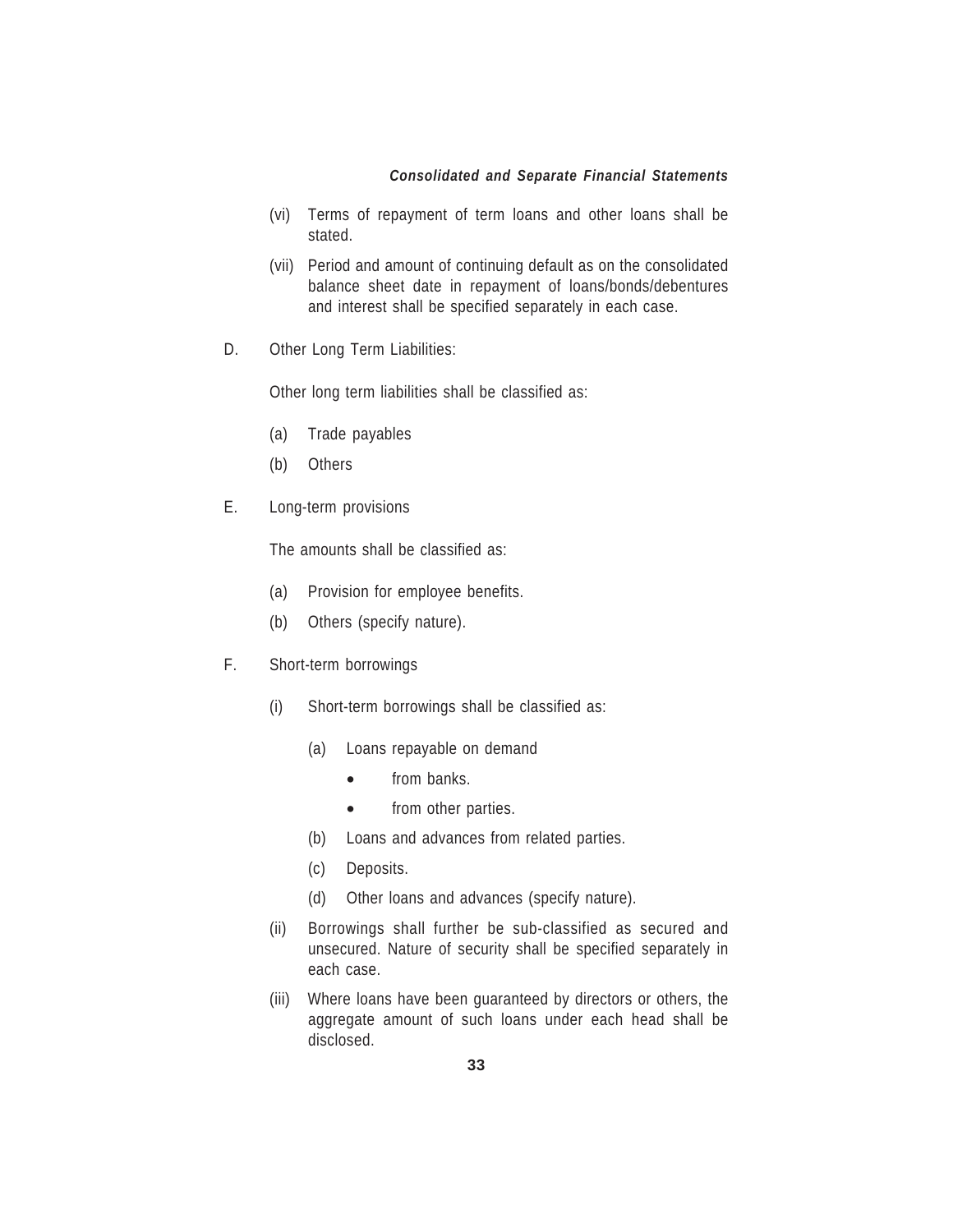- (iv) Period and amount of default as on the consolidated balance sheet date in repayment of loans and interest, shall be specified separately in each case.
- G. Other current liabilities

The amounts shall be classified as:

- (a) Current maturities of long-term debt;
- (b) Current maturities of finance lease obligations;
- (c) Interest accrued but not due on borrowings;
- (d) Interest accrued and due on borrowings;
- (e) Income received in advance;
- (f) Unpaid dividends
- (g) Application money received for allotment of securities and due for refund and interest accrued thereon
- (h) Unpaid matured deposits and interest accrued thereon
- (i) Unpaid matured debentures and interest accrued thereon
- (j) Other payables (specify nature);
- H. Short-term provisions

The amounts shall be classified as:

- (a) Provision for employee benefits.
- (b) Others (specify nature).
- I. Property, Plant and Equipment
	- (i) Classification shall be given as:
		- (a) Land.
		- (b) Buildings.
		- (c) Plant and Equipment.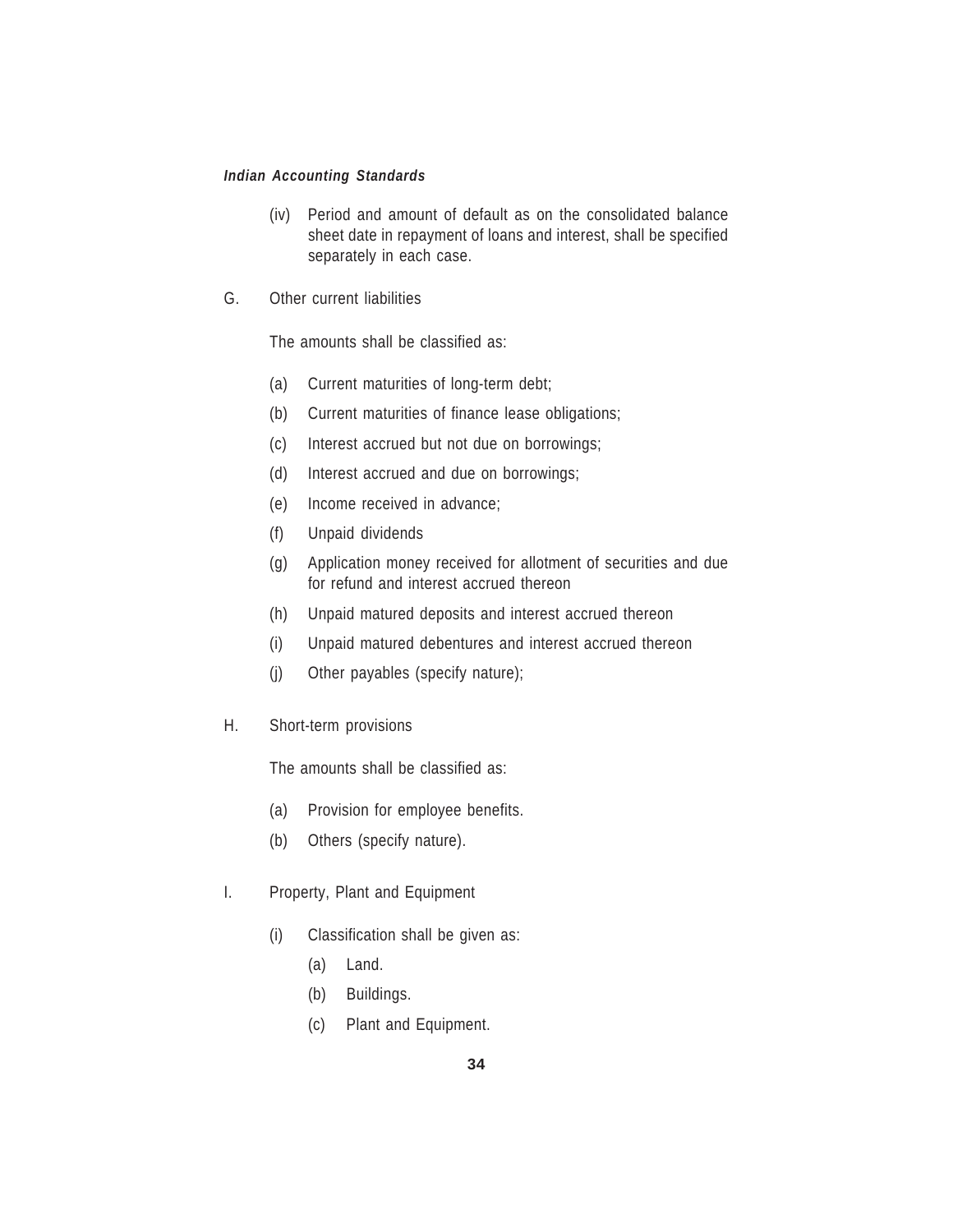- (d) Furniture and Fixtures.
- (e) Vehicles.
- (f) Office equipment.
- (g) Others (specify nature).
- (ii) Assets under lease shall be separately specified under each class of asset.
- (iii) A reconciliation of the gross and net carrying amounts of each class of assets at the beginning and end of the reporting period showing additions, disposals, acquisitions through business combinations and other adjustments and the related depreciation and impairment losses/reversals shall be disclosed separately.
- J. Goodwill

A reconciliation of the gross and net carrying amount of goodwill at the beginning and end of the reporting period showing additions, disposals, acquisitions through business combinations and other adjustments.

- K. Other intangible assets
	- (i) Classification shall be given as:
		- (a) Brands /trademarks.
		- (b) Computer software.
		- (c) Mastheads and publishing titles.
		- (d) Mining rights.
		- (e) Copyrights, and patents and other intellectual property rights, services and operating rights.
		- (f) Recipes, formulae, models, designs and prototypes.
		- (g) Licenses and franchise.
		- (h) Others (specify nature).
	- (ii) A reconciliation of the gross and net carrying amounts of each class of assets at the beginning and end of the reporting period showing additions, disposals, acquisitions through business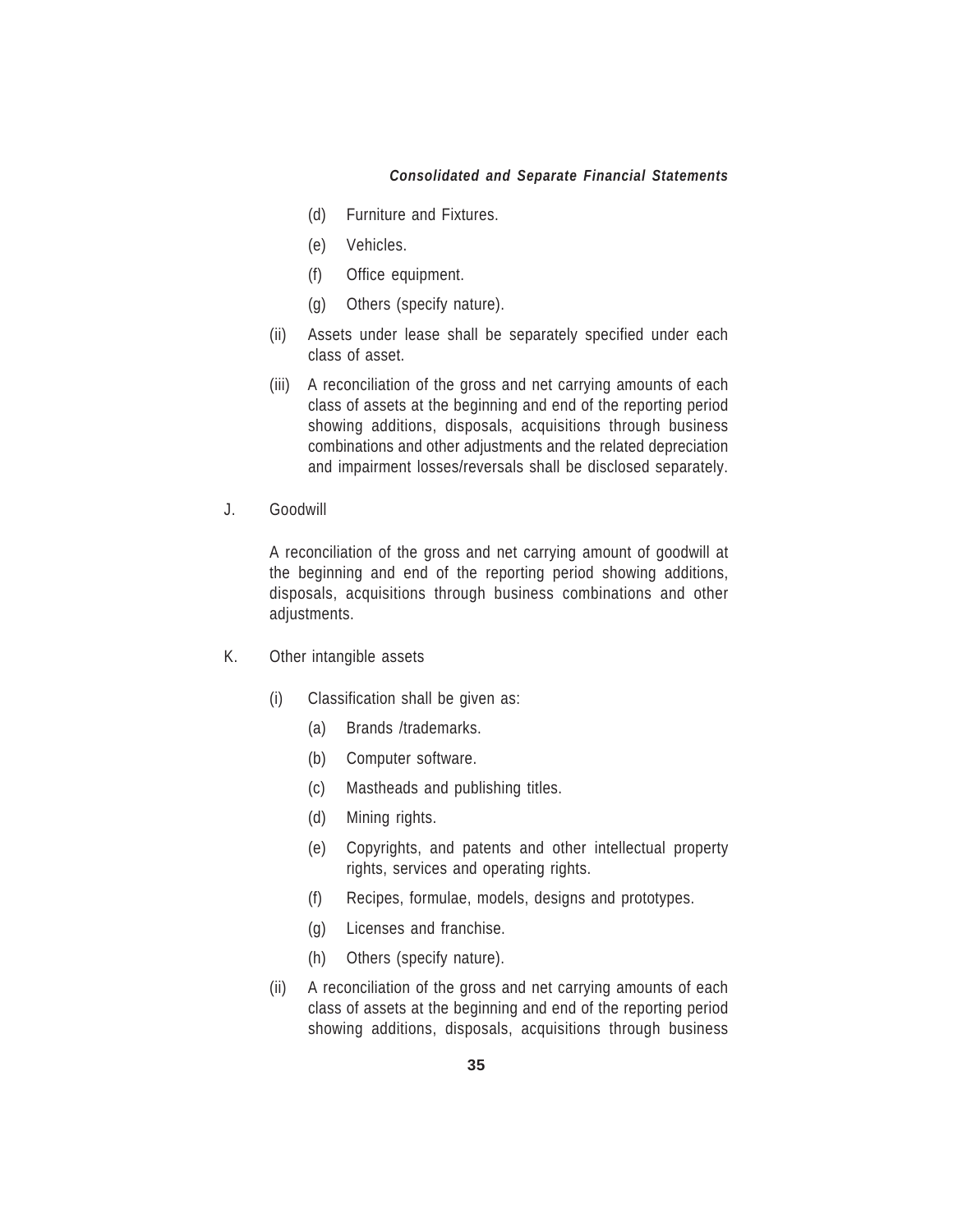combinations and other adjustments and the related amortization and impairment losses/reversals shall be disclosed separately.

- L. Non-current investments
	- (i) Non-current investments shall be classified as:
		- (a) Investments in Equity Instruments;
		- (b) Investments in Preference Shares;
		- (c) Investments in Government or trust securities;
		- (d) Investments in debentures or bonds;
		- (e) Investments in Mutual Funds;
		- (f) Investments in partnership firms;
		- (g) Other non-current investments (specify nature)
	- (ii) Investments carried at other than at cost should be separately stated specifying the basis for valuation thereof.
	- (iii) The following shall also be disclosed:
		- (a) Aggregate amount of quoted investments and market value thereof;
		- (b) Aggregate amount of unquoted investments;
		- (c) Aggregate provision for diminution in value of investments
- M. Long-term loans and advances
	- (i) Long-term loans and advances shall be classified as:
		- (a) Capital Advances;
		- (b) Security Deposits;
		- (c) Loans and advances to related parties (giving details thereof);
		- (d) Other loans and advances (specify nature).
	- (ii) The above shall also be separately sub-classified as:
		- (a) Secured, considered good;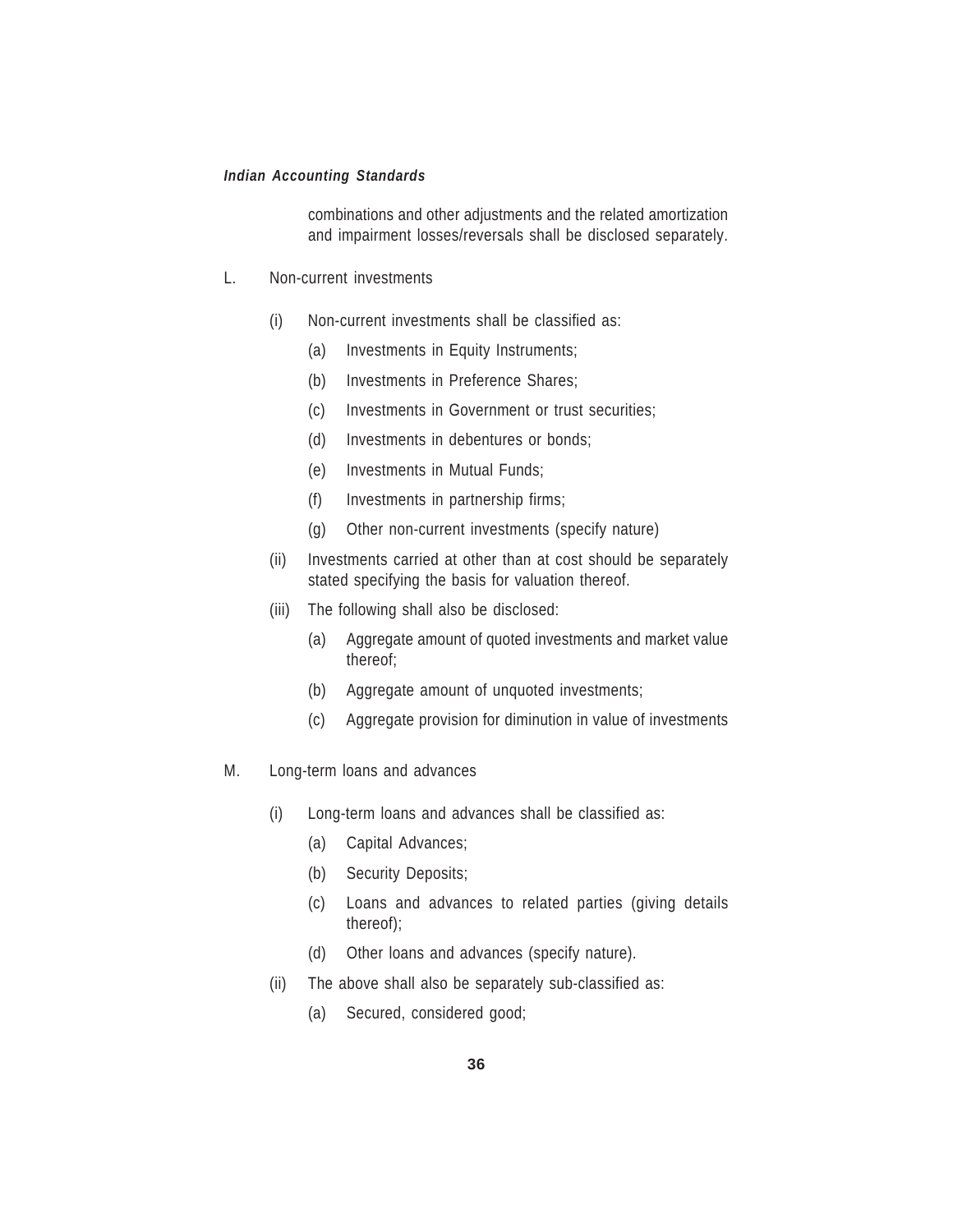- (b) Unsecured, considered good;
- (c) Doubtful.
- (iii) Allowance for bad and doubtful loans and advances shall be disclosed under the relevant heads separately.
- (iv) Loans and advances due by directors or other officers of the Group or any of them either severally or jointly with any other persons or amounts due by firms or private companies respectively in which any director is a partner or a director or a member should be separately stated.
- N. Other non-current assets

Other non-current assets shall be classified as-

- (i) Long Term Trade and Other Receivables (including trade receivables on deferred credit terms);
- (ii) Others (specify nature);
- (iii) Long term Trade and Other Receivables shall be sub-classified as:
	- (1) (a) Secured, considered good;
		- (b) Unsecured considered good;
		- (c) Doubtful;
	- (2) Allowance for bad and doubtful debts shall be disclosed under the relevant heads separately
	- (3) Debts due by directors or other officers of the Group or any of them either severally or jointly with any other person or debts due by firms or private companies respectively in which any director is a partner or a director or a member should be separately stated.
- O. Current Investments
	- (i) Current investments shall be classified as:
		- (a) Investments in Equity Instruments;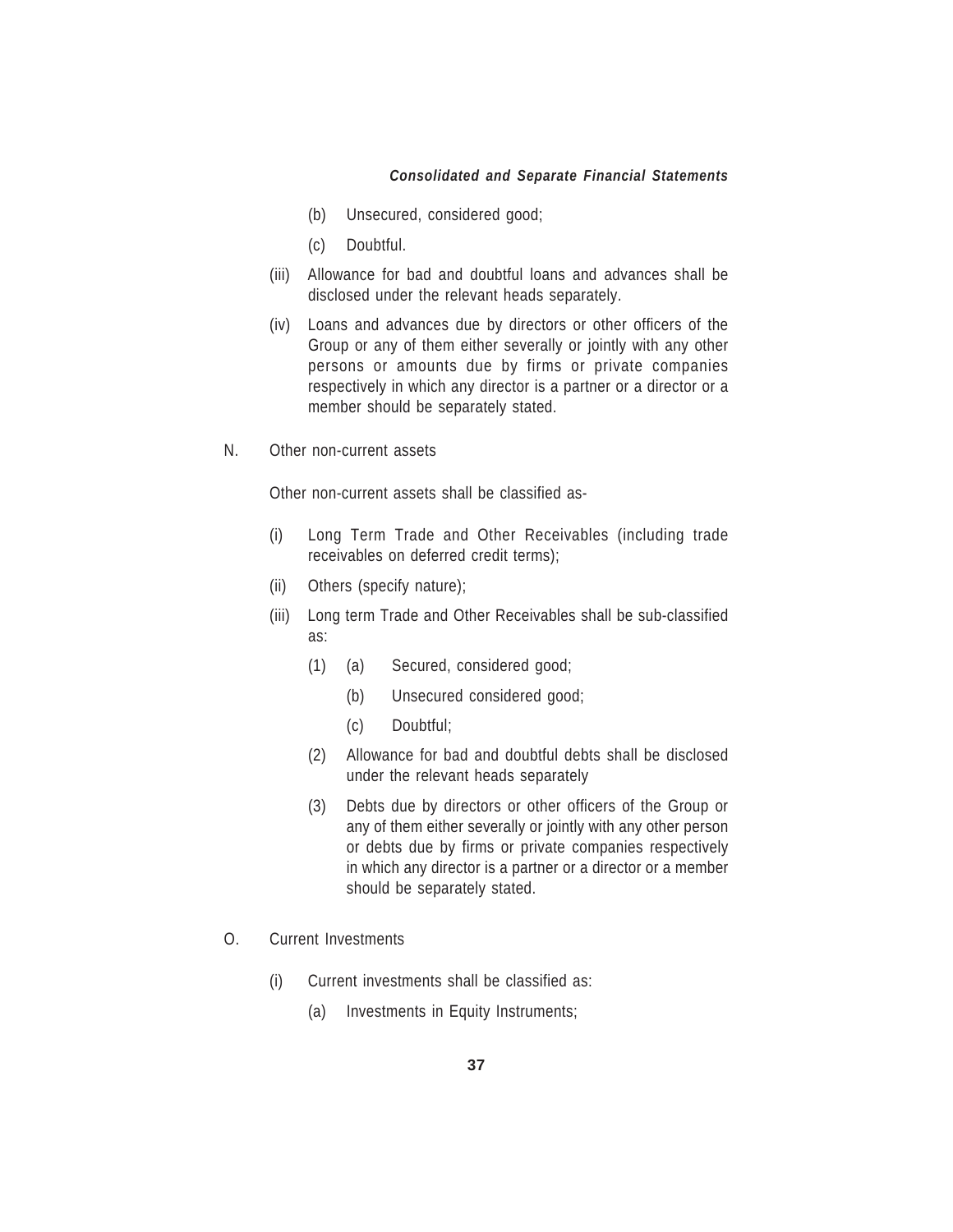- (b) Investment in Preference Shares;
- (c) Investments in government or trust securities;
- (d) Investments in debentures or bonds;
- (e) Investments in Mutual Funds;
- (f) Investments in partnership firms
- (g) Other investments (specify nature).
- (ii) The following shall also be disclosed
	- (a) The basis of valuation of individual investments
	- (b) Aggregate amount of quoted investments and market value thereof;
	- (c) Aggregate amount of unquoted investments;
	- (d) Aggregate provision for diminution in value of investments.
- P. Inventories
	- (i) Inventories shall be classified as:
		- (a) Raw materials;
		- (b) Work-in-progress;
		- (c) Finished goods;
		- (d) Stock-in-trade (in respect of goods acquired for trading);
		- (e) Stores and spares;
		- (f) Loose tools;
		- (g) Others (specify nature).
	- (ii) Goods-in-transit shall be disclosed under the relevant sub-head of inventories.
	- (iii) Mode of valuation shall be stated.
- Q. Trade and Other Receivables
	- (i) Aggregate amount of Trade and Other Receivables outstanding for a period exceeding six months from the date they are due for payment should be separately stated.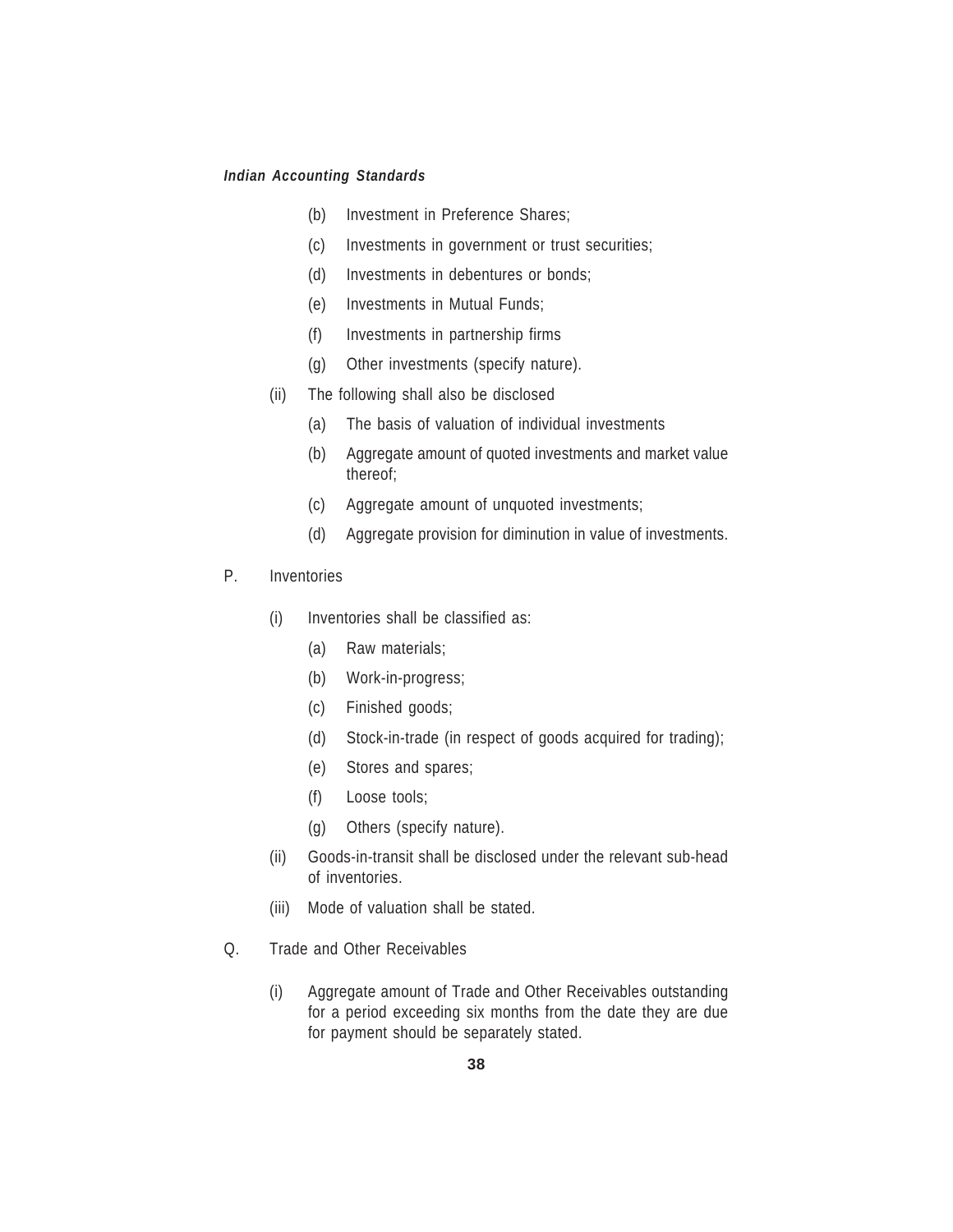- (ii) Trade and Other Receivables shall be sub-classified as:
	- (a) Secured, considered good;
	- (b) Unsecured considered good;
	- (c) Doubtful.
- (iii) Allowance for bad and doubtful debts shall be disclosed under the relevant heads separately.
- (iv) Debts due by directors or other officers of the Group or any of them either severally or jointly with any other person or debts due by firms or private companies respectively in which any director is a partner or a director or a member should be separately stated.
- R. Cash and cash equivalents
	- (i) Cash and cash equivalents shall be classified as:
		- (a) Balances with Banks;
		- (b) Cheques, drafts on hand;
		- (c) Cash on hand;
		- (d) Others (specify nature).
	- (ii) Earmarked balances with banks (for example, for unpaid dividend) shall be separately stated.
	- (iii) Balances with banks to the extent held as margin money or security against the borrowings, quarantees, other commitments shall be disclosed separately.
	- (iv) Repatriation restrictions, if any, in respect of cash and bank balances shall be separately stated.
	- (v) Bank deposits with more than 12 months maturity shall be disclosed separately.
- S. Short-term loans and advances
	- (i) Short-term loans and advances shall be classified as:
		- (a) Loans and advances to related parties (giving details thereof);
		- (b) Others (specify nature).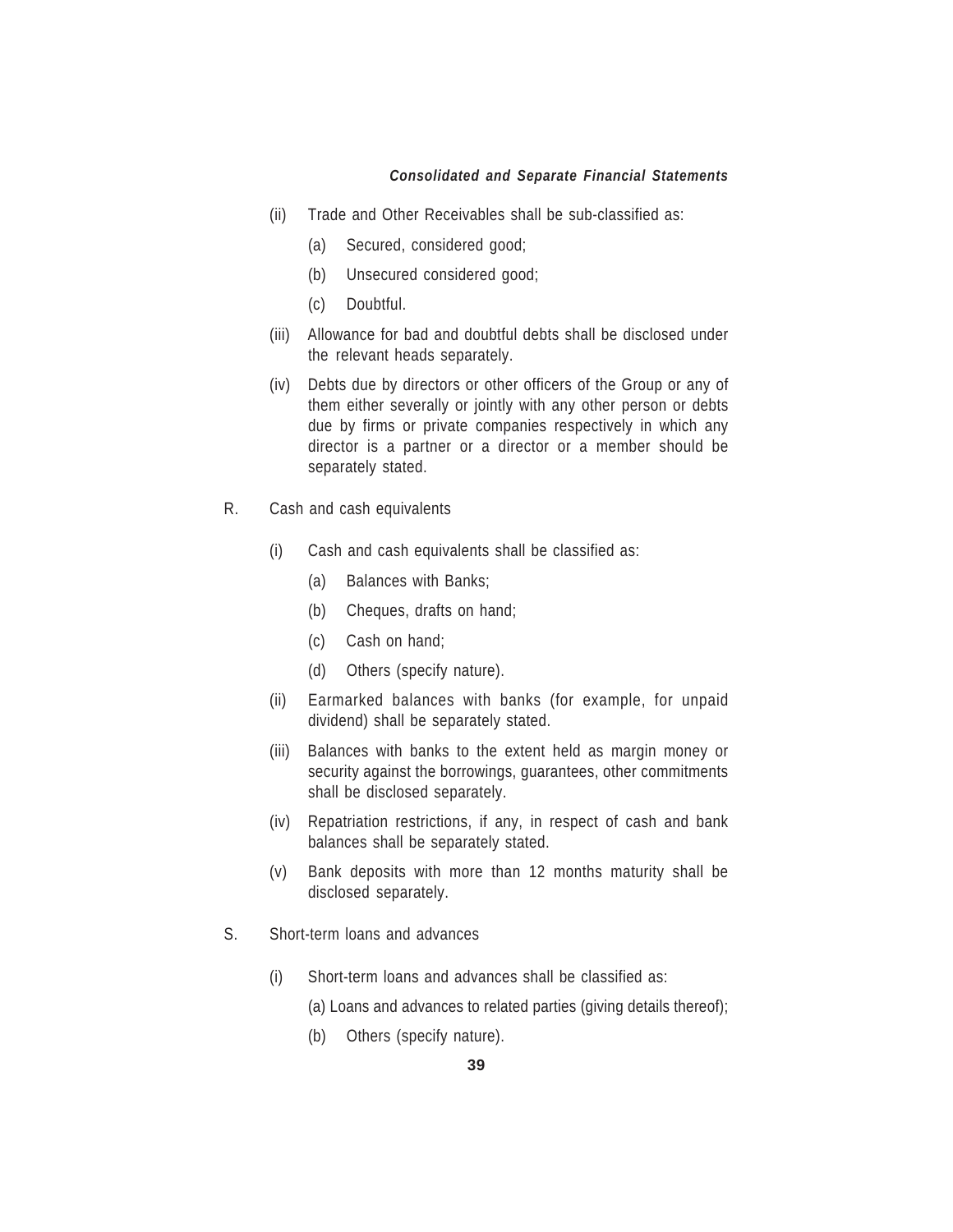- (ii) The above shall also be sub-classified as:
	- (a) Secured, considered good;
	- (b) Unsecured, considered good;
	- (c) Doubtful.
- (iii) Allowance for bad and doubtful loans and advances shall be disclosed under the relevant heads separately.
- (iv) Loans and advances due by directors or other officers of the Group or any of them either severally or jointly with any other person or amounts due by firms or private companies respectively in which any director is a partner or a director or a member shall be separately stated.
- T. Other current assets (specify nature).

This is an all-inclusive heading, which incorporates current assets that do not fit into any other asset categories.

- U. Contingent Liabilities and commitments (to the extent not provided for)
	- (i) Contingent Liabilities shall be classified as:
		- (a) Claims against the Group not acknowledged as debt;
		- (b) Guarantees;
	- (c) Other money for which the Group is contingently liable
	- (ii) Commitments shall be classified as:
		- (a) Estimated amount of contracts remaining to be executed on capital account and not provided for;
		- (b) Uncalled liability on shares and other investments partly paid;
		- (c) Other commitments (specify nature).
- V. The amount of dividends proposed to be distributed to equity and preference shareholders for the period and the related amount per share shall be disclosed separately. Arrears of fixed cumulative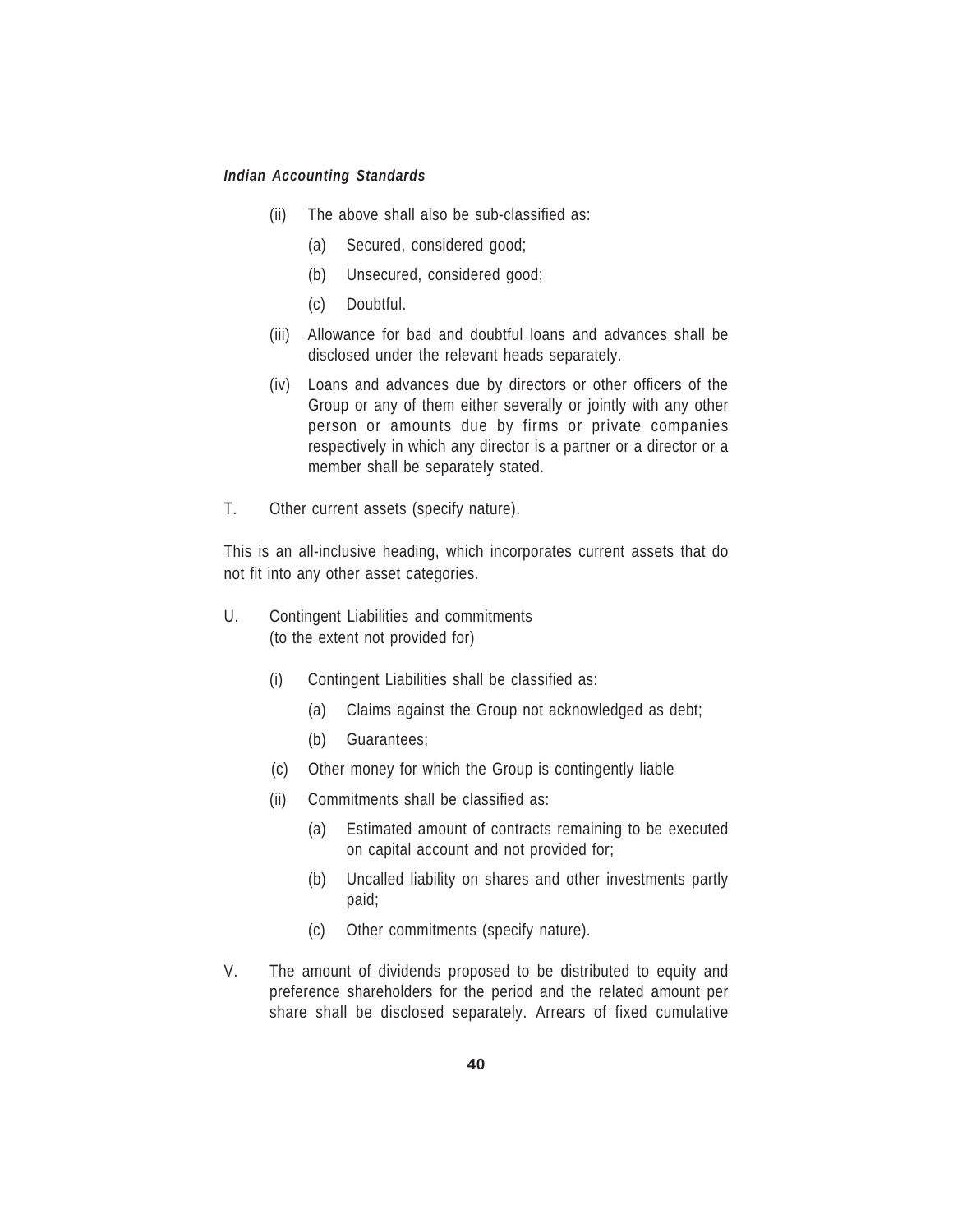dividends on irredeemable preference shares shall also be disclosed separately.

W. If any of the current assets do not have a value on realization in the ordinary course of business at least equal to the amount at which they are stated, the fact shall be stated.

7. When an accounting policy is applied retrospectively or items in the consolidated financial statements are restated or when items are reclassified in consolidated financial statements, a Consolidated Balance Sheet as at the beginning of the earliest comparative period from which the above adjustments are made shall be attached to the Consolidated Balance Sheet.

8 Share application money includes advances towards allotment of share capital. The terms and conditions including the number of shares proposed to be issued, the amount of premium, if any, and the period before which shares shall be allotted shall be disclosed. It shall also be disclosed whether the company has sufficient authorized capital to cover the share capital amount resulting from allotment of shares out of such share application money. Further, the period for which the share application money has been pending beyond the period for allotment as mentioned in the prospectus or the document inviting application for shares along with the reason for such share application money being pending shall be disclosed. Share application money not exceeding the issued capital and to the extent not refundable shall be shown under the head Equity and share application money to the extent refundable i.e., the amount in excess of subscription or in case the requirements of minimum subscription are not met, shall be separately shown under 'Óther current liabilities'.

9 Preference shares shall be classified and presented as 'Equity' or 'Liability' in accordance with the requirements of the relevant Indian Accounting Standards. Accordingly, the disclosure and presentation requirements in this regard applicable to the relevant class of equity or liability shall be applicable *mutatis mutandis* to the preference shares. For instance, redeemable preference shares shall be classified and presented under 'liabilities' as 'long term borrowings' and the disclosure requirements in this regard applicable to such borrowings shall be applicable *mutatis mutandis* to redeemable preference shares.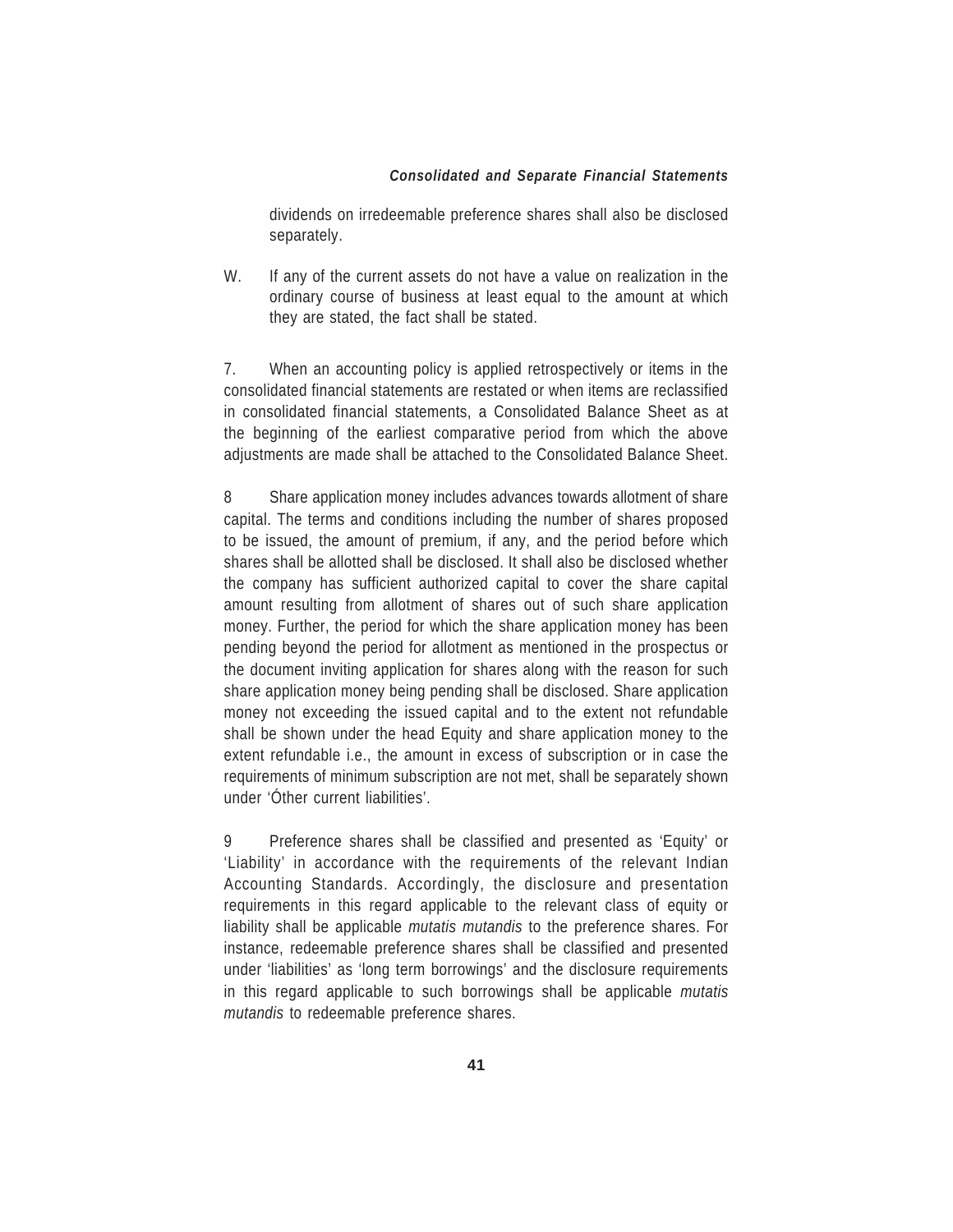10 Compound financial instruments such as convertible debentures, where split into equity and liability components, as per the requirements of the relevant Indian Accounting Standards, shall be classified and presented under the relevant heads in 'Equity and 'Liabilities'

11 Consolidated Statement of Changes in Equity shall be a part of the Consolidated Balance Sheet and shall be as per the format specified herein.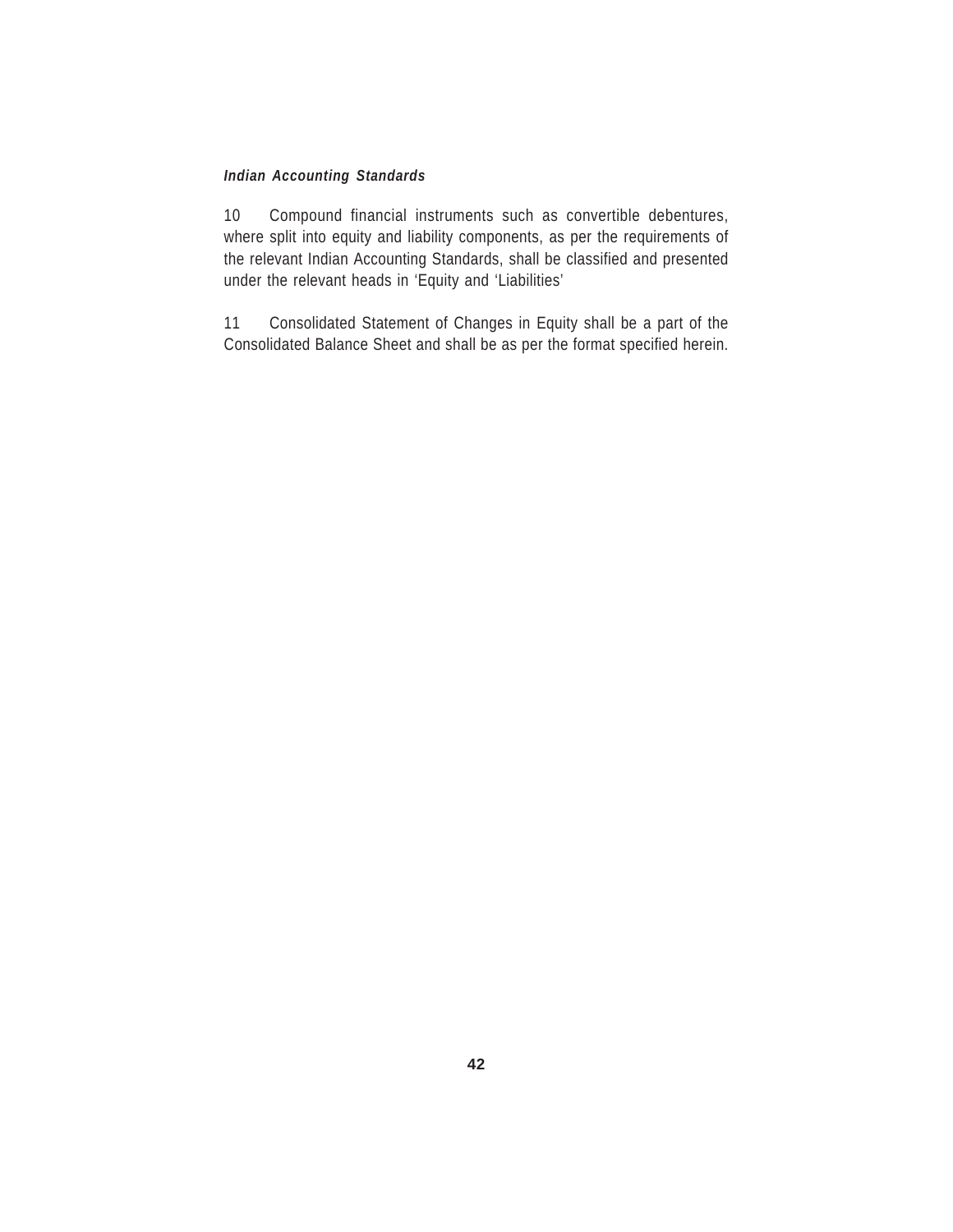# **Part II – Consolidated Statement of Profit and Loss**

*Name of the Group…………………….*

*Consolidated Statement of Profit and Loss for the period ended ………………………*

(Rupees in…………)

|      | <b>Particulars</b>                                                                    | <b>Note</b><br>No. |            | <b>Figures</b><br>for the<br>current<br>reporting<br>period |     | <b>Figures</b><br>for the<br>previous<br>reporting<br>period |
|------|---------------------------------------------------------------------------------------|--------------------|------------|-------------------------------------------------------------|-----|--------------------------------------------------------------|
| Ι.   | <b>Revenue From Operations</b>                                                        |                    |            | XXX                                                         |     | XXX                                                          |
|      | Other Income                                                                          |                    |            | <b>XXX</b>                                                  |     | <b>XXX</b>                                                   |
|      | Total Revenue (I)                                                                     |                    |            | <b>XXX</b>                                                  |     | <b>XXX</b>                                                   |
| Π.   | <b>EXPENSES</b><br>Cost of materials consumed                                         |                    |            | XXX                                                         |     | XXX                                                          |
|      | Purchases of Stock-in-Trade                                                           |                    |            | XXX                                                         |     | <b>XXX</b>                                                   |
|      | Changes in inventories of<br>finished goods, Stock-in -<br>Trade and work-in-progress |                    |            | XXX                                                         |     | XXX                                                          |
|      | Employee benefits expense                                                             |                    |            | <b>XXX</b>                                                  |     | <b>XXX</b>                                                   |
|      | Finance costs                                                                         |                    |            | XXX                                                         |     | XXX                                                          |
|      | Depreciation and amortization<br>expense                                              |                    | <b>XXX</b> |                                                             | XX  |                                                              |
|      | Other expenses                                                                        |                    |            | XXX                                                         |     | XXX                                                          |
|      | Total expenses (II)                                                                   |                    |            | XXX                                                         |     | XXX                                                          |
| III. | Profit before exceptional items<br>and tax (I-II)                                     |                    |            | <b>XXX</b>                                                  |     | <b>XXX</b>                                                   |
| IV.  | <b>Exceptional Items</b>                                                              |                    |            | XXX                                                         |     | XXX                                                          |
| V.   | Profit/(loss) before tax (III-IV)                                                     |                    |            | <b>XXX</b>                                                  |     | XXX                                                          |
| VI.  | Tax expense:                                                                          |                    |            | XXX                                                         |     | XXX                                                          |
|      | (1) Current tax                                                                       |                    | XXX        | <b>XXX</b>                                                  |     | <b>XXX</b>                                                   |
|      | (2) Deferred tax                                                                      |                    | XXX        | <b>XXX</b>                                                  |     |                                                              |
|      |                                                                                       |                    | XXX        | <b>XXX</b>                                                  | XXX | <b>XXX</b>                                                   |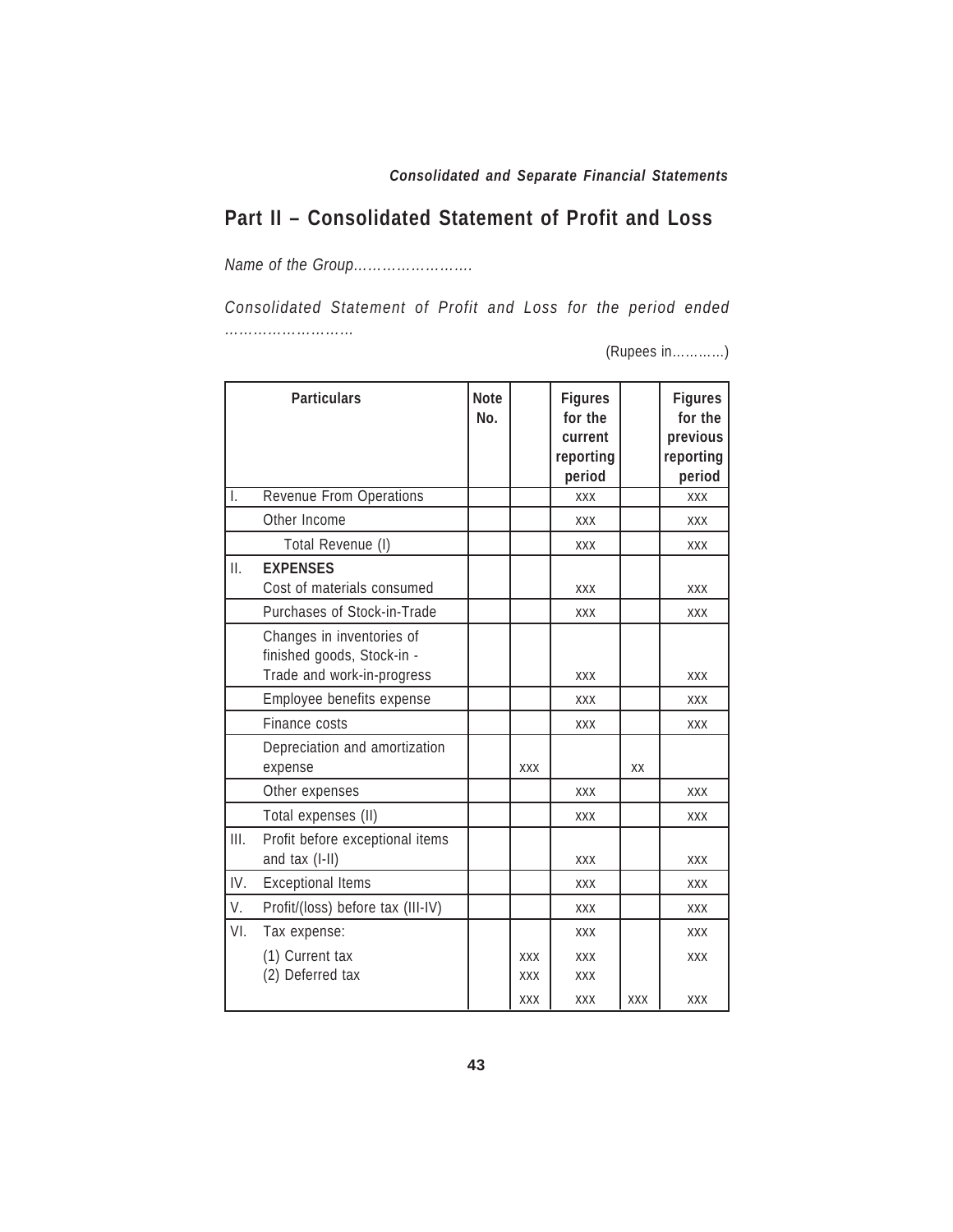|       | <b>Particulars</b>                                                  | <b>Note</b> |            | <b>Figures</b>       |            | <b>Figures</b>        |
|-------|---------------------------------------------------------------------|-------------|------------|----------------------|------------|-----------------------|
|       |                                                                     | No.         |            | for the              |            | for the               |
|       |                                                                     |             |            | current<br>reporting |            | previous<br>reporting |
|       |                                                                     |             |            | period               |            | period                |
| VII.  | Profit (Loss) for the period from                                   |             |            |                      |            |                       |
|       | continuing operations (V-VI)                                        |             |            | XXX                  |            | XXX                   |
|       | VIII. Profit/(loss) from<br>discontinued operations                 |             |            | <b>XXX</b>           |            | XXX                   |
| IX.   | Tax expense of discontinued<br>operations                           |             |            | XXX                  |            | XXX                   |
| Х.    | Profit/(loss) from Discontinued<br>operations (after tax) (VIII-IX) |             |            | XXX                  |            | XXX                   |
| XI.   | Profit/(loss) for the period<br>attributable to (VII+ X)            |             |            |                      |            |                       |
|       | (a) Owners of the parent                                            |             | XXX        |                      | <b>XXX</b> |                       |
|       | (b) Non-controlling Interests                                       |             | <b>XXX</b> | XXX                  | <b>XXX</b> | XXX                   |
| XII.  | Other Comprehensive Income                                          |             |            |                      |            |                       |
|       | attributable to                                                     |             | XXX        |                      | <b>XXX</b> |                       |
|       | (a) Owners of the parent                                            |             | <b>XXX</b> |                      | <b>XXX</b> |                       |
|       | (b) Non-controlling Interests                                       |             |            | XXX                  |            | XXX                   |
| XIII. | Total Comprehensive Income                                          |             |            |                      |            |                       |
|       | for the period $(XI + XII)$                                         |             |            |                      |            |                       |
|       | (Comprising Profit (Loss) and<br>Other Comprehensive Income         |             |            |                      |            |                       |
|       | for the period) attributable to                                     |             |            |                      |            |                       |
|       | (a) Owners of the parent                                            |             | <b>XXX</b> |                      | <b>XXX</b> | XXX                   |
|       | (b) Non-controlling Interests                                       |             | XXX        | XXX                  | XXX        |                       |
|       | XIV. Total comprehensive income<br>as adjusted by the prior period  |             |            |                      |            |                       |
|       | errors and changes in<br>accounting policies which                  |             |            |                      |            |                       |
|       | have been applied                                                   |             |            |                      |            |                       |
|       | retrospectively as per the<br>requirements of the relevant          |             |            |                      |            |                       |
|       | Indian Accounting Standards                                         |             |            | XXX                  |            |                       |
| XV.   | Earnings per equity share                                           |             |            |                      |            |                       |
|       | (for continuing operation):                                         |             |            |                      |            |                       |
|       | (1) Basic                                                           |             |            | XXX                  |            | XXX                   |
|       | (2) Diluted                                                         |             |            | XXX                  |            | XXX                   |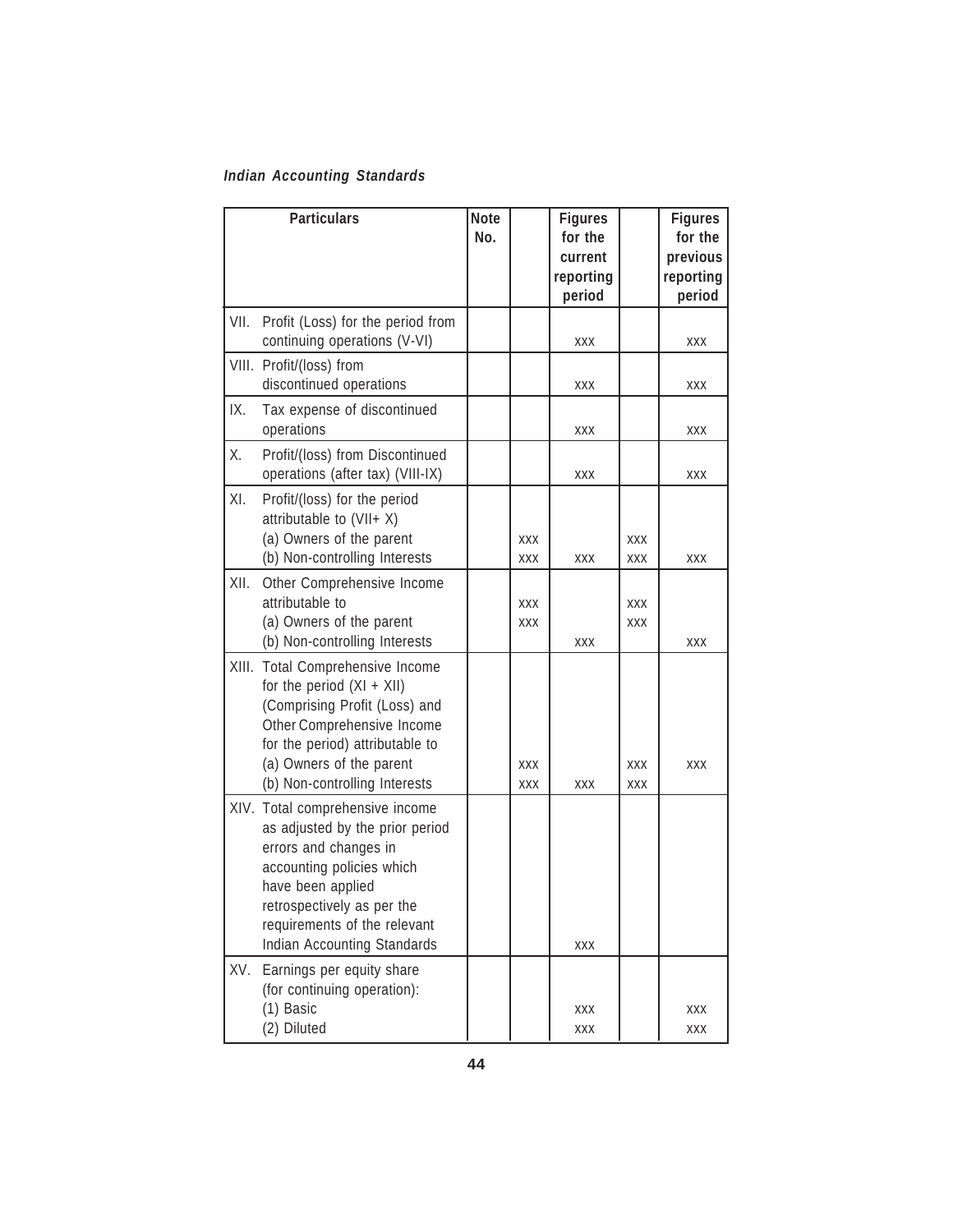| <b>Consolidated and Separate Financial Statements</b> |  |  |  |
|-------------------------------------------------------|--|--|--|
|-------------------------------------------------------|--|--|--|

| <b>Particulars</b>                                                                                             | <b>Note</b><br>No. | <b>Figures</b><br>for the<br>current<br>reporting<br>period | <b>Figures</b><br>for the<br>previous<br>reporting<br>period |
|----------------------------------------------------------------------------------------------------------------|--------------------|-------------------------------------------------------------|--------------------------------------------------------------|
| XVI. Earnings per equity share<br>(for discontinued operation):<br>$(1)$ Basic<br>(2) Diluted                  |                    | XXX<br>XXX                                                  | <b>XXX</b><br><b>XXX</b>                                     |
| XVII. Earnings per equity share<br>(for discontinued & continuing<br>operations)<br>$(1)$ Basic<br>(2) Diluted |                    | <b>XXX</b><br>XXX                                           | <b>XXX</b><br><b>XXX</b>                                     |

**See accompanying notes to the consolidated financial statements**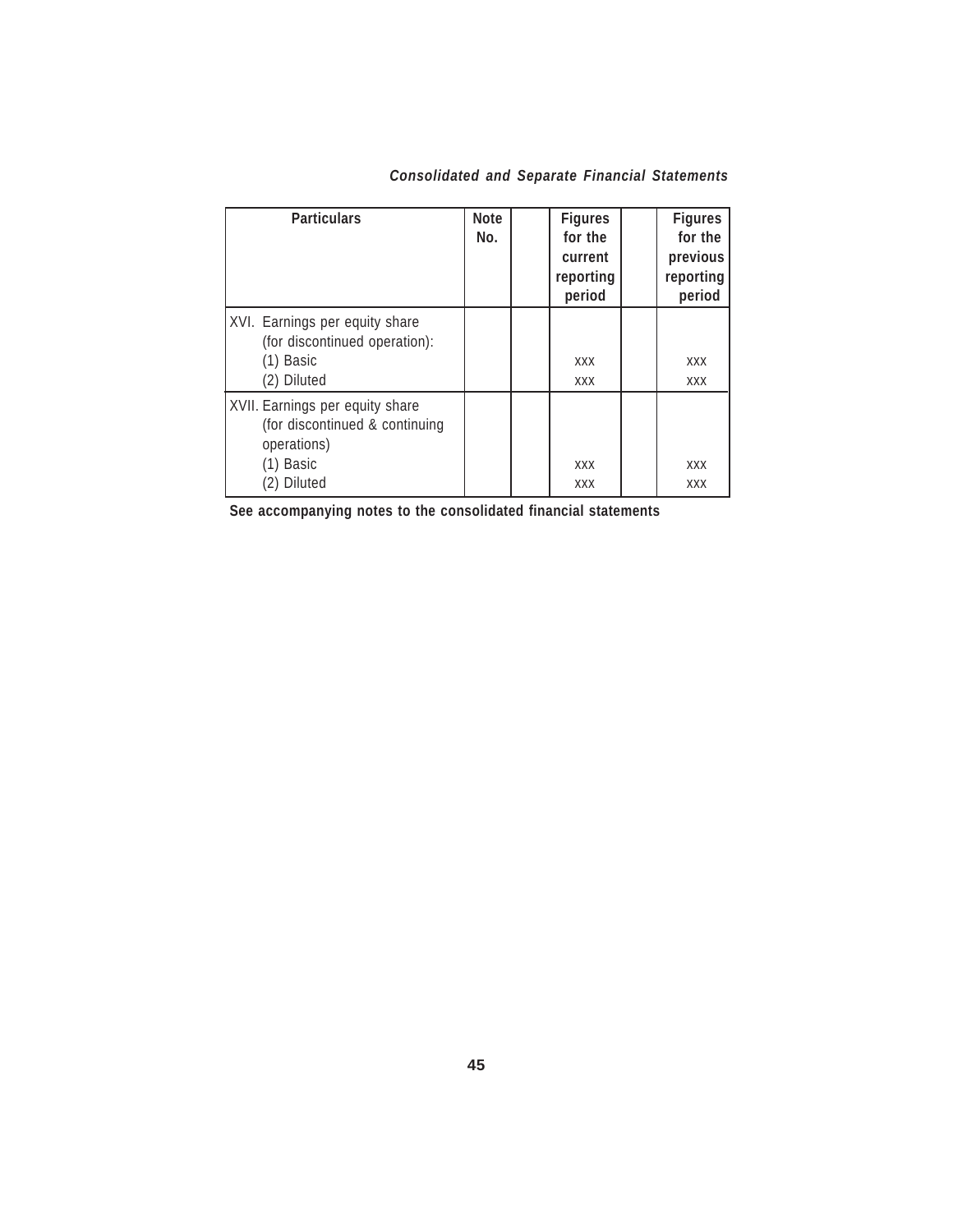### *Notes*

# **General Instructions For Preparation of Consolidated Statement of Profit and Loss**

1 The provisions of this Part shall apply to the consolidated income and expenditure account, in like manner as they apply to a Consolidated Statement of Profit and Loss.

- 2 The Consolidated Statement of Profit and Loss shall include:
	- (1) Profit or loss for the period;
	- (2) Other Comprehensive Income for the period.

The sum of (1) and (2) above is 'Total Comprehensive Income'.

3(A) In respect of business other than financing business, revenue from operations shall disclose separately in the notes revenue from

- (a) sale of products;
- (b) sale of services;
- (c) other operating revenues;
	- Less:
- (d) Excise duty.

(B) In respect of financing business, revenue from operations shall include revenue from

- (a) Interest; and
- (b) Other financial services

Revenue under each of the above heads shall be disclosed separately by way of notes to accounts to the extent applicable.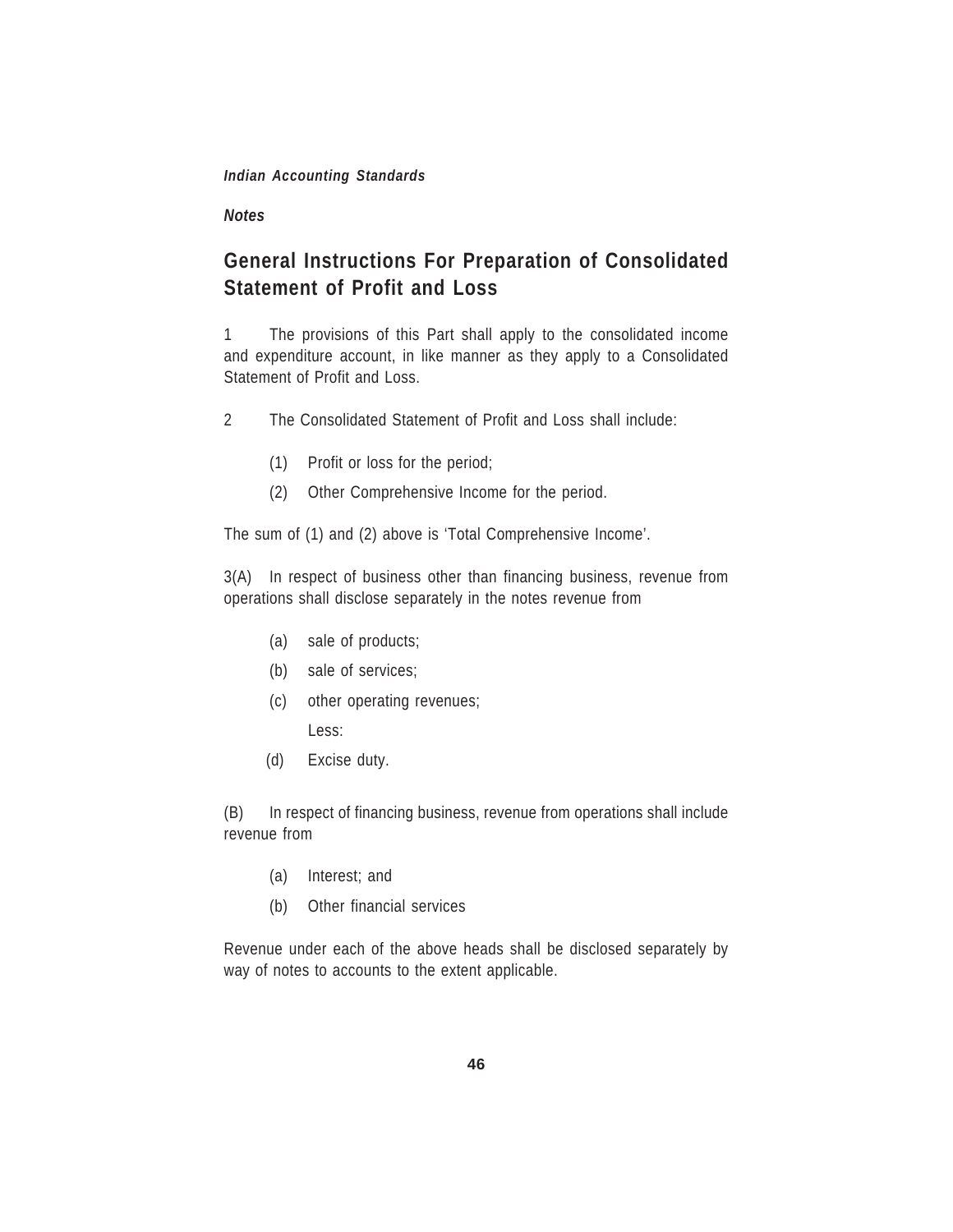4 Finance Costs

Finance costs shall be classified as:

- (a) Interest;
- (b) Dividend on redeemable preference shares
- (c) Applicable net gain/loss on foreign currency transactions And translation.
- (d) Other borrowing costs (specify nature);
- 5 Other income

Other income shall be classified as:

- (a) Interest Income (in case of a company other than a finance company);
- (b) Dividend Income
- (c) Other non-operating income (net of expenses directly attributable to such income).
- 6. Other Comprehensive Income shall be classified into
	- (i) Changes in revaluation surplus
	- (ii) Gains and losses on re-measuring available–for–sale financial assets
	- (iii) The effective portion of gains and loss on hedging instruments in a cash flow

Hedge

- (iv) Actuarial gains and losses on defined benefit plans
- (v) Exchange differences in translating the financial statements of a foreign operation
- (vi) Others (specifying nature)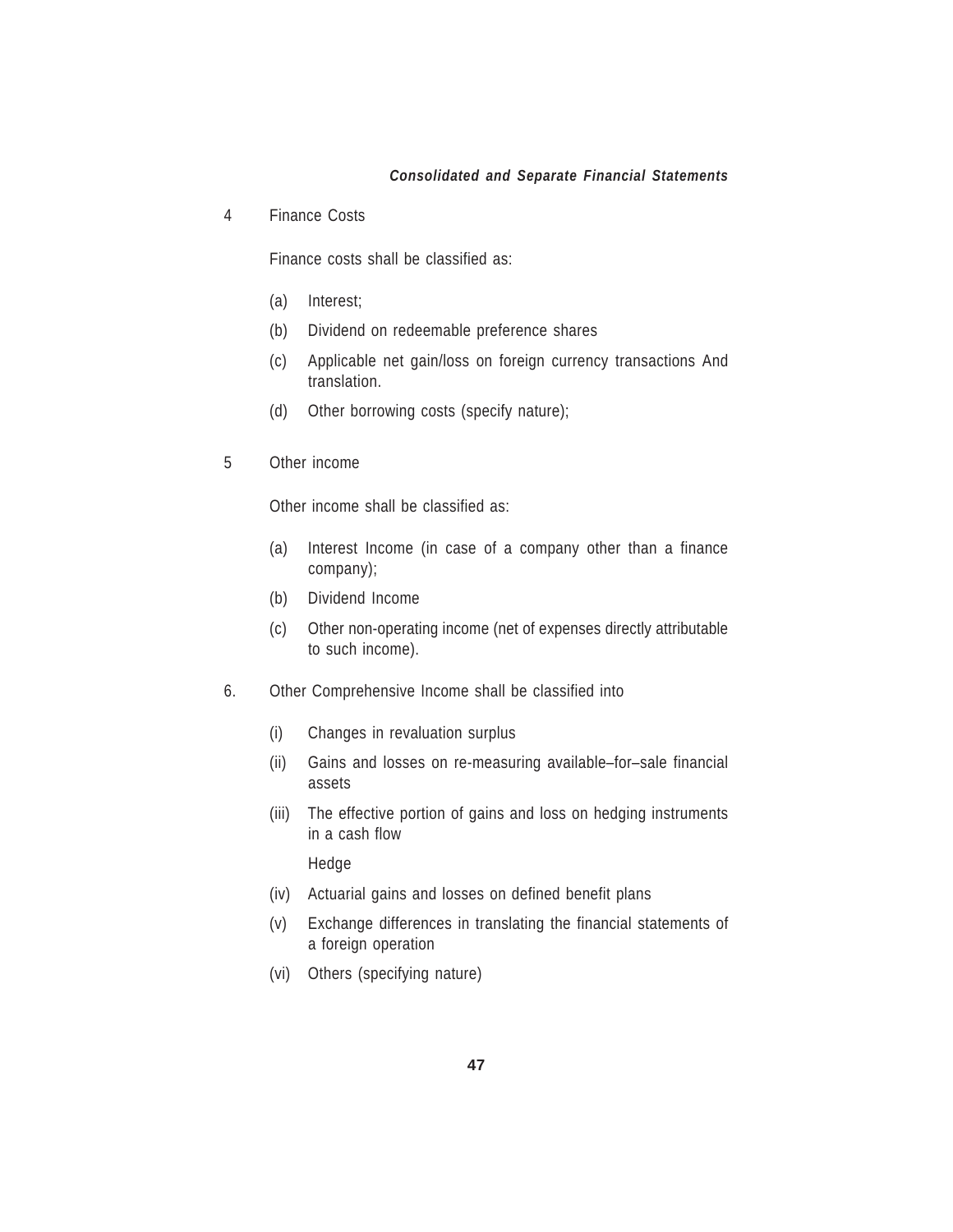7. Reclassification adjustments of Other Comprehensive Income in the Consolidated Statement of Profit and Loss

- (a) A reclassification adjustment shall be included with the related component of Other Comprehensive Income in the period that the adjustment is classified to profit or loss;
- (b) The amount of income tax relating to each component of Other Comprehensive Income, including reclassification adjustments, shall be disclosed.
- 8. Additional Information

Disclosures shall be made by way of notes, additional information regarding aggregate expenditure and income on the following items:

- (i) (a) Employee Benefits expense [showing separately (i) salaries and wages, (ii) contribution to provident and other funds, (iii) expense on Employee Stock Option Scheme (ESOP) and Employee Stock Purchase Plan (ESPP), (iv) staff welfare expenses].
	- (b) Depreciation and amortization expense;
	- (c) Any item of expenditure which exceeds one per cent of the revenue from operations or Rs.10,00,000, whichever is higher;
	- (d) Interest Income;
	- (e) Interest Expense;
	- (f) Dividend income
	- (g) Net gain/loss on sale of investments;
	- (h) Adjustments to the carrying amount of investments;
	- (i) Net gain/loss on foreign currency translation and translation (other than considered as finance cost);
	- (j) Payments to the auditor as (a) auditor, (b) for taxation matters, (c) for company law matters, (d) for management services, (e) for other services, (f) for reimbursement of expenses;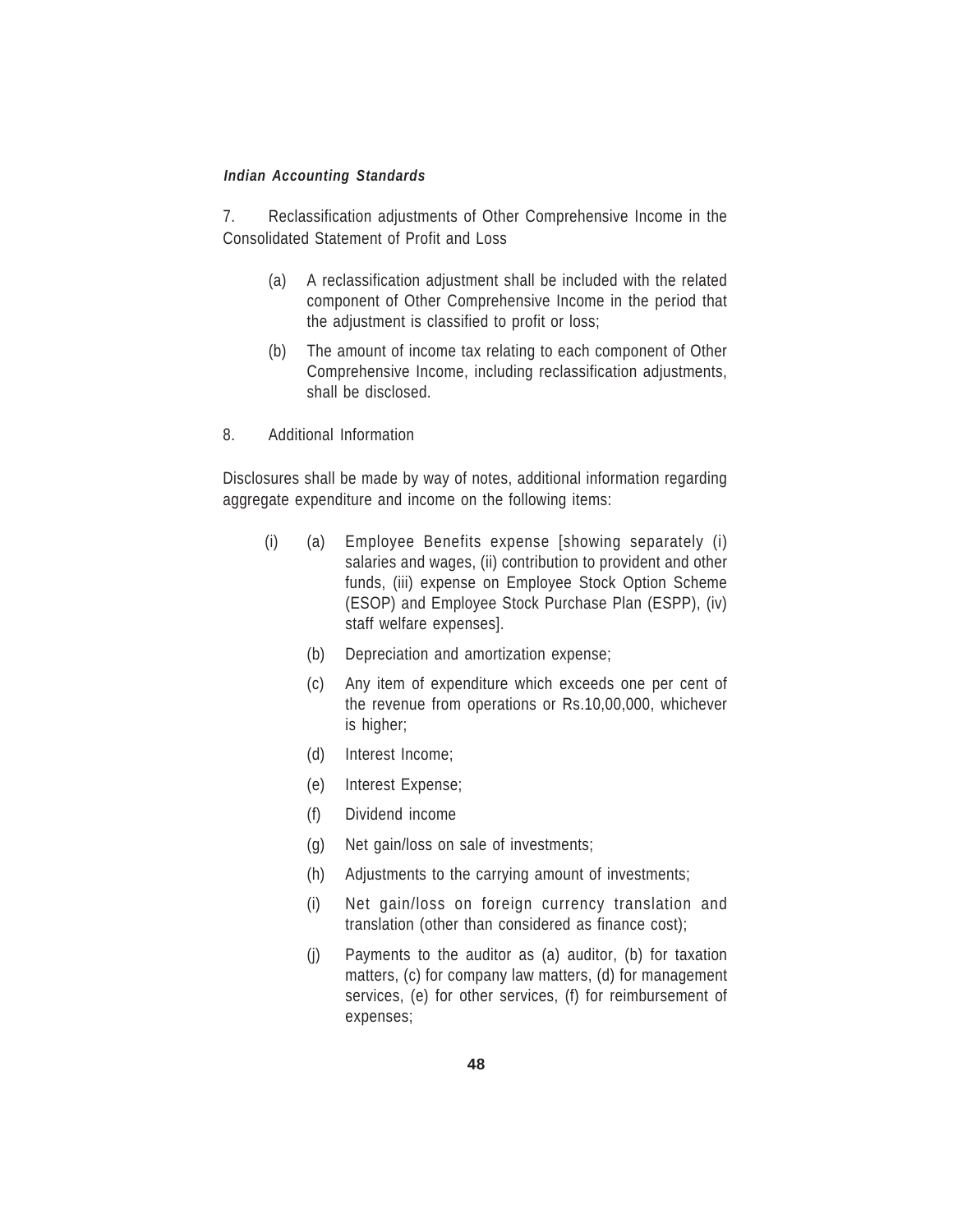- (k) Details of items of exceptional nature;
- (ii) (a) In the case of manufacturing operations of the Group,-
	- (1) Raw materials under broad heads.
	- (2) goods purchased under broad heads.
	- (b) In the case of trading operations of the Group, purchases in respect of goods traded in by the Group under broad heads.
	- (c) In the case of operation of rendering or supplying services, gross income derived form services rendered or supplied under broad heads.
	- (d) In the case of a Group, which carries on more than one of the operations mentioned in (a), (b) and (c) above, it shall be sufficient compliance with the requirements herein if purchases, sales and consumption of raw material and the gross income from services rendered is shown under broad heads.
	- (e) In the case of others, gross income derived under broad heads.
- (iii) In the case of all concerns having work in progress, work-inprogress under broad heads.
- (iv) (a) The aggregate, if material, of any amounts set aside or proposed to be set aside, to reserves, but not including provisions made to meet any specific liability, contingency or commitment known to exist at the date as to which the consolidated balance-sheet is made up.
	- (b) The aggregate, if material, of any amounts withdrawn from such reserves.
- (v) (a) The aggregate, if material, of the amounts set aside to provisions made for meeting specific liabilities, contingencies or commitments.
	- (b) The aggregate, if material, of the amounts withdrawn from such provisions, as no longer required.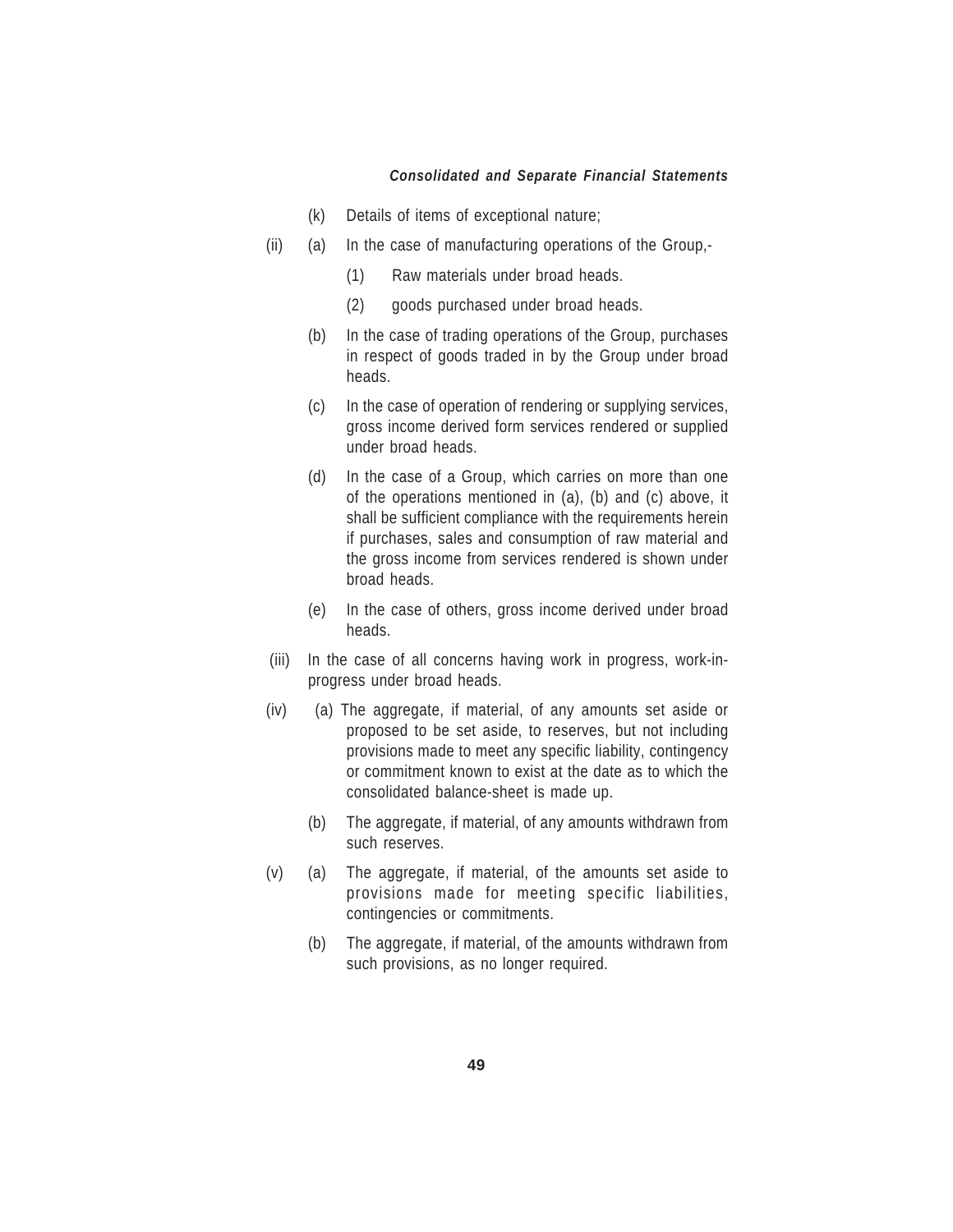- (vi) Expenditure incurred on each of the following items, separately for each item:-
	- (a) Consumption of stores and spare parts.
	- (b) Power and fuel.
	- (c) Rent.
	- (d) Repairs to buildings.
	- (e) Repairs to machinery.
	- (g) Insurance .
	- (h) Rates and taxes, excluding, taxes on income.
	- (i) Miscellaneous expenses: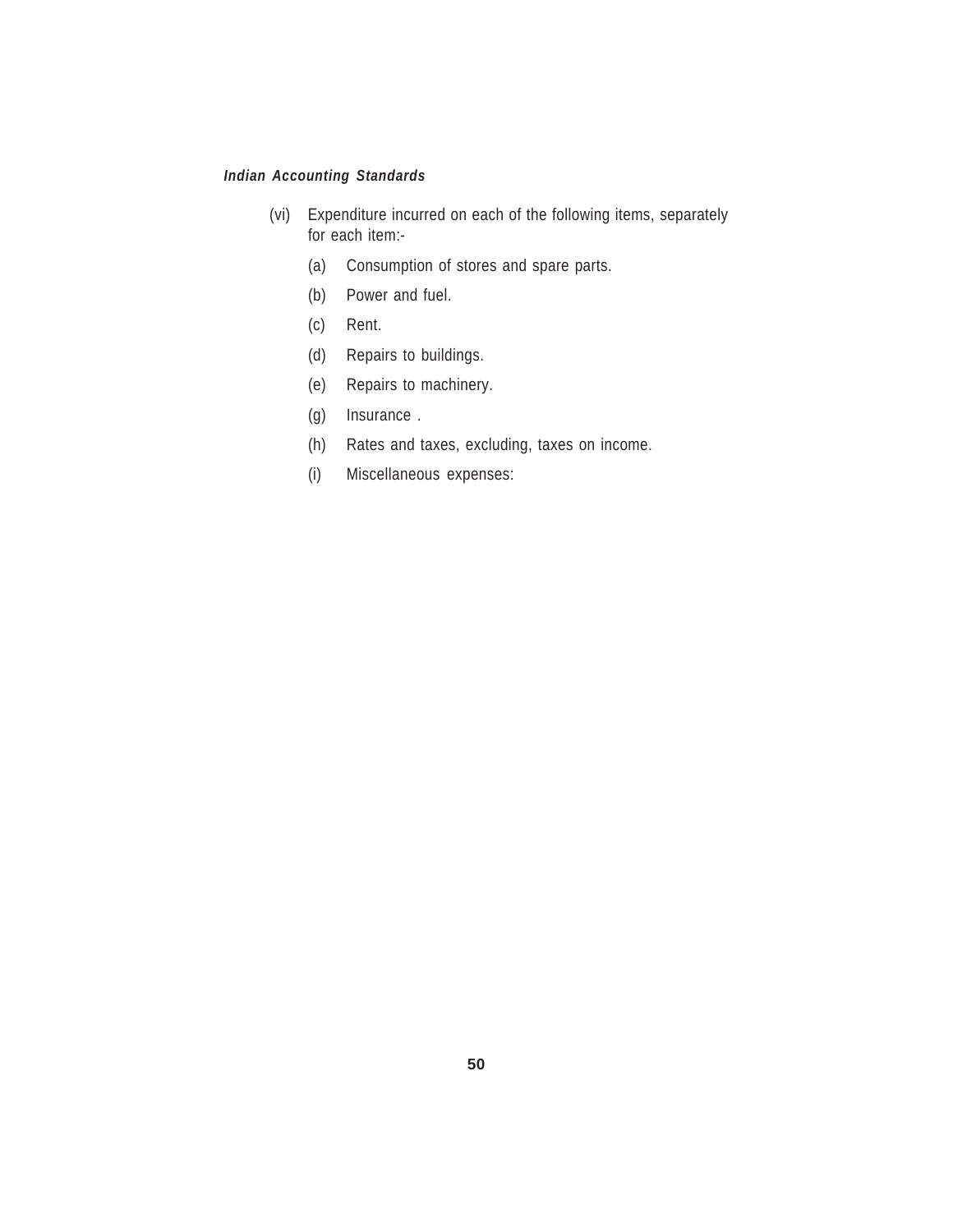|  |  |  | The following shall be disclosed by way of additional information: |
|--|--|--|--------------------------------------------------------------------|
|--|--|--|--------------------------------------------------------------------|

| Name of the<br>entity in the<br>Group                                                                                                                                                                                                                  | Net Assets, i.e.,<br>total assets<br>minus total<br>liabilities |  | Share in profit<br>or loss<br>income                                         |        | Share in other<br>comprehensive<br>income        |        | Share in total<br>comprehensive                  |        |
|--------------------------------------------------------------------------------------------------------------------------------------------------------------------------------------------------------------------------------------------------------|-----------------------------------------------------------------|--|------------------------------------------------------------------------------|--------|--------------------------------------------------|--------|--------------------------------------------------|--------|
|                                                                                                                                                                                                                                                        | As % of<br>consoli-<br>dated<br>net<br>assets                   |  | Amount As % of<br>consoli-<br>dated<br>other<br>compre-<br>hensive<br>income | Amount | As % of<br>total<br>compre-<br>hensive<br>income | Amount | As % of<br>total<br>compre-<br>hensive<br>income | Amount |
| Parent<br>Subsidiaries<br>Indian<br>1.<br>2.<br>3.<br>Foreign<br>1.<br>2.<br>3.<br>Non-controlling<br>Interests in all<br>subsidiaries<br>Associates<br>(Investment as<br>per the equity<br>method)<br>Indian<br>1.<br>2.<br>3.<br>Foreign<br>1.<br>2. |                                                                 |  |                                                                              |        |                                                  |        |                                                  |        |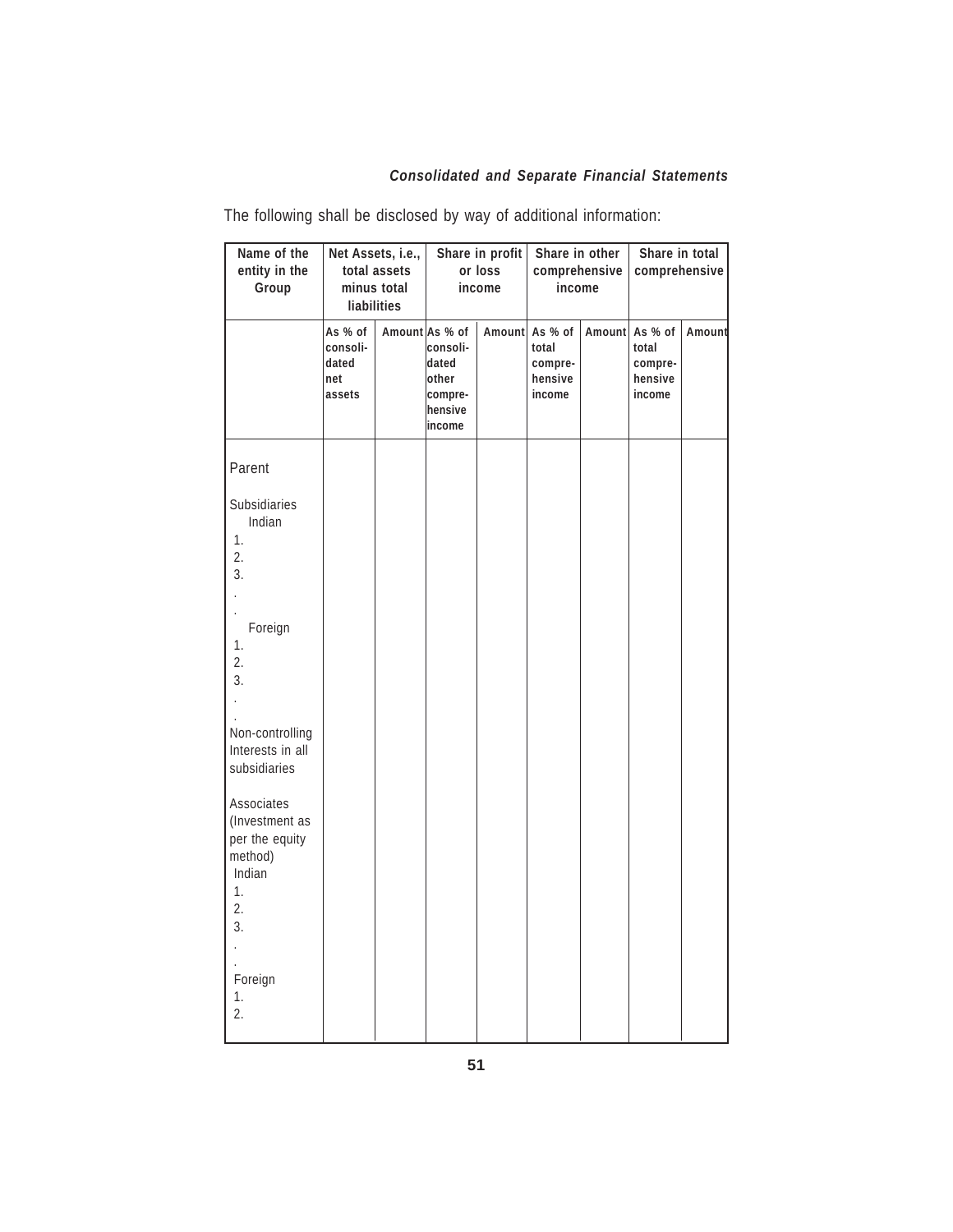| Name of the<br>entity in the<br>Group                                                                                                                                     | Net Assets, i.e.,<br>total assets<br>minus total<br>liabilities |  | Share in profit<br>or loss<br>income                                         |        | Share in other<br>comprehensive<br>income        |  | Share in total<br>comprehensive                         |        |
|---------------------------------------------------------------------------------------------------------------------------------------------------------------------------|-----------------------------------------------------------------|--|------------------------------------------------------------------------------|--------|--------------------------------------------------|--|---------------------------------------------------------|--------|
|                                                                                                                                                                           | As % of<br>consoli-<br>dated<br>net<br>assets                   |  | Amount As % of<br>consoli-<br>dated<br>other<br>compre-<br>hensive<br>income | Amount | As % of<br>total<br>compre-<br>hensive<br>income |  | Amount As % of<br>total<br>compre-<br>hensive<br>income | Amount |
| 3.<br>Joint Ventures<br>(as per<br>proportionate<br>consolidation/<br>investment as<br>per the equity<br>method)<br>Indian<br>1.<br>2.<br>3.<br>Foreign<br>1.<br>2.<br>3. |                                                                 |  |                                                                              |        |                                                  |  |                                                         |        |
| Total                                                                                                                                                                     |                                                                 |  |                                                                              |        |                                                  |  |                                                         |        |

1. All subsidiaries, associates and joint ventures (whether Indian or foreign) will be covered under consolidated financial statements.

2. List of subsidiaries or associates or joint ventures which have not been consolidated in the consolidated financial statements along with the reasons of not consolidating shall be disclosed.